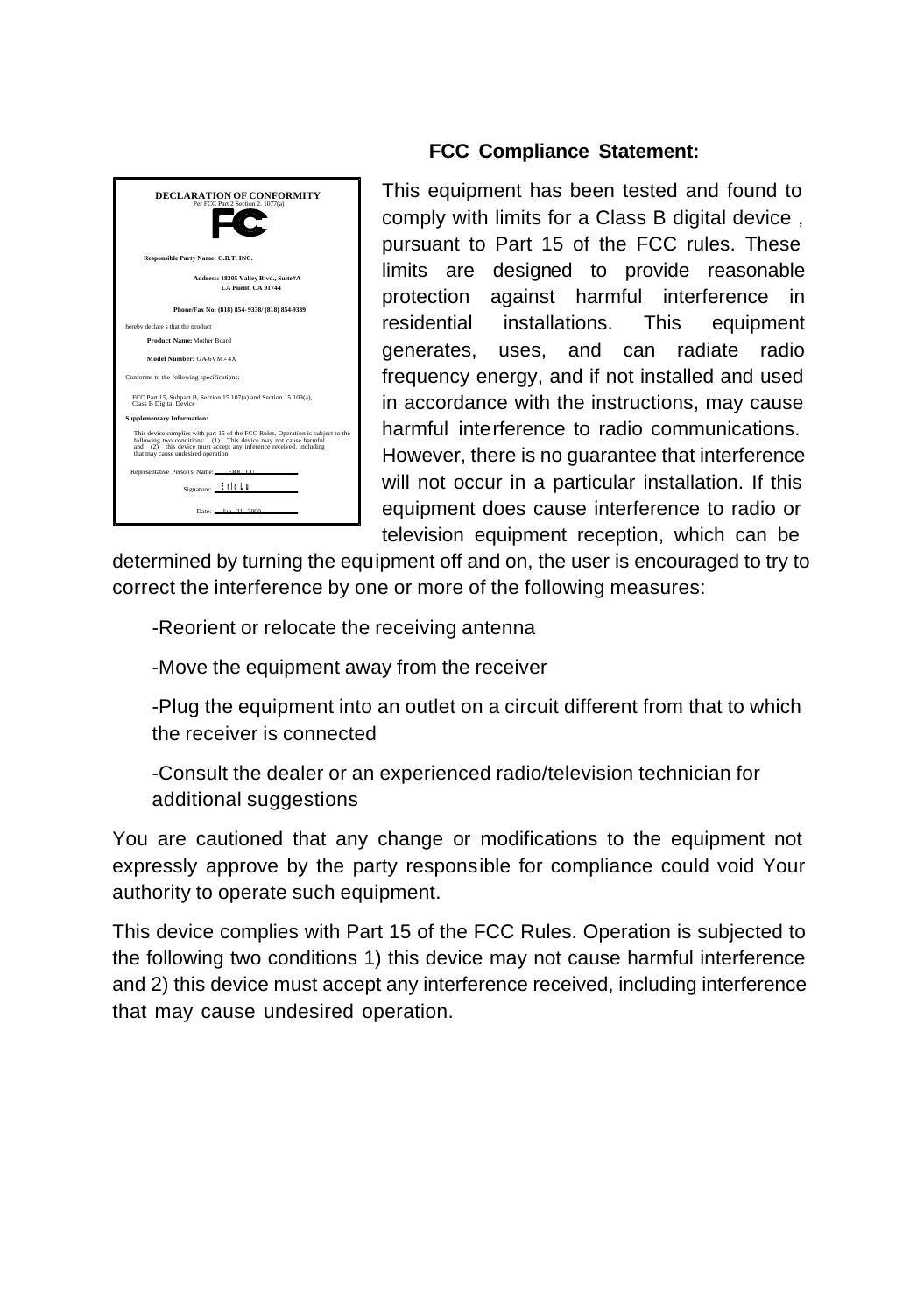Declaration of Conformity

We, Manufacturer/Importer

(full address)

# **G.B.T. Technology Träding GMbH Ausschlager Weg 41, 1F, 20537 Hamburg, Germany**

declare that the product ( description of the apparatus, system, installation to which it refers)

#### **Mother Board** GA-6VM7-4X

#### is in conformity with (reference to the specification under which conformity is declared) in accordance with 89/336 EEC-EMC Directive

| $\square$ EN 55011 | Limits and methods of measurement<br>of radio disturbance characteristics of<br>industrial, scientific and medical (ISM<br>high frequency equipment    |  | EN 61000-3-2*<br><b>区 EN60555-2</b> | Disturbances in supply systems caused<br>by household appliances and similar<br>electrical equipment "Harmonics"            |  |  |  |
|--------------------|--------------------------------------------------------------------------------------------------------------------------------------------------------|--|-------------------------------------|-----------------------------------------------------------------------------------------------------------------------------|--|--|--|
| $\square$ EN55013  | Limits and methods of measurement<br>of radio disturbance characteristics of<br>broadcast receivers and associated<br>equipment                        |  | EN61000-3-3*<br><b>区 EN60555-3</b>  | Disturbances in supply systems caused<br>by household appliances and similar<br>electrical equipment "Voltage fluctuations" |  |  |  |
| □EN 55014          | Limits and methods of measurement<br>of radio disturbance characteristics of<br>household electrical appliances,                                       |  | <b>XI EN 50081-1</b>                | Generic emission standard Part 1:<br>Residual, commercial and light industry                                                |  |  |  |
|                    | portable tools and similar electrical<br>apparatus                                                                                                     |  | <b>XI EN 50082-1</b>                | Generic immunity standard Part 1:<br>Residual, commercial and light industry                                                |  |  |  |
| $\Box$ EN 55015    | Limits and methods of measurement<br>of radio disturbance characteristics of<br>fluorescent lamps and luminaries                                       |  | □ EN 55081-2                        | Generic emission standard Part 2:<br>Industrial environment                                                                 |  |  |  |
| $\square$ EN 55020 | Immunity from radio interference of<br>broadcast receivers and associated<br>equipment                                                                 |  | □ EN 55082-2                        | Generic immunity standard Part 2:<br>Industrial environment                                                                 |  |  |  |
| <b>X</b> EN 55022  | Limits and methods of measurement<br>of radio disturbance characteristics of<br>information technology equipment                                       |  | $\Box$ ENV 55104                    | Immunity requirements for household<br>appliances tools and similar apparatus                                               |  |  |  |
| part 10<br>part 12 | DIN VDE 0855 Cabled distribution systems; Equipment<br>for receiving and/or distribution from<br>sound and television signals                          |  | $\Box$ EN 50091-2                   | EMC requirements for uninterruptible<br>power systems (UPS)                                                                 |  |  |  |
| X CE marking       |                                                                                                                                                        |  | $\epsilon$ (EC conformity marking)  |                                                                                                                             |  |  |  |
|                    | The manufacturer also declares the conformity of above mentioned product<br>with the actual required safety standards in accordance with LVD 73/23 EEC |  |                                     |                                                                                                                             |  |  |  |
| $\square$ EN 60065 | Safety requirements for mains operated<br>electronic and related apparatus for<br>household and similar general use                                    |  | ∐ EN 60950                          | Safety for information technology equipment<br>including electrical business equipment                                      |  |  |  |
| $\square$ EN 60335 | Safety of household and similar<br>electrical appliances                                                                                               |  | $\Box$ EN 50091-1                   | General and Safety requirements for<br>uninterruptible power systems (UPS)                                                  |  |  |  |
|                    | Manufacturer/Importer                                                                                                                                  |  |                                     |                                                                                                                             |  |  |  |
|                    |                                                                                                                                                        |  |                                     | Rex Lin<br><b>Signature</b>                                                                                                 |  |  |  |
|                    | (Stamp)                                                                                                                                                |  | Date: Jan. 21, 2000                 | Rex Lin<br>Name                                                                                                             |  |  |  |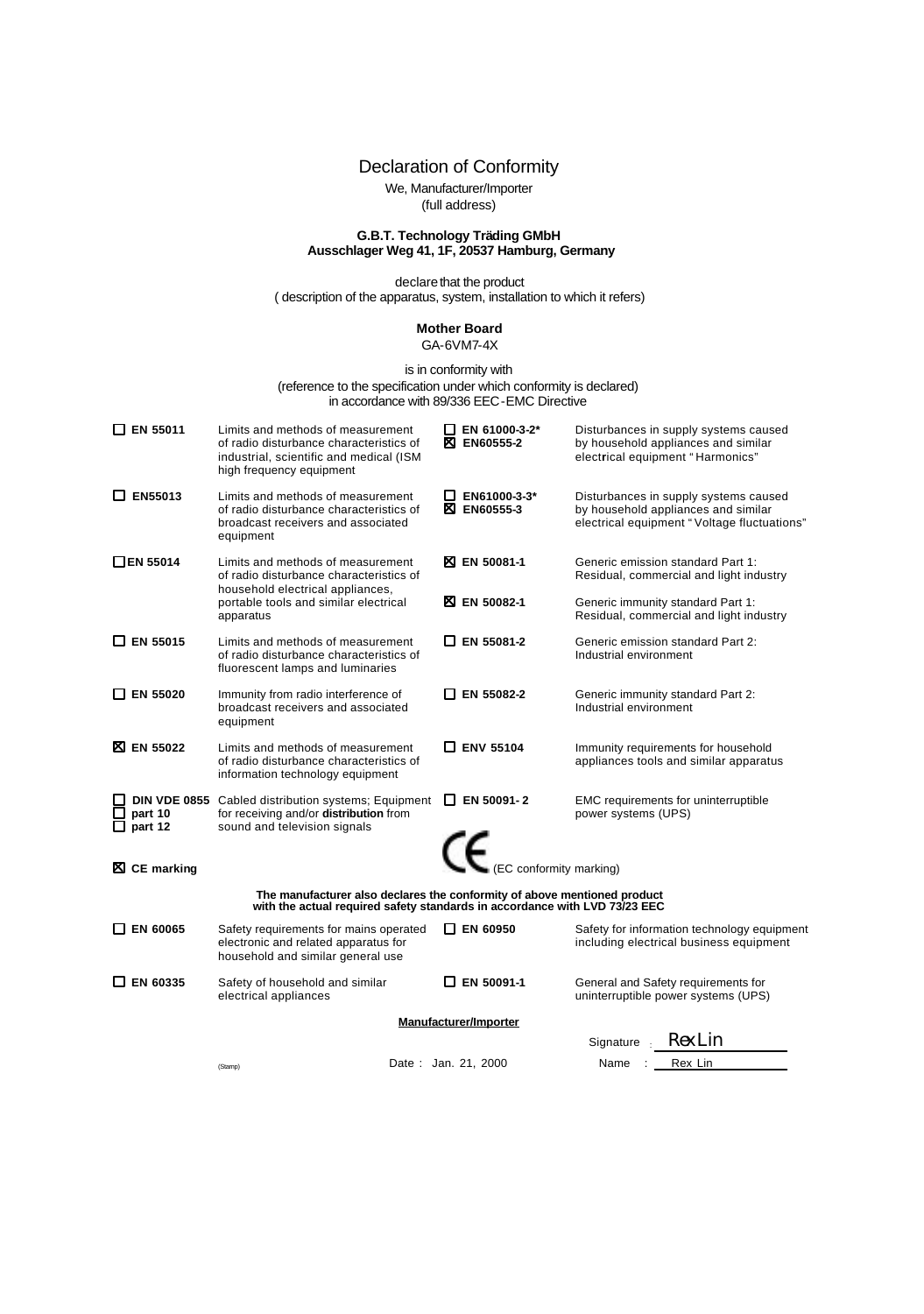# 6VM7-4X Socket 370 Processor Motherboard

# USER'S MANUAL

Socket 370 Processor Motherboard REV. 1.2 Second Edition R-12-02-000425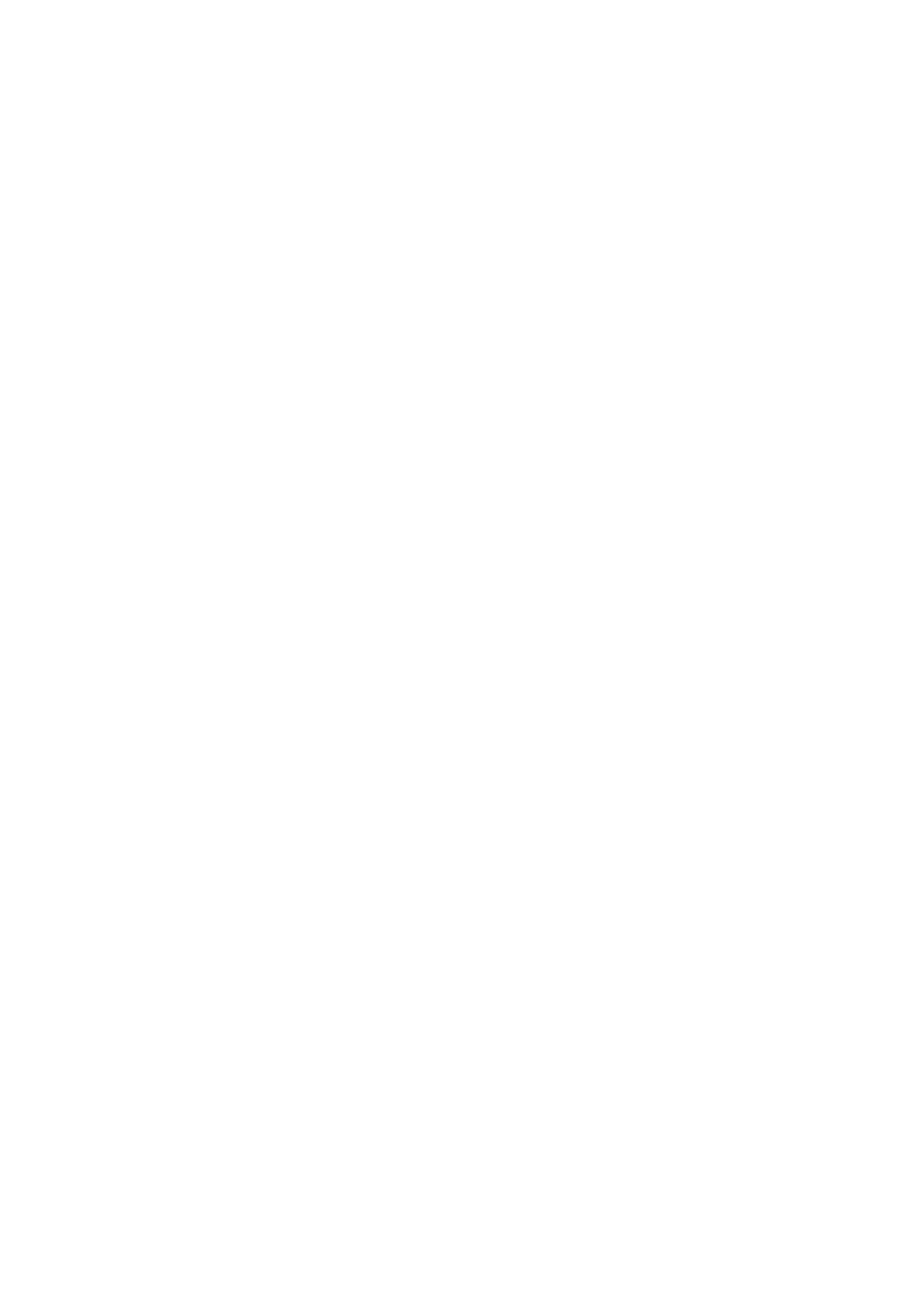# **How This Manual Is Organized**

This manual is divided into the following sections:

| 1) Revision History            | Manual revision information                     |
|--------------------------------|-------------------------------------------------|
| 2) Item Checklist              | Product item list                               |
| 3) Features                    | Product information & specification             |
| 4) Hardware Setup              | Instructions on setting up the motherboard      |
| 5) Performance & Block Diagram | Product performance & block diagram             |
| 6) BIOS Setup                  | Instructions on setting up the BIOS<br>software |
| 7) Appendix                    | General reference                               |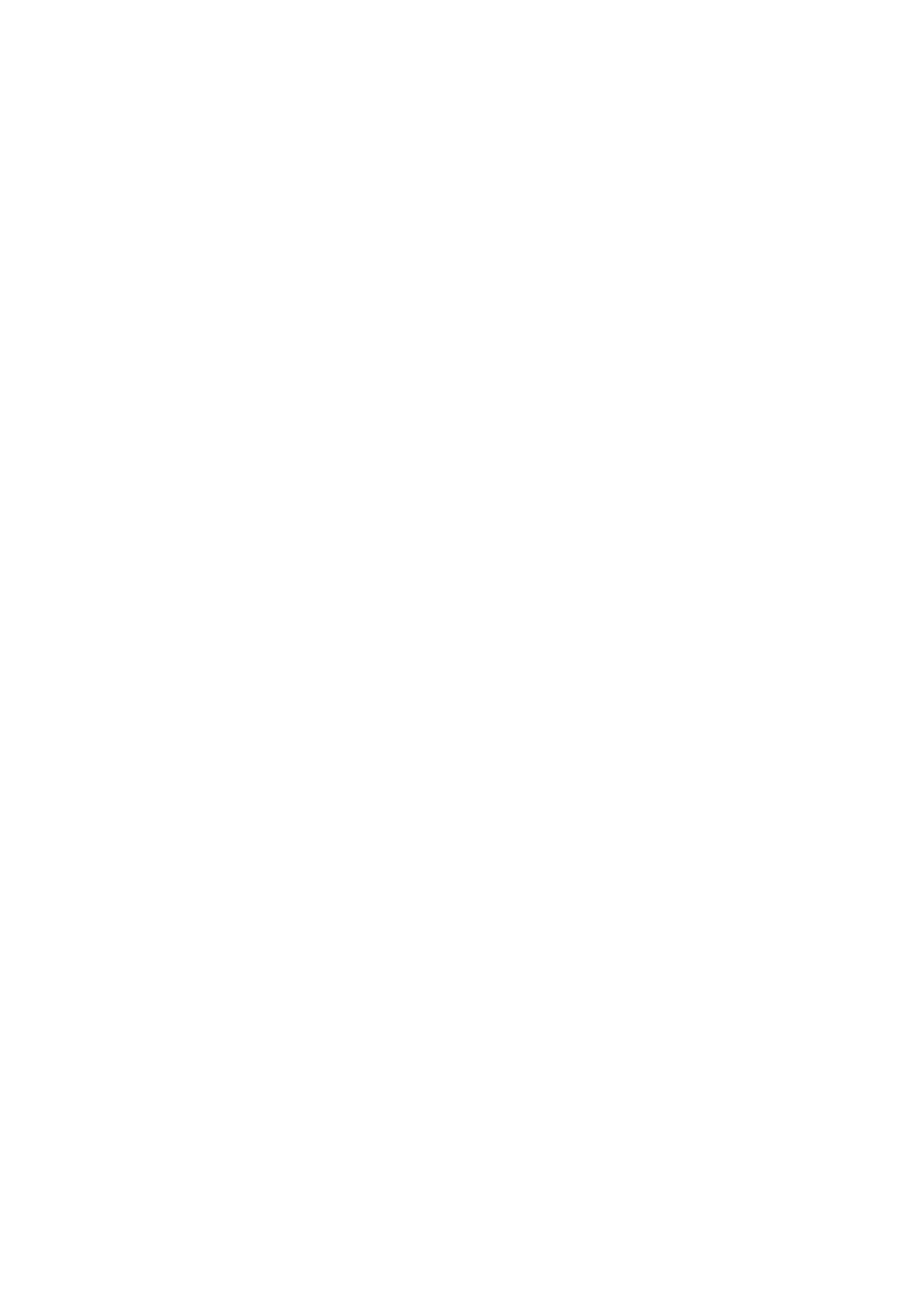# **Table Of Content**

| Revision History                                                             | P.1  |
|------------------------------------------------------------------------------|------|
| Item Checklist                                                               | P.2  |
| Summary of Features                                                          | P.3  |
| 6VM7-4X Motherboard Layout                                                   | P.5  |
| Page Index for CPU Speed Setup / Connectors / Panel and Jumper<br>Definition | P.6  |
| Performance List                                                             | P.24 |
| <b>Block Diagram</b>                                                         | P.25 |
| Memory Installation                                                          | P.26 |
| Page Index for BIOS Setup                                                    | P.27 |
| Appendix                                                                     | P.55 |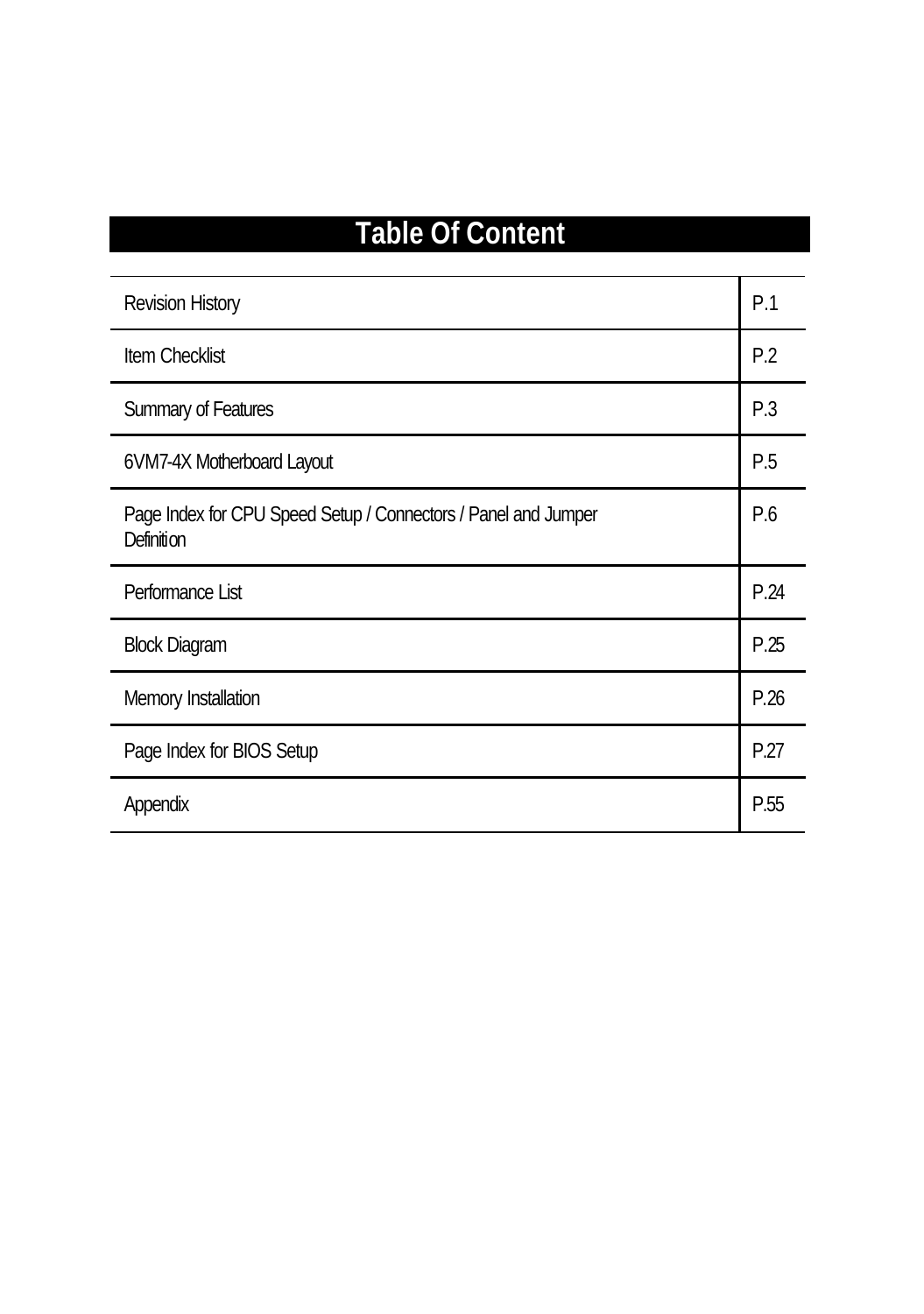| <b>Revision History</b> |                                                              |          |  |  |
|-------------------------|--------------------------------------------------------------|----------|--|--|
| Revision                | <b>Revision Note</b>                                         | Date     |  |  |
| 1 <sub>2</sub>          | Initial release of the 6VM7-4X motherboard user's<br>manual. | Mar.2000 |  |  |
| 12                      | Second release of the 6VM7-4X motherboard user's<br>manual.  | Apr.2000 |  |  |

The author assumes no responsibility for any errors or omissions that may appear in this document nor does the author make a commitment to update the information contained herein. Third-party brands and names are the property of their respective owners.

Apr. 25, 2000 Taipei, Taiwan, R.O.C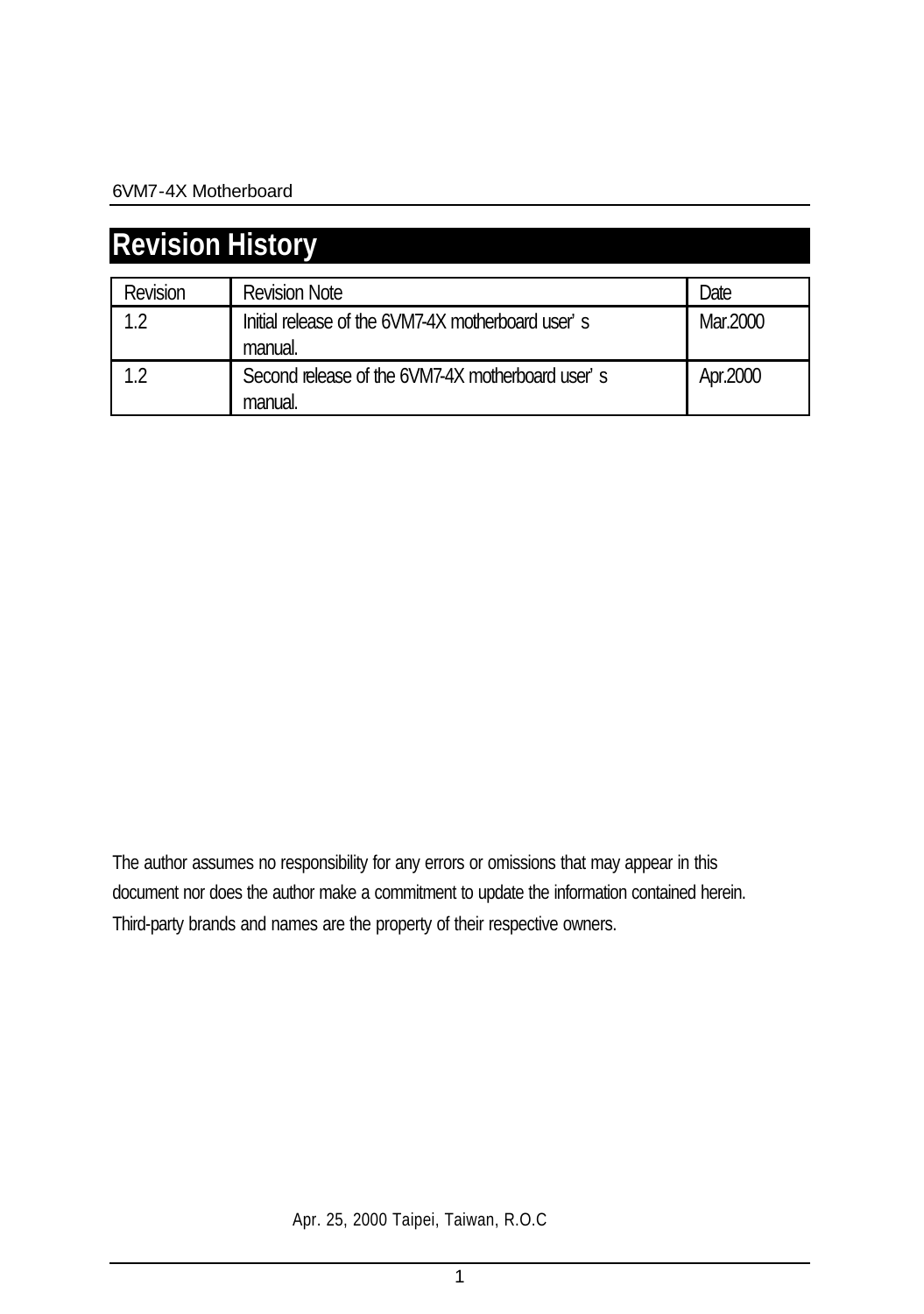Item Checklist

# **Item Checklist**

**☑**The 6VM7-4X motherboard

˛Cable for IDE / floppy device

˛Diskettes or CD (TUCD) for motherboard driver & utility

**OInternal COMB Cable (Optional).** 

**OInternal USB Cable (Optional).** 

□Cable for SCSI device

˛6VM7-4X user's manual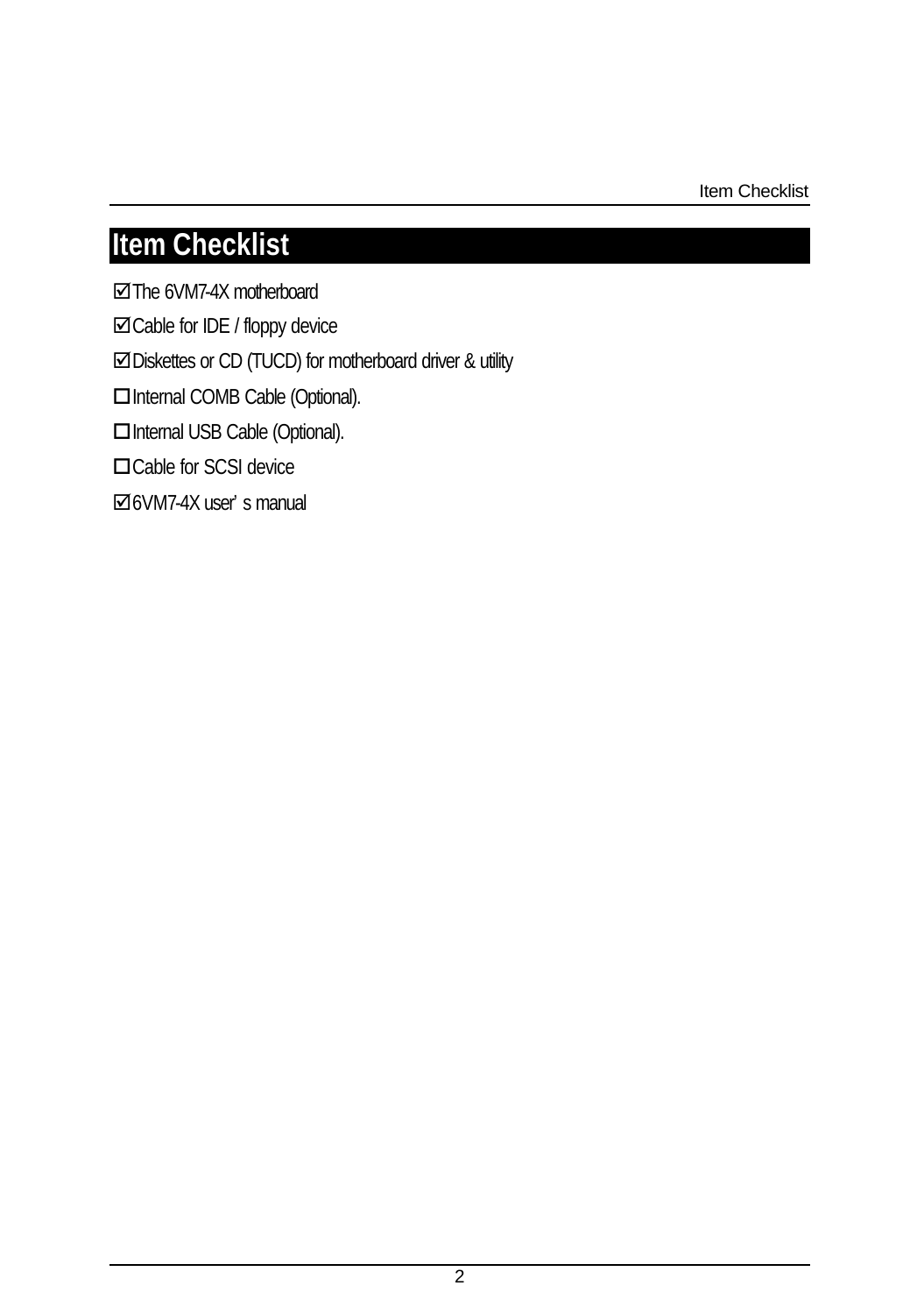# **Summary Of Features**

| Form Factor             | 24.3 cm x 21.0 cm Micro ATX size form factor, 4 layers PCB.                |  |  |  |
|-------------------------|----------------------------------------------------------------------------|--|--|--|
| CPU                     | Socket 370 Processor                                                       |  |  |  |
|                         | 2nd cache in CPU(Depend on CPU)                                            |  |  |  |
| Chipset                 | VT82C694X (VIA Apollo Pro 133A)<br>$\bullet$                               |  |  |  |
|                         | VT82C686A                                                                  |  |  |  |
| <b>Clock Generator</b>  | ICS 9248DF-39                                                              |  |  |  |
|                         | 66/100/133 MHz system bus speeds (PCI 33MHz)                               |  |  |  |
|                         | 75/83/112/124/140/150 MHz system bus speeds                                |  |  |  |
|                         | (PCI 44MHz) (reserved)                                                     |  |  |  |
| Memory                  | 2 168-pin DIMM sockets.                                                    |  |  |  |
|                         | Supports PC-100 / PC-133 SDRAM and VCM SDRAM                               |  |  |  |
|                         | Supports up to 1.0GB DRAM                                                  |  |  |  |
|                         | Supports only 3.3V SDRAM DIMM                                              |  |  |  |
|                         | Supports 72bit ECC type DRAM integrity mode.                               |  |  |  |
| I/O Control             | VT82C686A<br>$\bullet$                                                     |  |  |  |
| <b>Slots</b>            | AGP Slot Supports 4X mode & AGP 2.0 compliant<br>$\mathbf{1}$<br>$\bullet$ |  |  |  |
|                         | PCI Slot Supports 33MHz & PCI 2.2 compliant<br>3                           |  |  |  |
|                         | AMR(Audio Modem Riser)Slot<br>1                                            |  |  |  |
| On-Board IDE            | 2 IDE bus master, DMA 33/ ATA 66 IDE ports for up                          |  |  |  |
|                         | to 4 ATAPI devices                                                         |  |  |  |
|                         | Supports PIO mode 3, 4, UDMA33/ATA66 IDE & ATAPI                           |  |  |  |
|                         | CD-ROM                                                                     |  |  |  |
| On-Board                | 1 floppy port supports 2 FDD with 360K, 720K, 1.2M,                        |  |  |  |
| Peripherals             | 1.44M and 2.88M bytes                                                      |  |  |  |
|                         | 1 parallel ports supports SPP/EPP/ECP mode                                 |  |  |  |
|                         | 2 serial ports (COMA & COMB)                                               |  |  |  |
|                         | 2 USB ports                                                                |  |  |  |
| <b>Hardware Monitor</b> | CPU/System fan revolution detect                                           |  |  |  |
|                         | CPU /System temperature detect                                             |  |  |  |
|                         | System voltage detect (Vcore, Vcc3, Vcc, +12V)                             |  |  |  |
|                         | CPU overheat shutdown detect                                               |  |  |  |
| PS/2 Connector          | PS/2 <sup>®</sup> Keyboard interface and PS/2 <sup>®</sup> Mouse interface |  |  |  |

To be continued…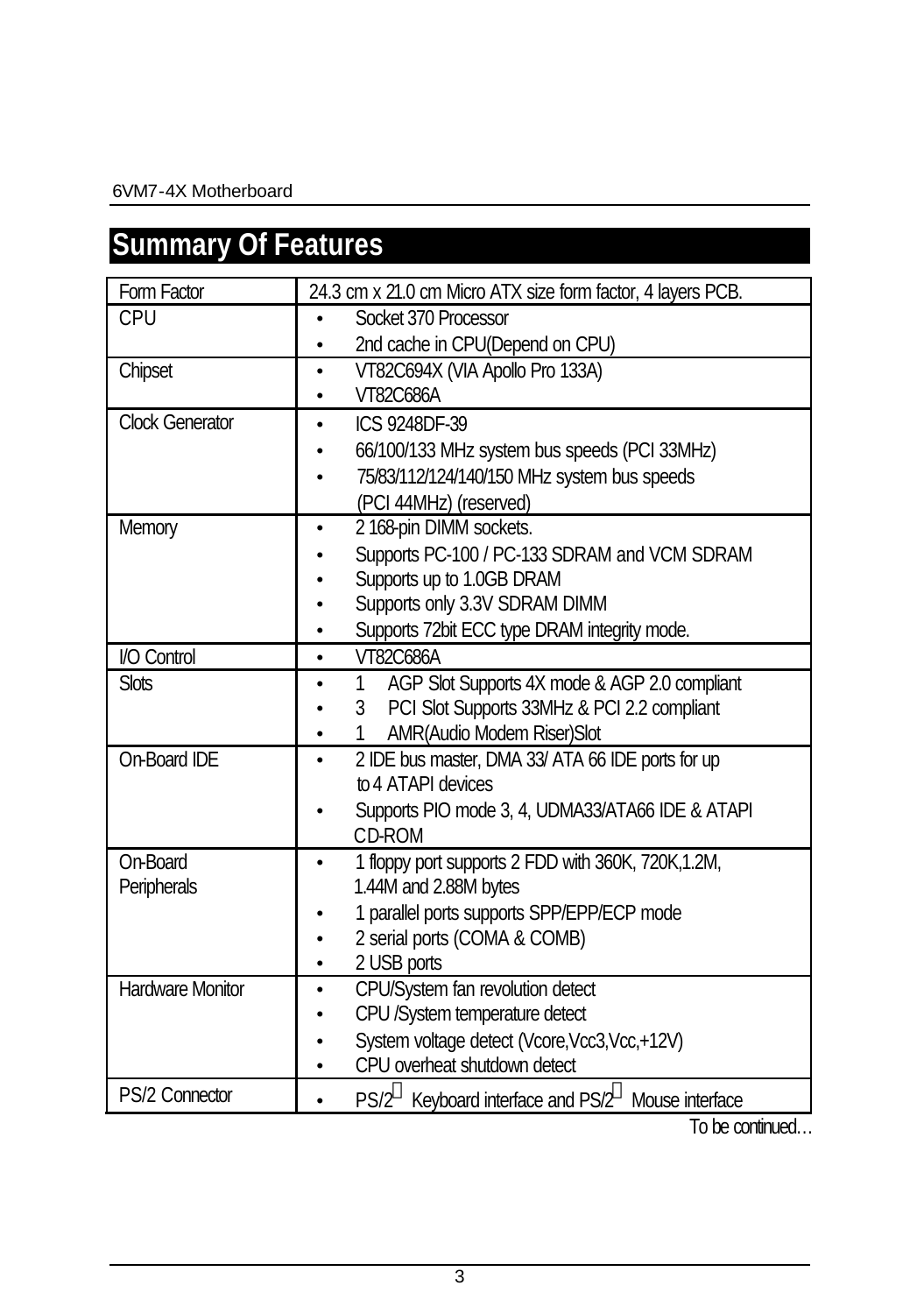#### Summary Of Features

| <b>BIOS</b>           | Licensed AMI BIOS, 2M bit flash ROM            |
|-----------------------|------------------------------------------------|
| <b>On-Board Sound</b> | Creative CT5880                                |
| Additional Features   | Includes 3 fan power connectors.               |
|                       | Poly fuse for keyboard over-current protection |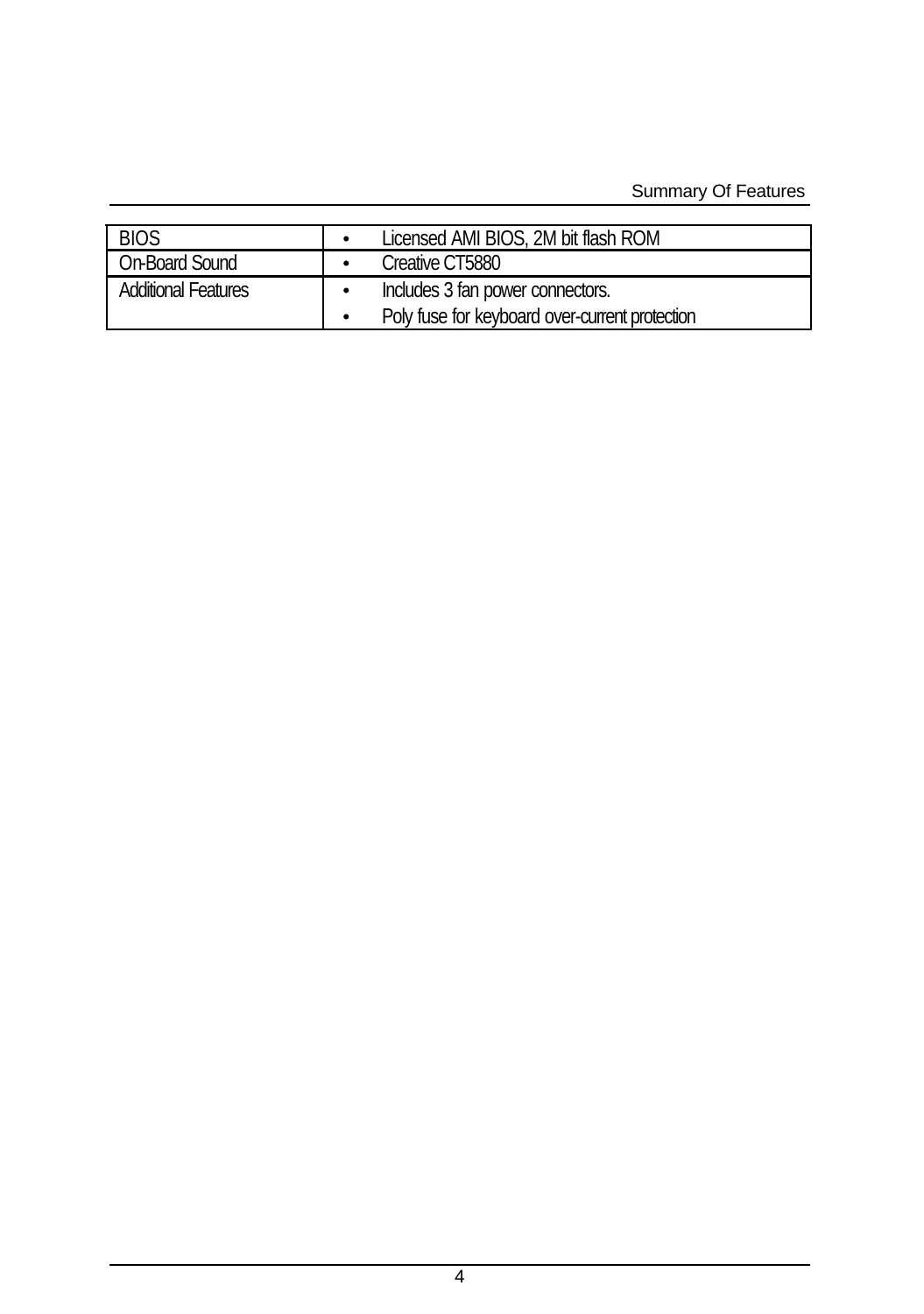# **6VM7-4X Motherboard Layout**

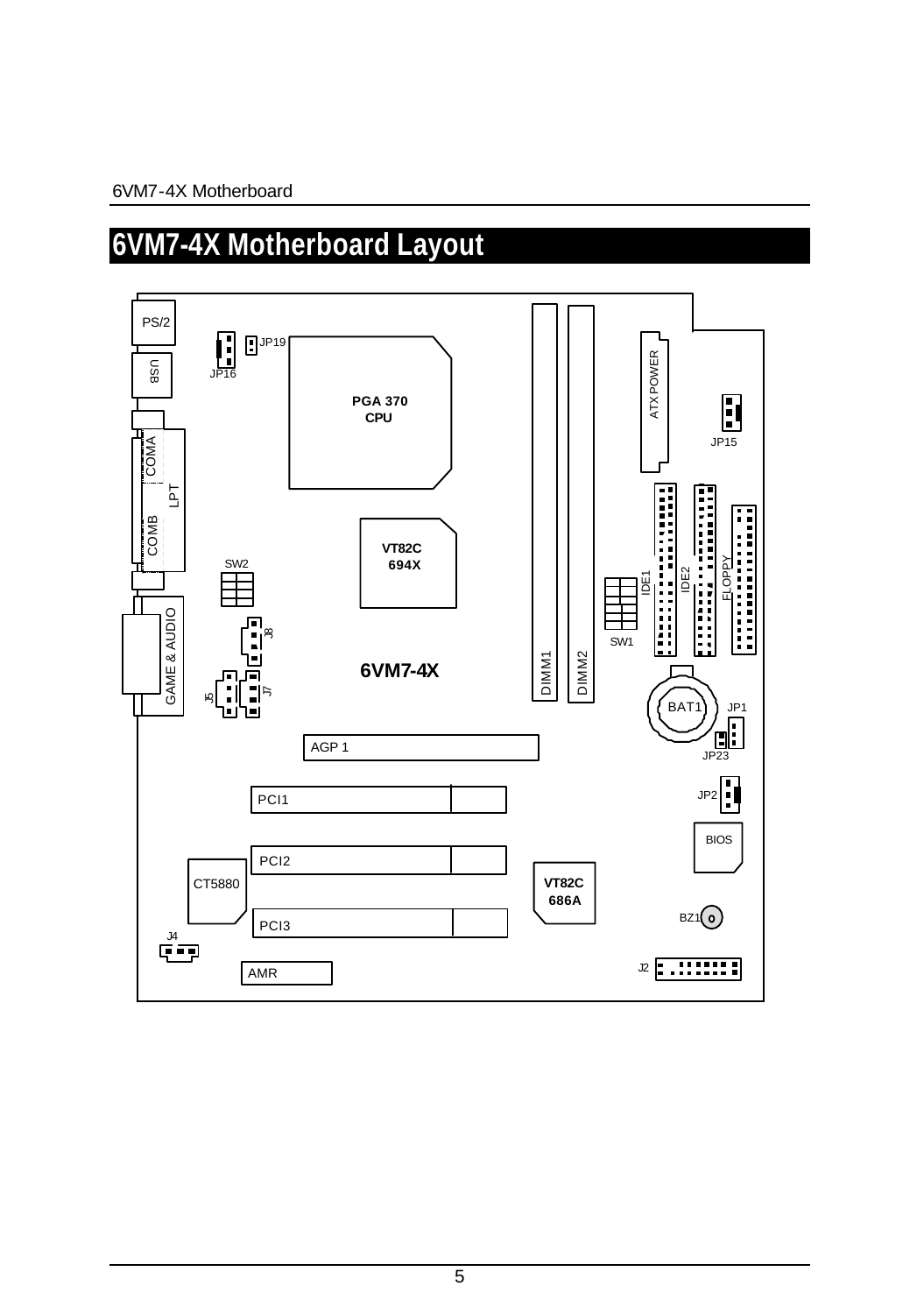| $\overline{A}$<br>Page Index for CPU Speed Setup / Connectors / Panel and Jumper<br>Definition | Page |
|------------------------------------------------------------------------------------------------|------|
| CPU Speed Setup                                                                                | P.7  |
| <b>Connectors</b>                                                                              | P.14 |
| <b>GAME &amp; Audio Port</b>                                                                   | P.14 |
| COM A / COM B / LPT Port                                                                       | P.14 |
| <b>USB Connector</b>                                                                           | P.15 |
| PS/2 Keyboard & PS/2 Mouse Connector                                                           | P.15 |
| JP16 (CPU Cooling Fan Power Connector)                                                         | P.16 |
| JP15 (Power Cooling Fan Power Connector)                                                       | P.16 |
| JP2 (System Cooling Fan Power Connector)                                                       | P.17 |
| <b>ATX Power</b>                                                                               | P.17 |
| <b>Floppy Port</b>                                                                             | P.18 |
| IDE 1(Primary)/ IDE 2(Secondary) Port                                                          | P.18 |
| J7 (TEL)                                                                                       | P.19 |
| J5 (AUX_IN)                                                                                    | P.19 |
| J8 (CD Audio Line In)                                                                          | P.20 |
| J4 (SPDIF)                                                                                     | P.20 |
| Panel and Jumper Definition                                                                    | P.21 |
| J2 (2x11 Pins Jumper)                                                                          | P.21 |
| JP1 (Clear CMOS Function)                                                                      | P.22 |
| JP23 (Case Open)                                                                               | P.22 |
| JP19 (Support Cyrix CPU Selection)[Optional]                                                   | P.23 |
| BAT1(Battery)                                                                                  | P.23 |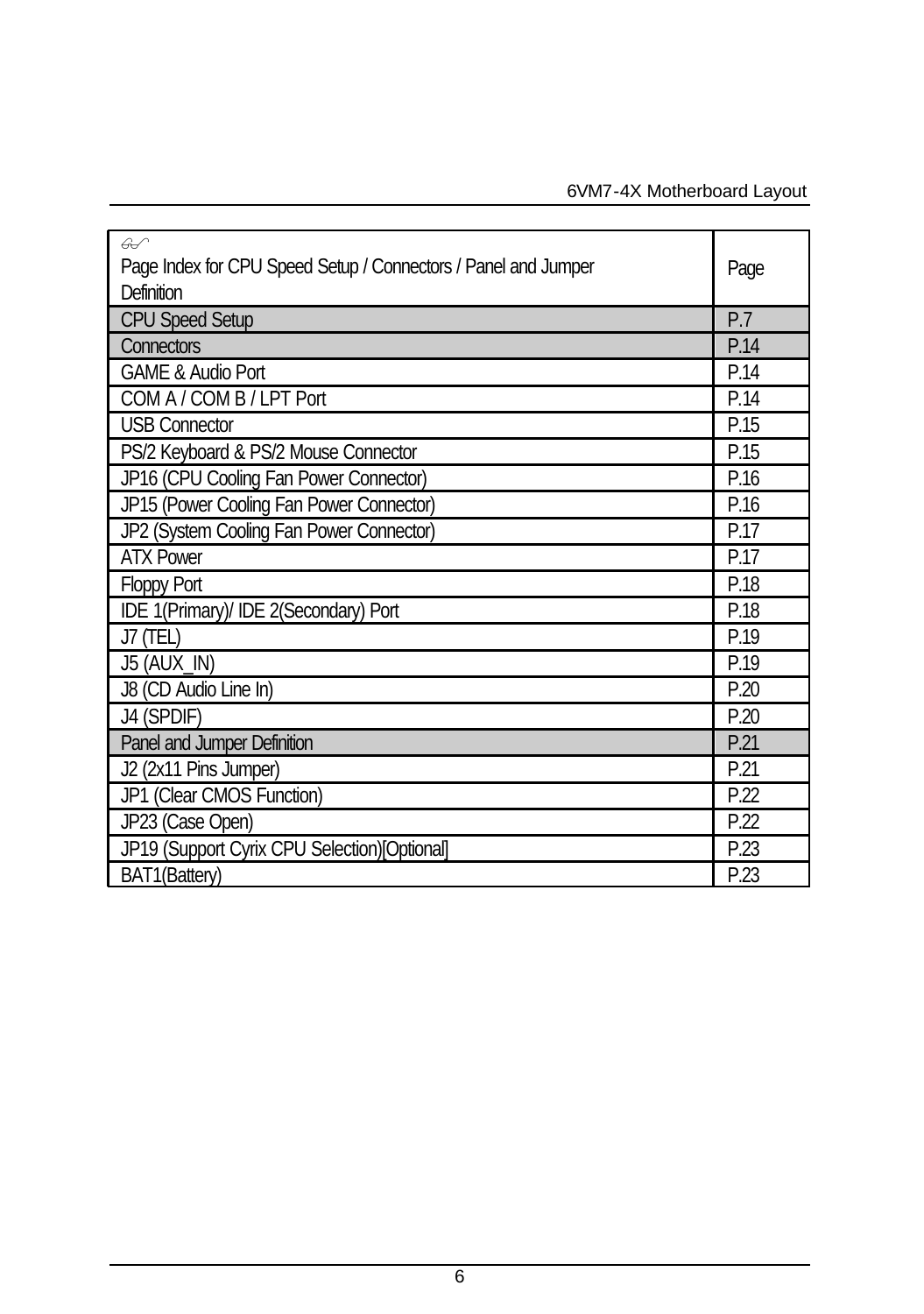# **CPU Speed Setup**

The system bus speed is selectable at 66,100,133MHz and Auto. The user can select the system bus speed **(SW1)** and change the DIP switch **(SW2)** selection to set up the CPU speed for 300 - 733MHz processor.

#### **Set System Bus Speed**

| SW1:      |          |   |              |   |   | O:ON, X:OFF |   |
|-----------|----------|---|--------------|---|---|-------------|---|
| CPU (MHz) | PCI(MHz) | 1 | $\mathbf{2}$ | 3 | 4 | 5           | 6 |
| Auto      | 33.3     | X | X            | x | x | О           | O |
| 66        | 33.3     | Ο | Ο            | x | x | X           | X |
| 75        | 37.5     | Ο | O            | Ο | X | X           | x |
| 83        | 41.6     | Ο | Ο            | X | Ο | X           | X |
| 100       | 33.3     | Ο | X            | x | x | X           | X |
| 112       | 37.3     | Ο | X            | Ο | χ | X           | X |
| 124       | 31       | X | X            | x | Ο | χ           | X |
| 133       | 33.3     | X | X            | x | X | X           | X |
| 140       | 35       | X | X            | O | O | X           | X |
| 150       | 37.5     | X | x            | Ο | X | X           | X |

**The CPU speed must match with the frequency ratio. It will cause system hanging up if the frequency ratio is higher than that of CPU.**

**SW2:**

| <b>FREQ. RATIO</b> | <b>DIP SWITCH</b> |              |   |   |  |  |  |
|--------------------|-------------------|--------------|---|---|--|--|--|
|                    | 1                 | $\mathbf{2}$ | 3 | 4 |  |  |  |
| $X_3$              | О                 | X            | O | O |  |  |  |
| X <sub>3.5</sub>   | X                 | X            | О | O |  |  |  |
| X <sub>4</sub>     | O                 | Ο            | X | O |  |  |  |
| X 4.5              | X                 | Ο            | X | Ο |  |  |  |
| X <sub>5</sub>     | O                 | Χ            | X | O |  |  |  |
| X <sub>5.5</sub>   | χ                 | Χ            | Χ | O |  |  |  |
| X <sub>6</sub>     | О                 | О            | O | X |  |  |  |
| X 6.5              | Χ                 | O            | О | X |  |  |  |
| X <sub>7</sub>     | O                 | Χ            | Ο | Χ |  |  |  |
| X 7.5              | χ                 | X            | Ο | X |  |  |  |
| X8                 | O                 | O            | X | X |  |  |  |
| X 8.5              | X                 | Ο            | X | X |  |  |  |
| X <sub>9</sub>     | О                 | X            | X | X |  |  |  |
| X 9.5              | X                 | χ            | X | X |  |  |  |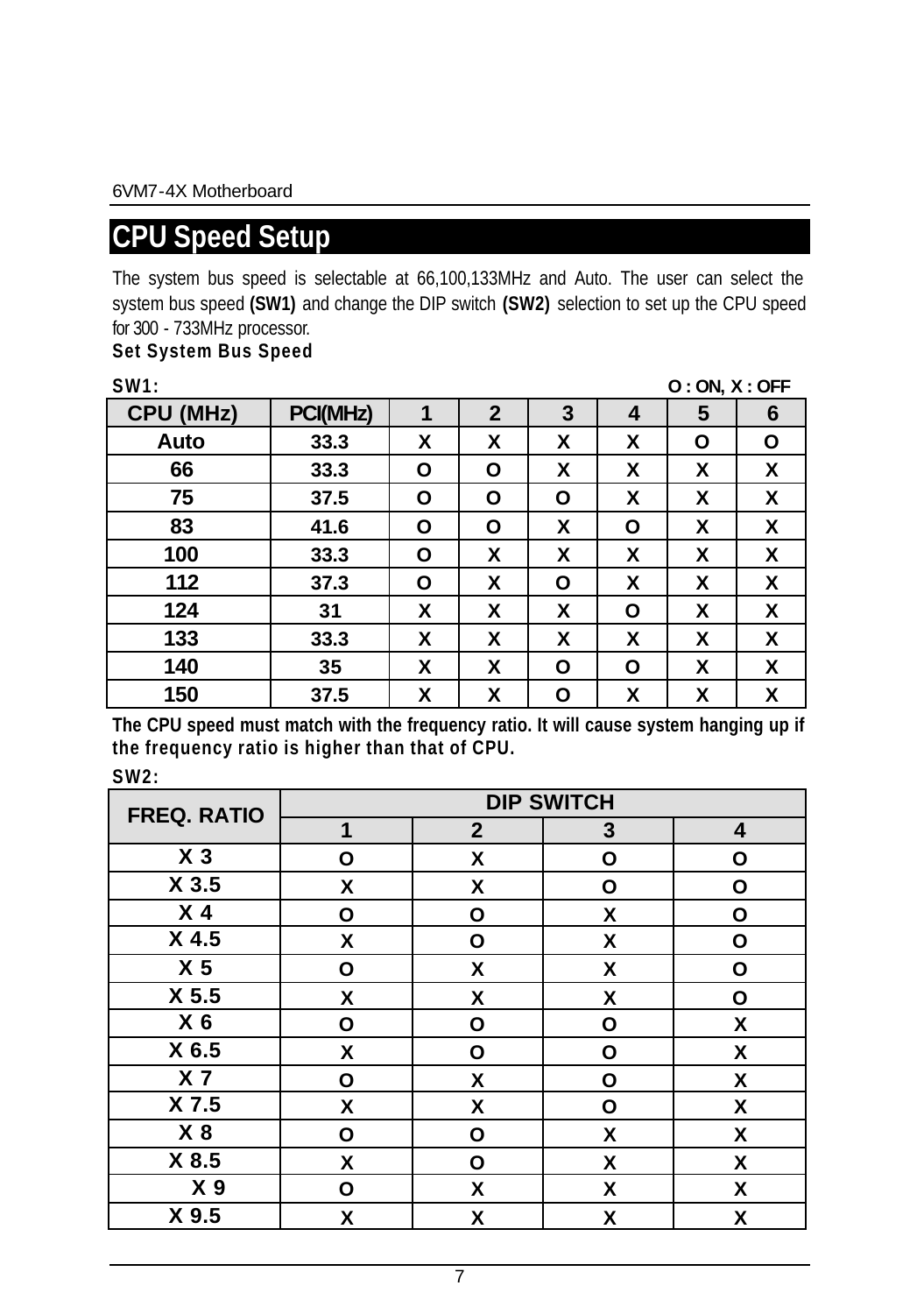F **For Auto Jumper Setting:**



- **★ Note:**
- **1. If you use 66/100/133 MHz CPU, We recommend you to setup your system speed to "Auto" value.**
- **2. We don't recommend you to set up your system speed to 75 , 83 , 112 , 124 , 140 ,150 MHz because these frequencies are not the standard specifications for CPU, Chipset and most of the peripherals. Whether your system can run under 75 ,83 ,112 ,124 ,140 ,150 MHz properly will depend on your hardware configurations: CPU, SDRAM, Cards, etc.**
- 1. Celeron<sup>TM</sup> 300/66 MHz FSB

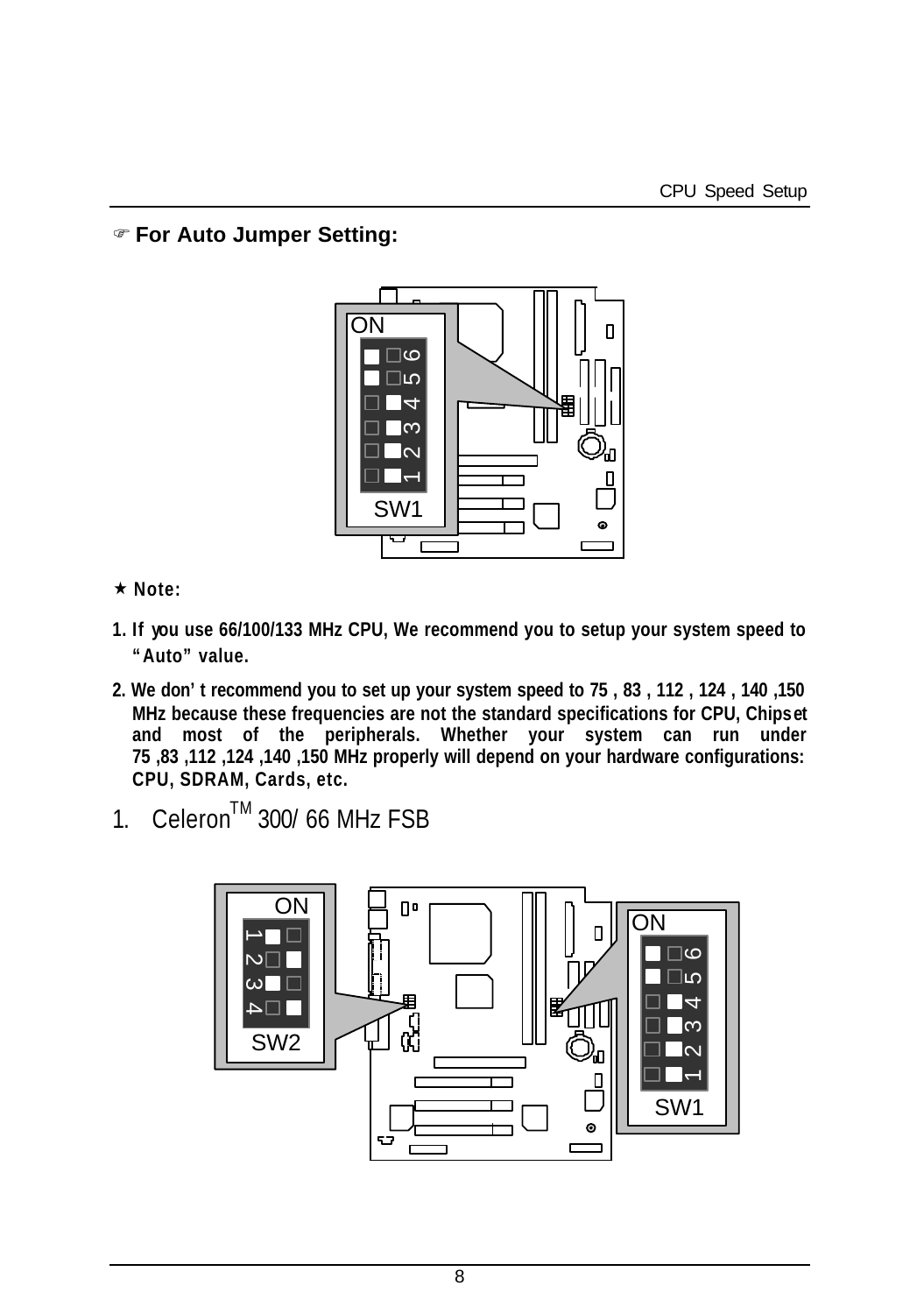2. Celeron<sup>TM</sup> 333/66 MHz FSB





3. Celeron<sup>TM</sup> 366/66 MHz FSB





4. Celeron<sup>™</sup> 400/ 66 MHz FSB



| ΟN  |  |                               |  |  |
|-----|--|-------------------------------|--|--|
|     |  | ဖ                             |  |  |
|     |  | ī۵                            |  |  |
|     |  | ≂                             |  |  |
|     |  | ო                             |  |  |
|     |  | $\overline{\mathsf{N}}$<br>L. |  |  |
|     |  |                               |  |  |
| SW1 |  |                               |  |  |

5. Celeron<sup>TM</sup> 433/66 MHz FSB

|                 | ΟN                      |
|-----------------|-------------------------|
| ΟN              | $\overline{6}$          |
|                 | lιo                     |
|                 | 4                       |
|                 | $\infty$                |
|                 | $\overline{\mathsf{N}}$ |
| SW <sub>2</sub> |                         |
|                 | SW <sub>1</sub>         |
|                 |                         |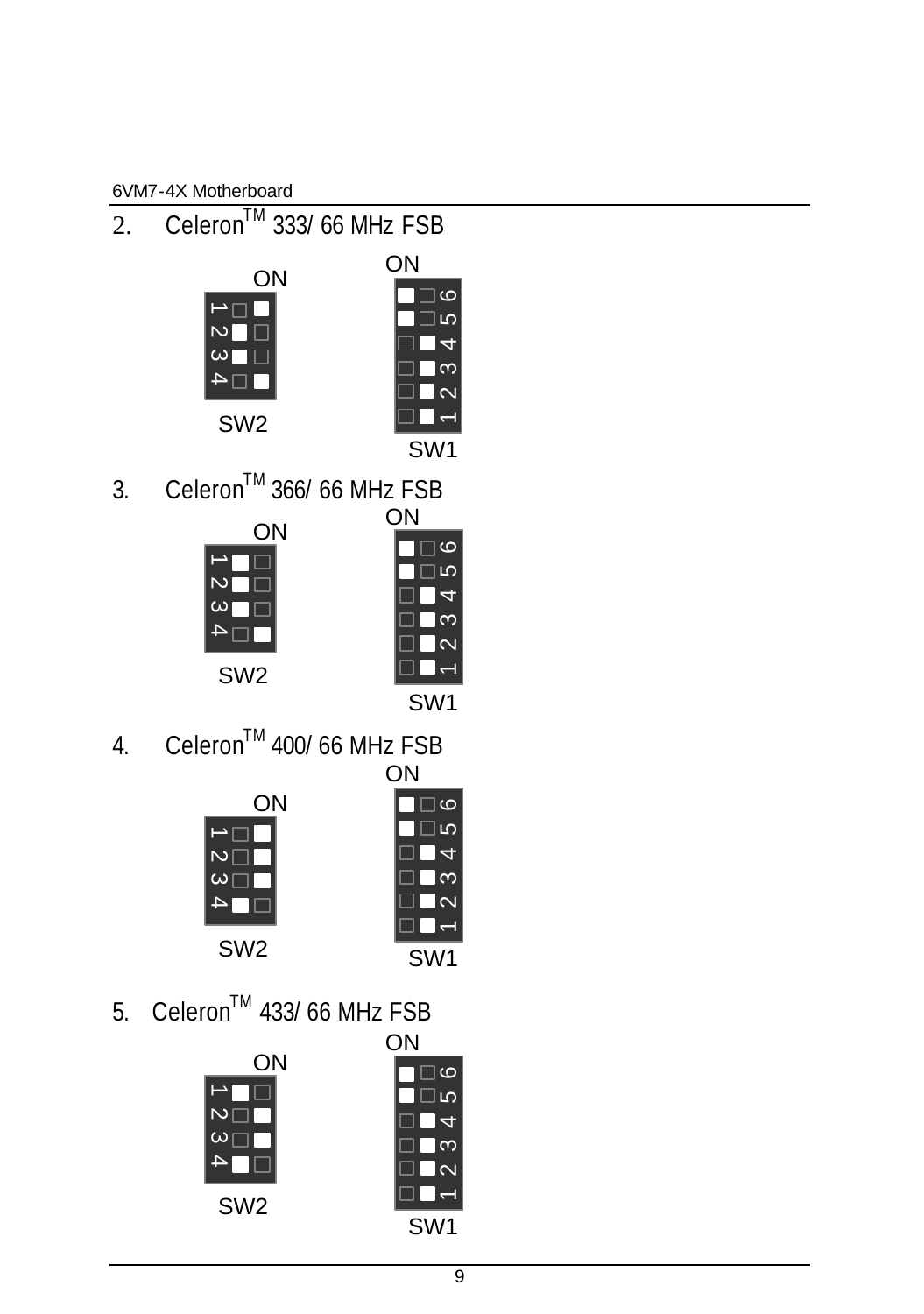6. Celeron<sup>TM</sup> 466/66 MHz FSB





7. Celeron<sup>™</sup> 500/ 66 MHz FSB  $\bigcap_{k=1}^{\infty}$ 



| ı<br>N |                         |   |
|--------|-------------------------|---|
|        | <u>ဖ</u>                |   |
|        | 5                       |   |
|        |                         | ī |
|        | က                       |   |
|        | $\overline{\mathsf{c}}$ |   |
|        |                         |   |
|        |                         |   |

8. Celeron<sup>™</sup> 533/ 66 MHz FSB ON



| UN |         |  |                         |  |
|----|---------|--|-------------------------|--|
|    |         |  | ဖ                       |  |
|    |         |  | LO                      |  |
|    |         |  | í                       |  |
|    |         |  | ო                       |  |
|    |         |  | $\overline{\mathsf{c}}$ |  |
|    |         |  |                         |  |
|    | ۷1<br>S |  |                         |  |

9. Celeron<sup>™</sup> 566/ 66 MHz FSB ON

|                 | UN                      |
|-----------------|-------------------------|
| ΟN              | $\circ$                 |
|                 | ∣ເດ                     |
|                 | 4                       |
|                 | က                       |
|                 | $\overline{\mathsf{N}}$ |
|                 |                         |
| SW <sub>2</sub> | SW <sub>1</sub>         |
|                 |                         |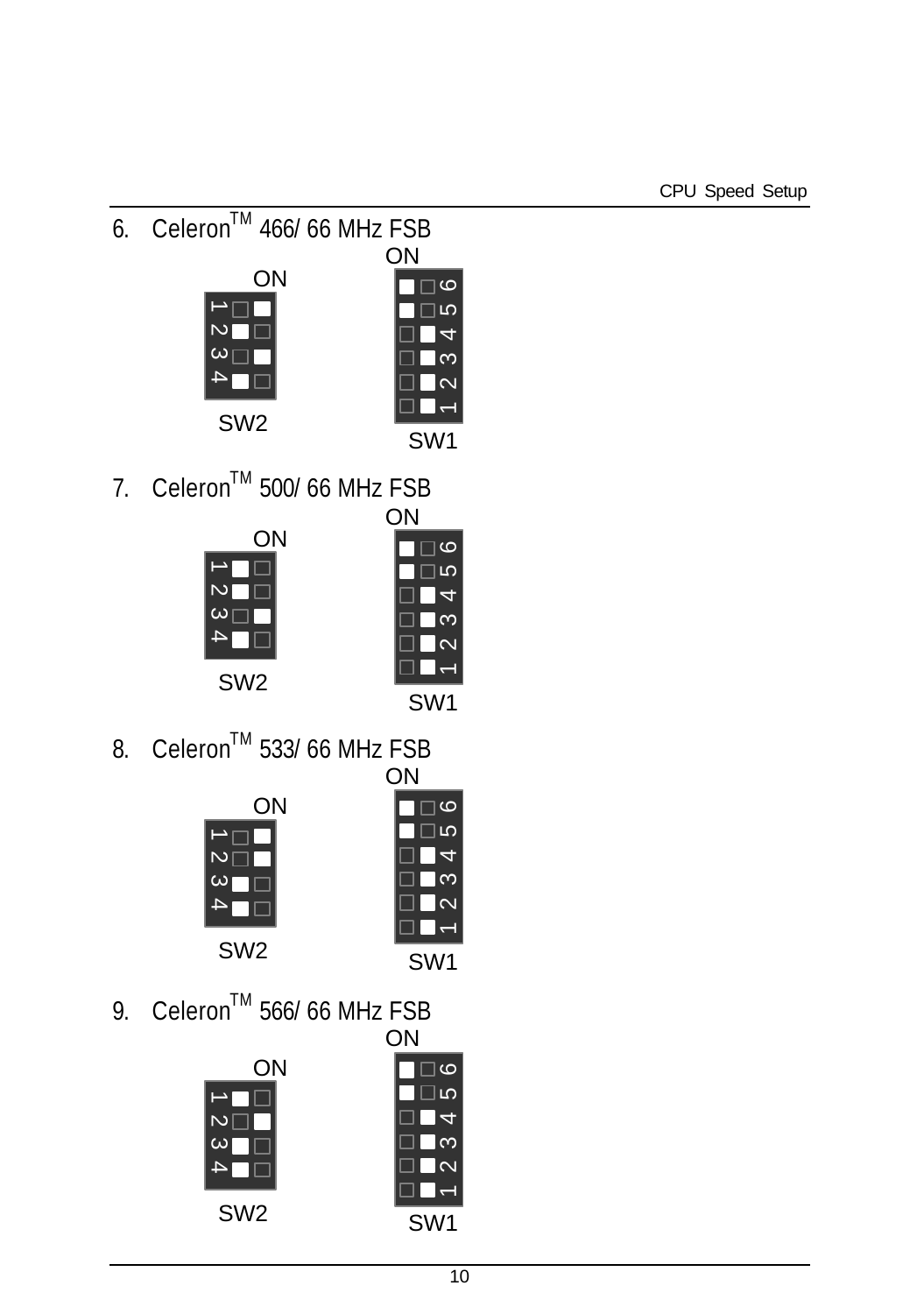10. Cryix Joshua 300/100MHz FSB





11. Pentium® *!!!* 500/100MHz FSB





12. Pentium® *!!!* 550/100MHz FSB





13. Pentium® *!!!* 600/100MHz FSB

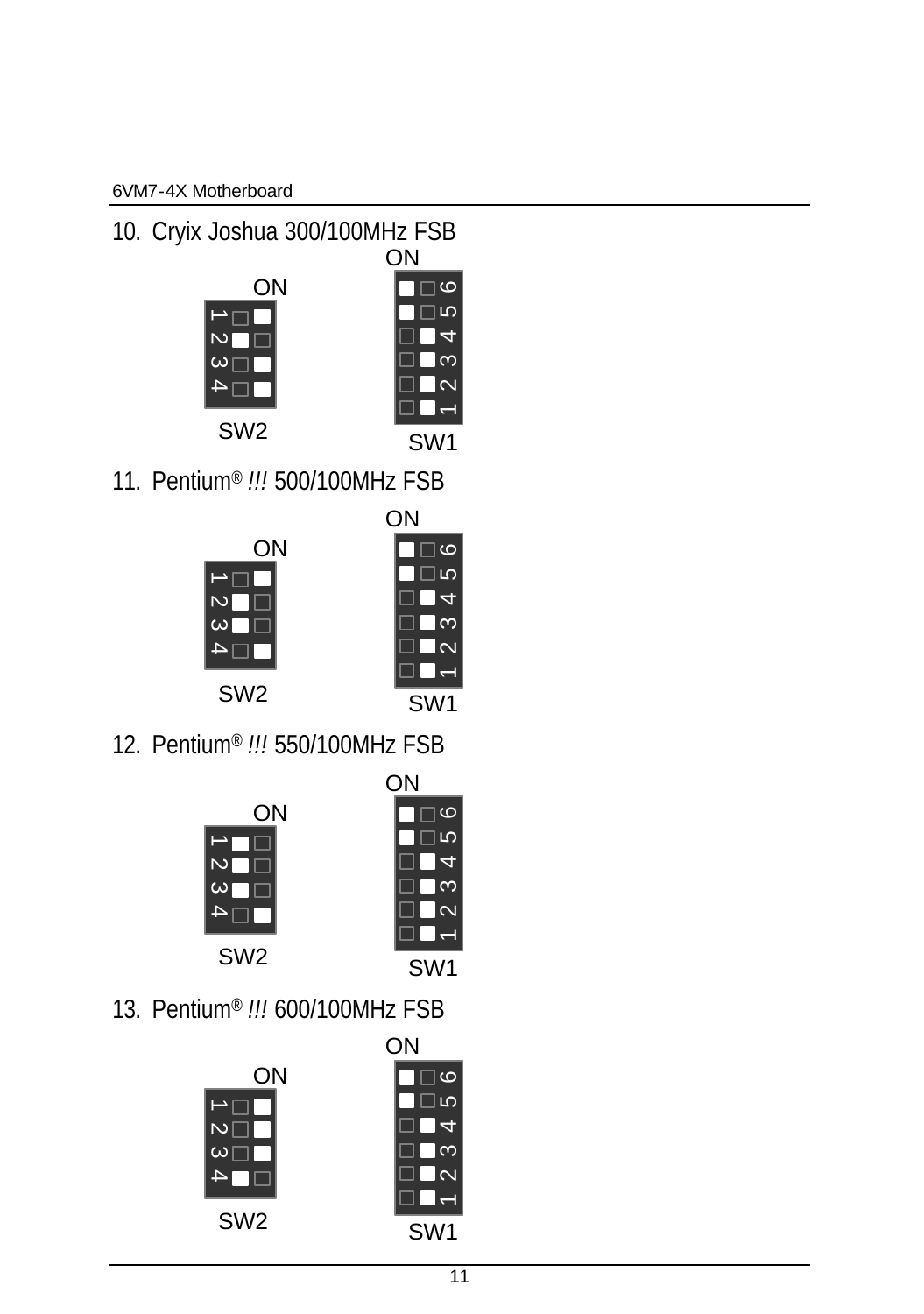14. Pentium® *!!!* 650/100MHz FSB





ON

15. Pentium® *!!!* 700/100MHz FSB





ON

SW1 16. Pentium® *!!!* 533/133MHz FSB





**ON** 

SW1

17. Pentium® *!!!* 600/133 MHz FSB

|                 | ΟN              |
|-----------------|-----------------|
| ΟN              | Ю               |
|                 | ഥ               |
| N               | Ş.              |
| ω               | ත               |
|                 | √               |
|                 |                 |
| SW <sub>2</sub> | SW <sub>1</sub> |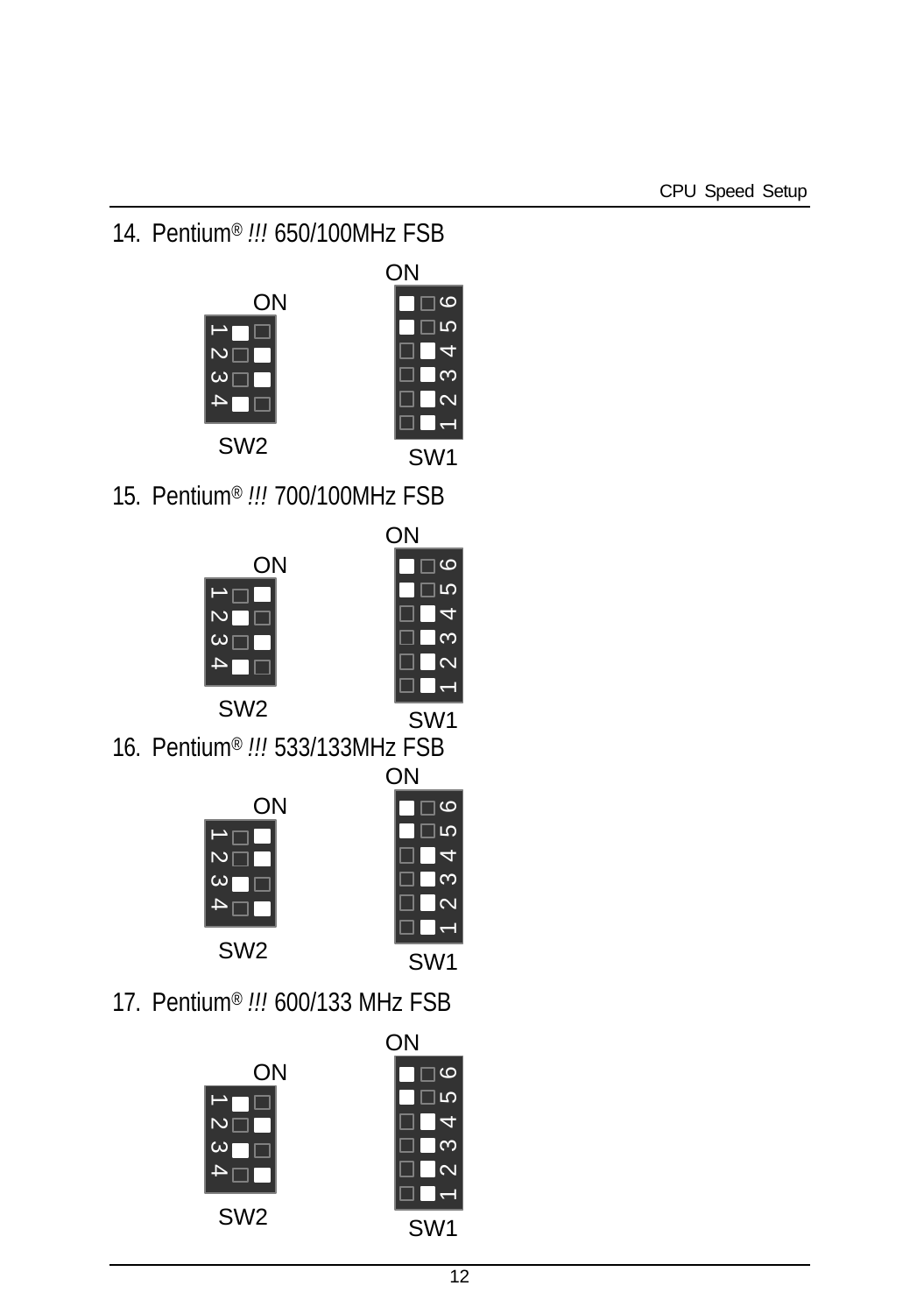# 18. Pentium® *!!!* 667/133MHz FSB



19. Pentium® *!!!* 733/133MHz FSB



| ΟN  |  |        |
|-----|--|--------|
|     |  | ဖ      |
|     |  | IΩ     |
|     |  |        |
|     |  | ო      |
|     |  | $\sim$ |
|     |  |        |
| SW1 |  |        |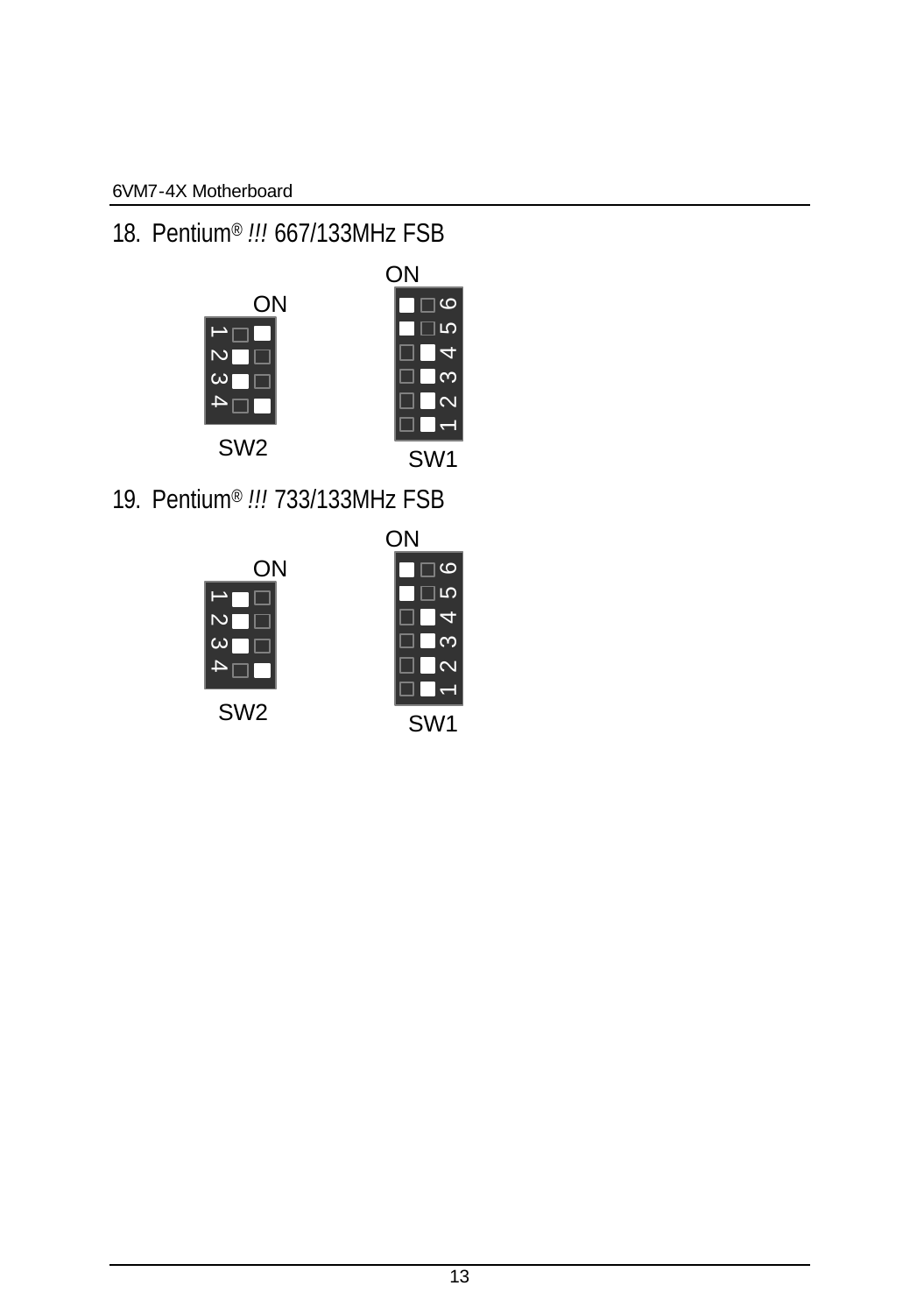# **Connectors**

Game & Audio Port





# COM A / COM B / LPT Port



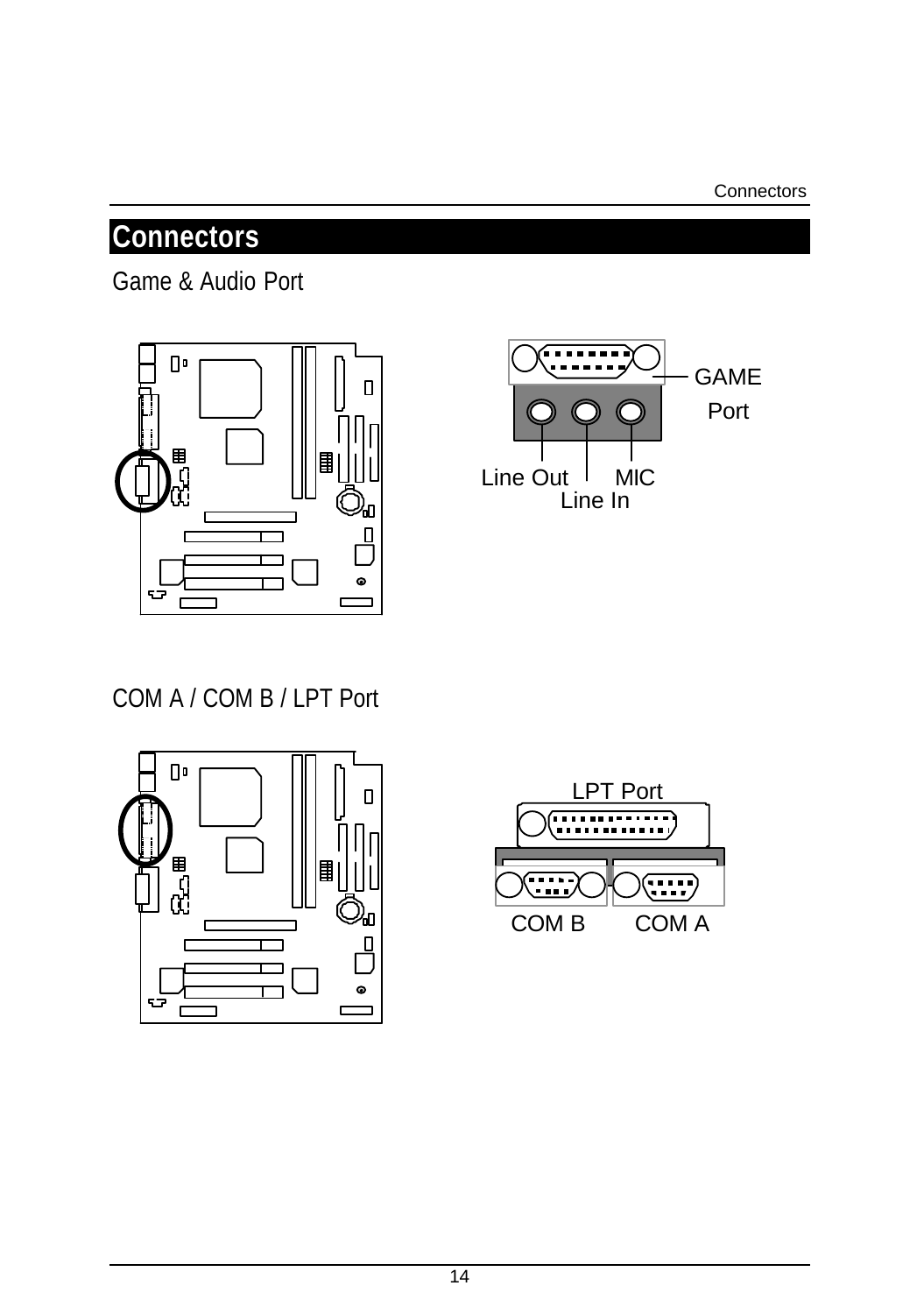USB Connector



| 5 | 6  | 8<br>7 |   |
|---|----|--------|---|
|   |    |        |   |
| 1 | 23 |        | 4 |

|      | Pin No. | Definition          |
|------|---------|---------------------|
| 5678 |         | USB V <sub>0</sub>  |
|      |         | USB <sub>D0</sub> - |
|      | 3       | USB D <sub>0+</sub> |
|      | 4       | <b>GND</b>          |
|      | 5       | USB <sub>V1</sub>   |
|      | 6       | USB D1-             |
| 1234 |         | USB D1+             |
|      | Я       | GND                 |

PS/2 Keyboard & PS/2 Mouse Connector





PS/2 Keyboard

| PS/2 Mouse/ |                      |  |
|-------------|----------------------|--|
| Keyboard    |                      |  |
|             | Pin No.   Definition |  |
|             | Data                 |  |
| 2           | ΝC                   |  |
| 3           | GND                  |  |
| 4           | $VCC(+5V)$           |  |
| 5           | <b>Clock</b>         |  |
| 6           | ΝC                   |  |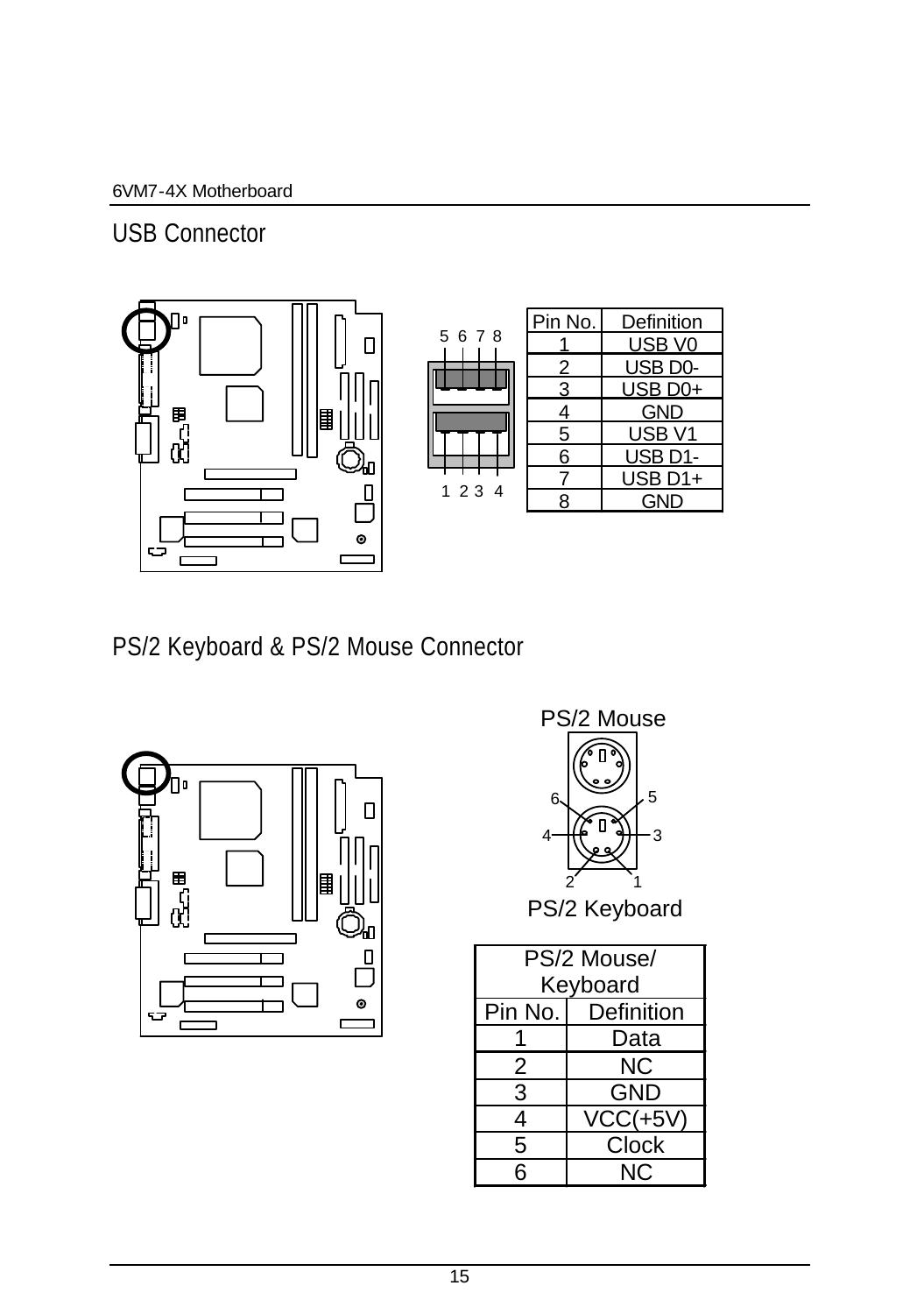# JP16: CPU Fan



| Pin No. | Definition |
|---------|------------|
|         | GND        |
|         | +12V       |
|         | SENSE      |

JP15: Power Fan





| Pin No. | Definition |
|---------|------------|
|         | GND        |
|         | $+12V$     |
|         |            |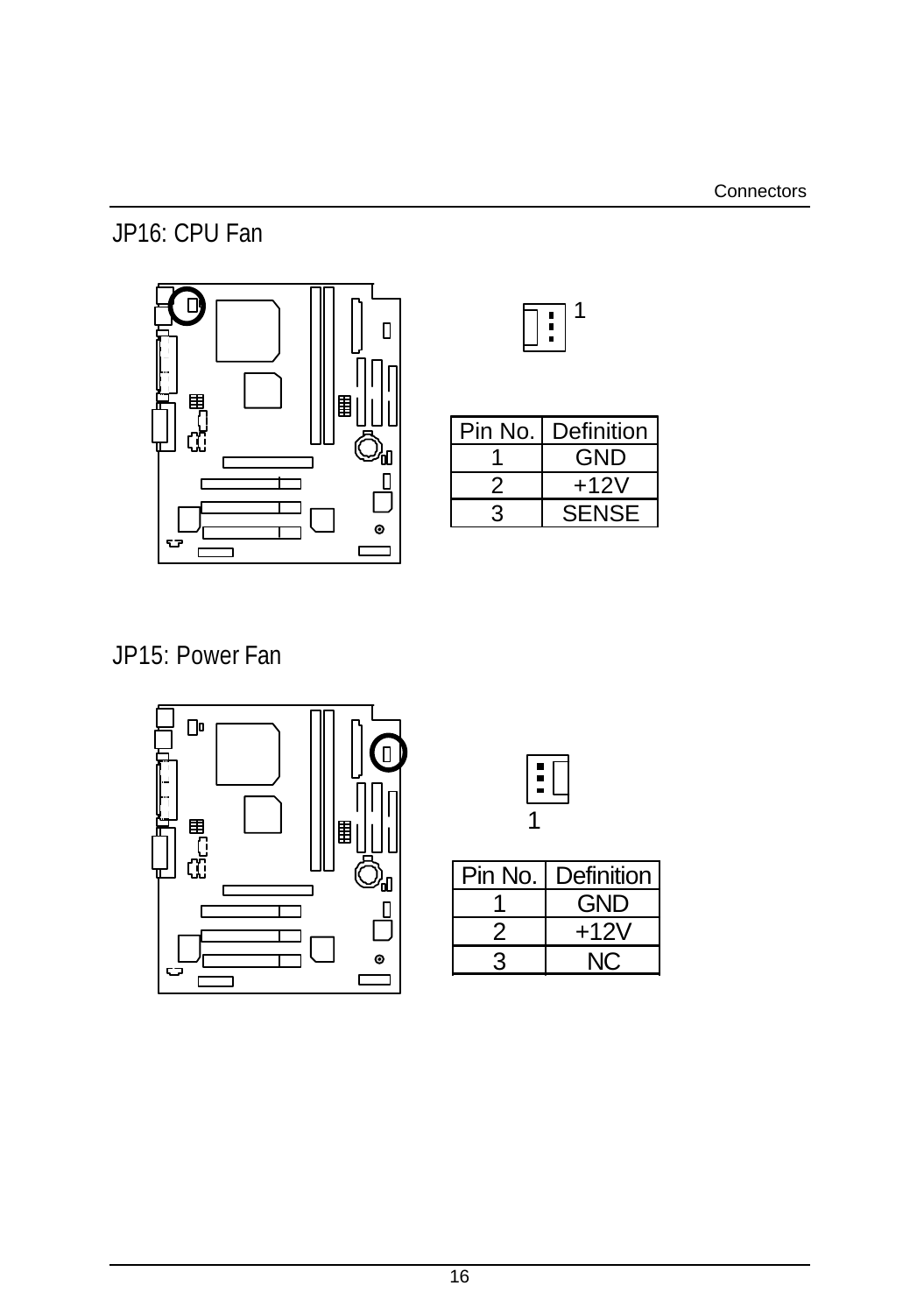JP2: Sysem Fan





| Pin No. | Definition   |
|---------|--------------|
|         | GND          |
|         | +12V         |
| 3       | <b>SENSE</b> |

# ATX Power



|          | Pin No.                   | Definition         |
|----------|---------------------------|--------------------|
| 10<br>20 | 3, 5, 7, 13,<br>$15 - 17$ | GND                |
|          | 1,2,11                    | 3.3V               |
|          | 4,6,19,20                 | <b>VCC</b>         |
|          | 10                        | $+12V$             |
|          | 12                        | $-12V$             |
|          | 18                        | -5V                |
|          | 8                         | Power Good         |
|          | 9                         | 5V SB stand by+5V  |
|          | 14                        | PS-ON(Soft On/Off) |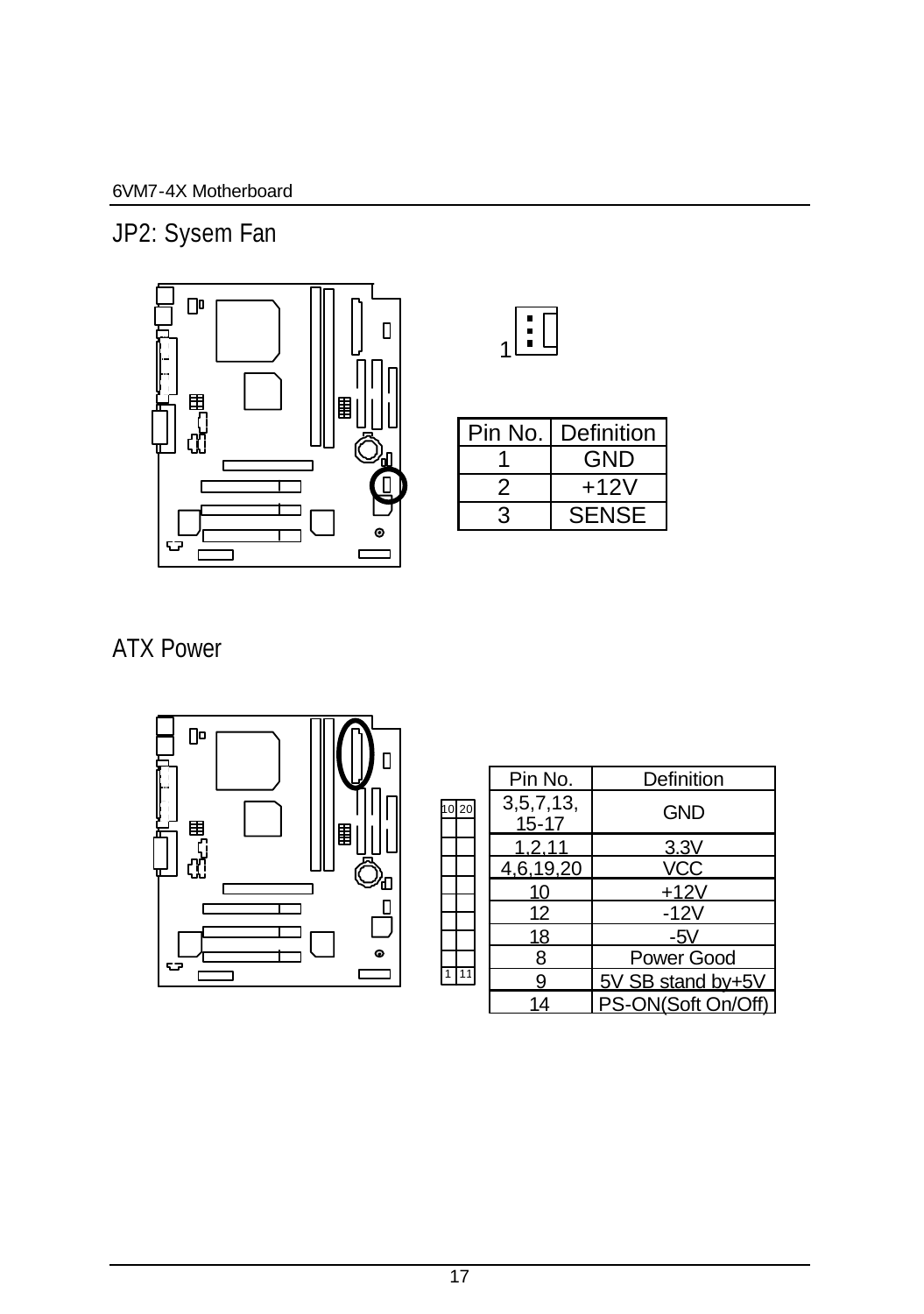Floppy Port



IDE1(Primary), IDE2(Secondary) Port



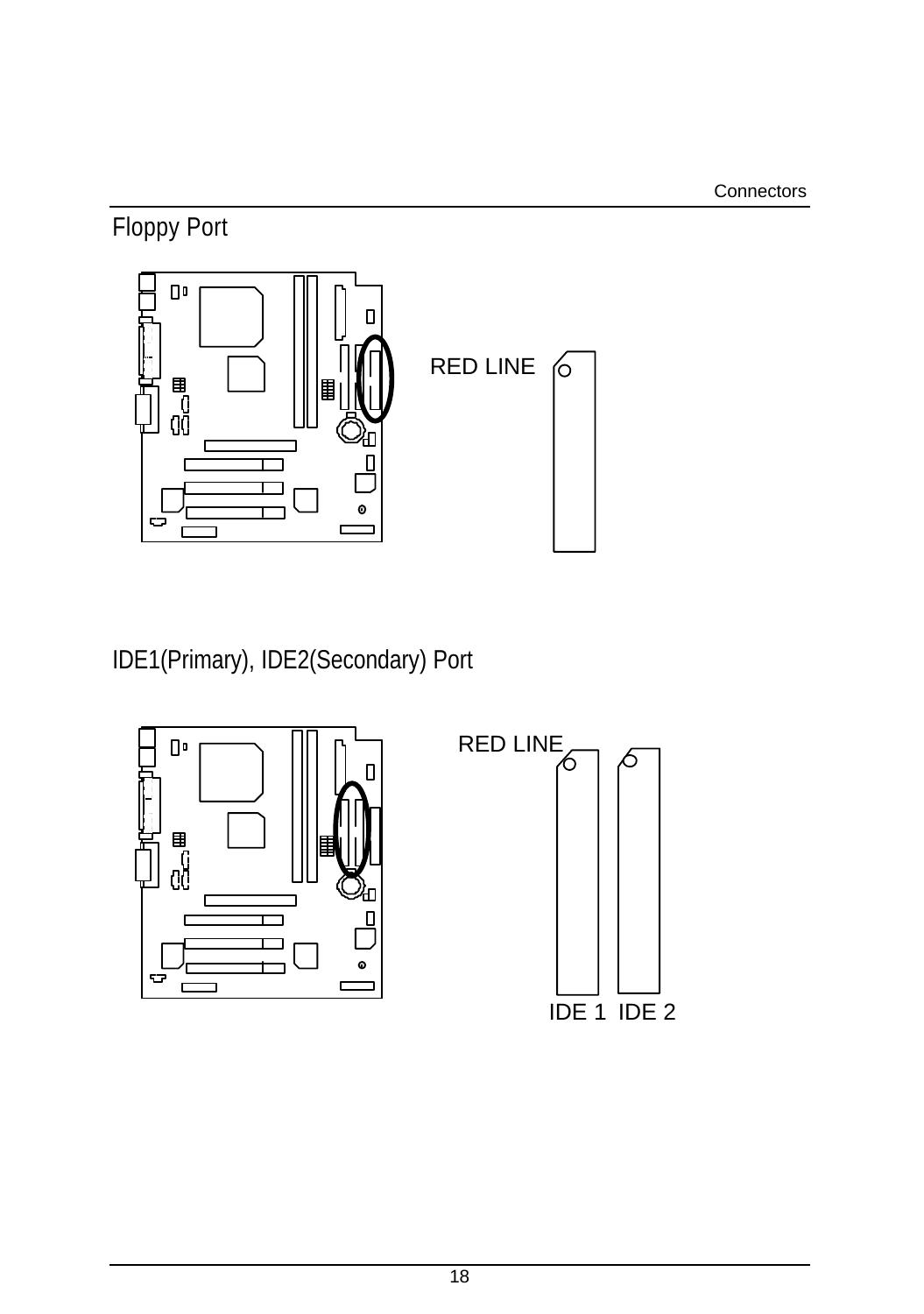J7 : TEL: The connector is for Modem with internal voice connector





| Pin No. | Definition |
|---------|------------|
|         | Signal-In  |
|         | GND        |
| 3       | GND        |
|         | Signal-Out |

J5:AUX\_IN





| Pin No.       | Definition |
|---------------|------------|
|               | AUX-L      |
|               | GND        |
| $\mathcal{R}$ | GND        |
| 4             | AUX-R      |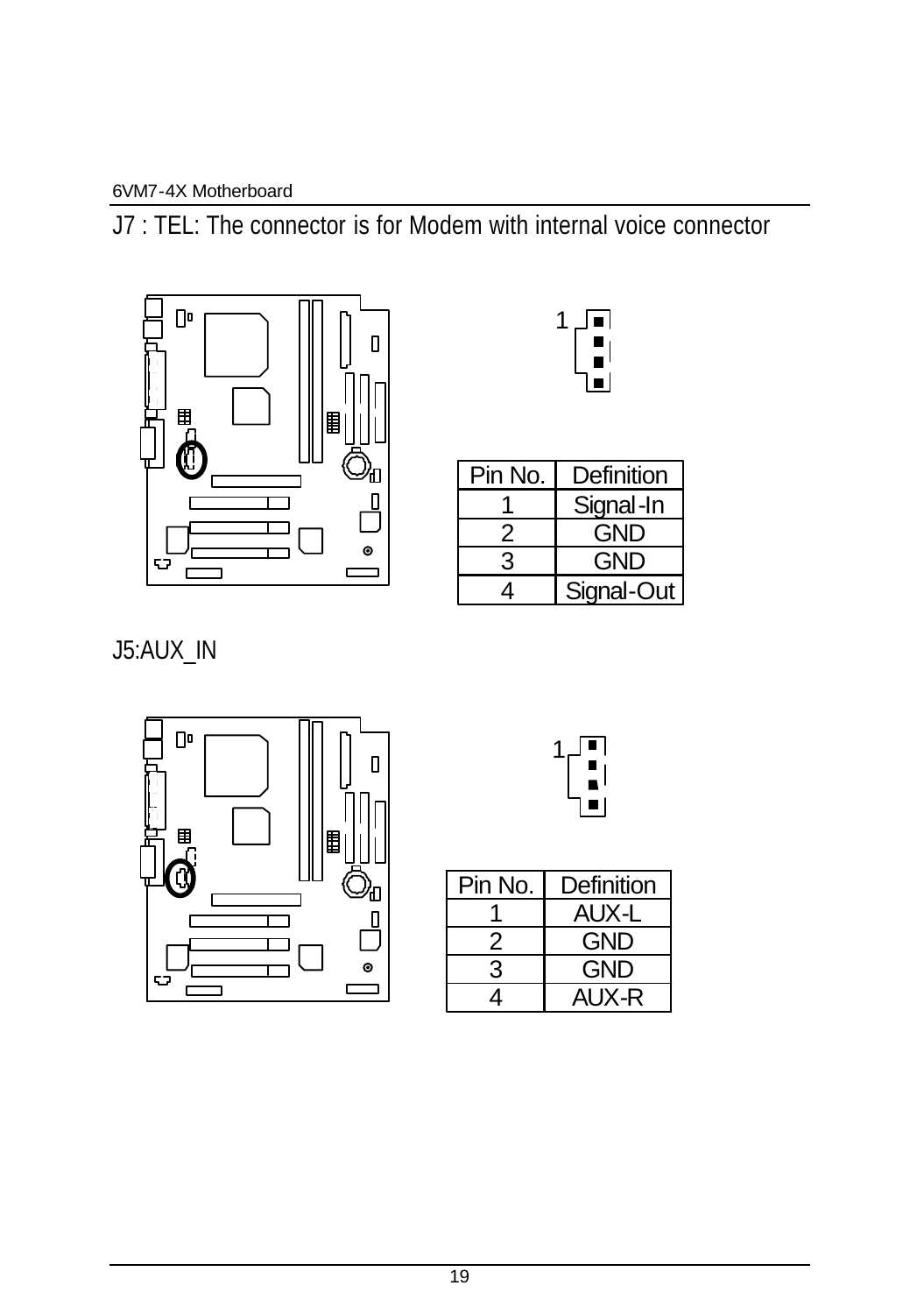J8 : CD Audio Line In



J4 : SPDIF(The SPDIF output is capable of providing digital audio to external speakers or compressed AC3 data to an external Dolby Digital decoder.)



| Pin No. | Definition |  |
|---------|------------|--|
|         | VCC        |  |
| 2       | SPDIF OUT  |  |
|         | GND        |  |

 $\sqrt{2}$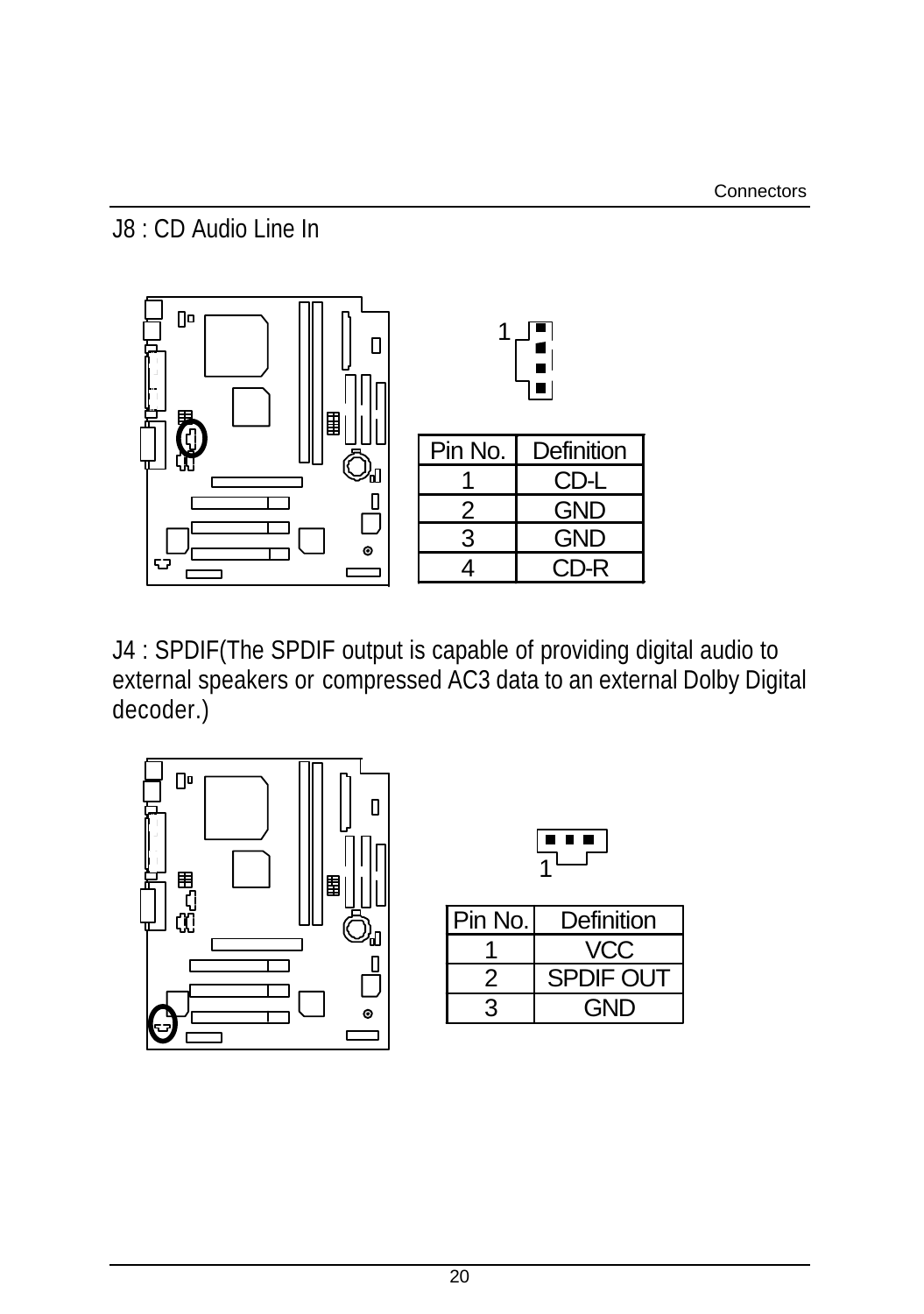# **Panel and Jumper Definition**

J2 : Panel Jumper



| GN (Green Switch)             | Open: Normal Operation       |  |  |
|-------------------------------|------------------------------|--|--|
|                               | Close: Entering Green Mode   |  |  |
| GD (Green LED)                | Pin 1: LED anode(+)          |  |  |
|                               | Pin 2: LED cathode(-)        |  |  |
| HD (IDE Hard Disk Active LED) | Pin 1: LED anode $(+)$       |  |  |
|                               | Pin 2: LED cathode(-)        |  |  |
| SPK (Speaker Connector)       | Pin 1: $VCC(+)$              |  |  |
|                               | Pin 2- Pin 3: NC             |  |  |
|                               | Pin 4: Data $(-)$            |  |  |
| RE (Reset Switch)             | Open: Normal Operation       |  |  |
|                               | Close: Reset Hardware System |  |  |
| P+P-P-(Power LED)             | Pin 1: LED anode $(+)$       |  |  |
|                               | Pin 2: LED cathode(-)        |  |  |
|                               | Pin 3: LED cathode(-)        |  |  |
| PW (Soft Power Connector)     | Open: Normal Operation       |  |  |
|                               | Close: Power On/Off          |  |  |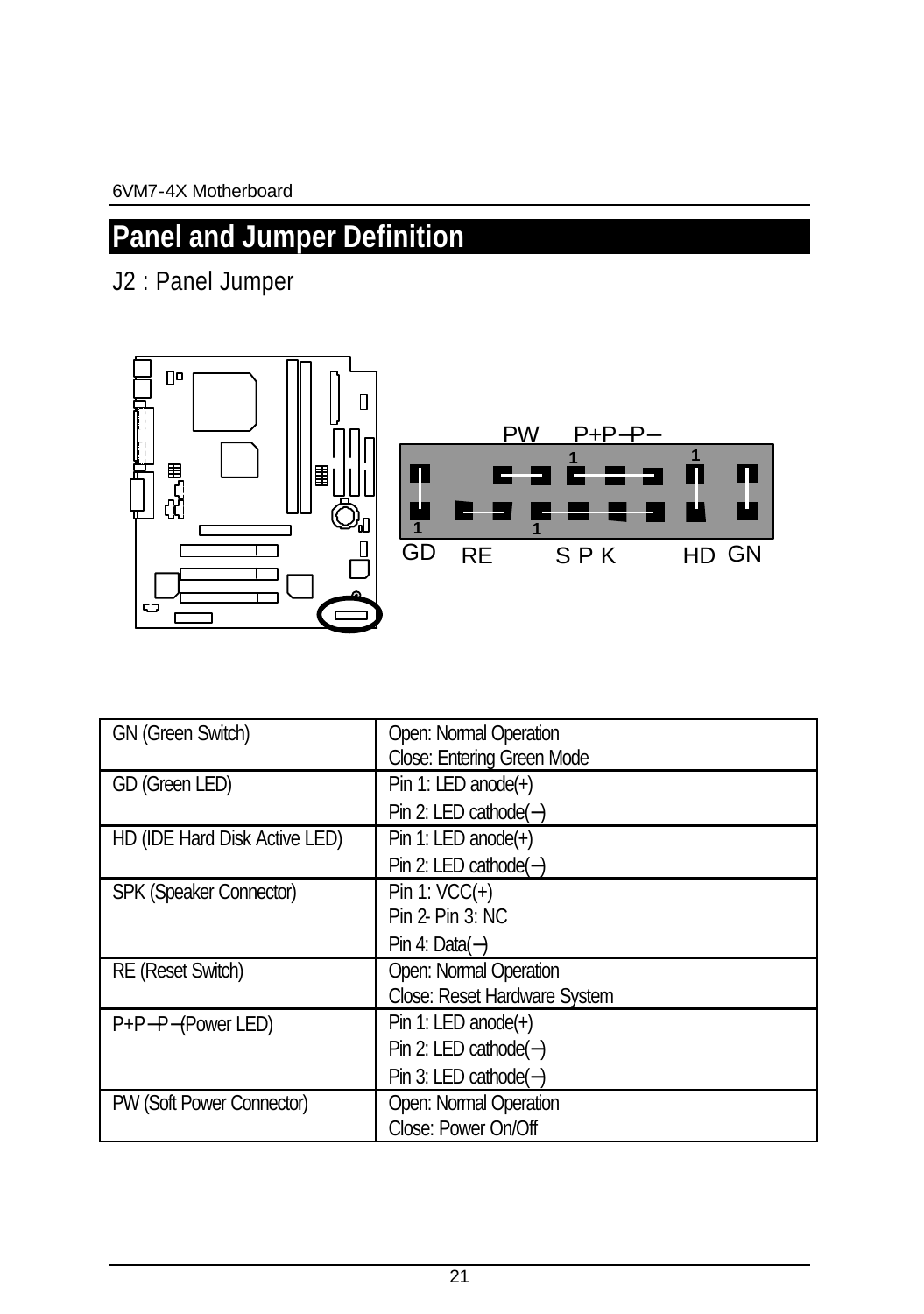JP1 : Clear CMOS Function



|--|

| Pin No.   | Definition                   |
|-----------|------------------------------|
|           | 1-2 close   Normal (Default) |
| 2-3 close | Clear CMOS                   |

JP23 : Case Open





| in No.l | Definition   |
|---------|--------------|
|         | Signal       |
|         | ND.<br>( – i |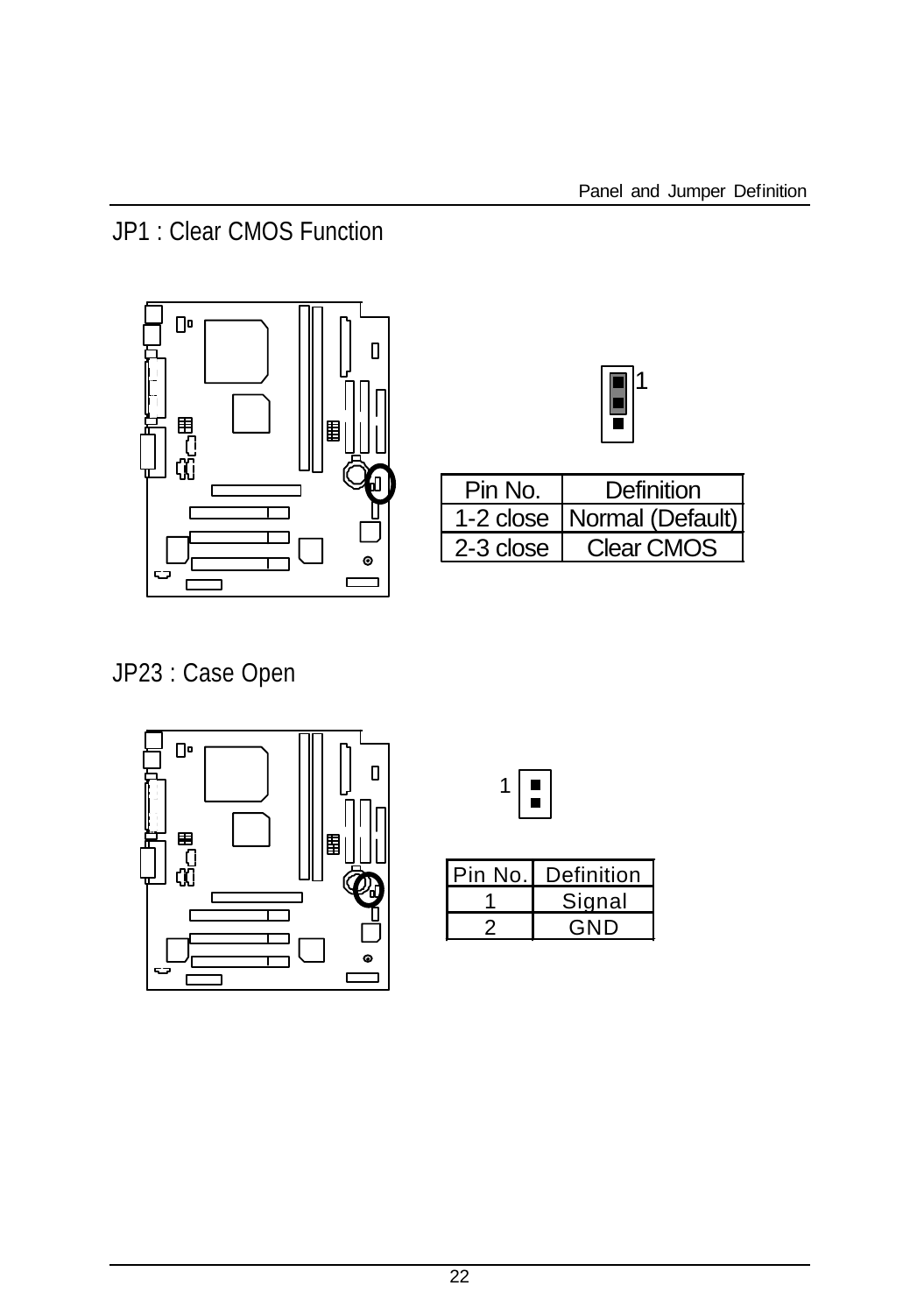JP19 : Support Cyrix CPU Selection(Optional)



| Pin No. | Definition                     |
|---------|--------------------------------|
| open    | Normal                         |
| close   | <b>Support Cyrix</b><br>133MHz |

 $\sqrt{2}$ 

BAT1 : Battery



- <sup>■</sup>Danger of explosion if battery is incorrectly replaced.
- Replace only with the same or equivalent type recommended by the manufacturer.
- $\overrightarrow{p}$  Dispose of used batteries according to the manufacturer's instructions.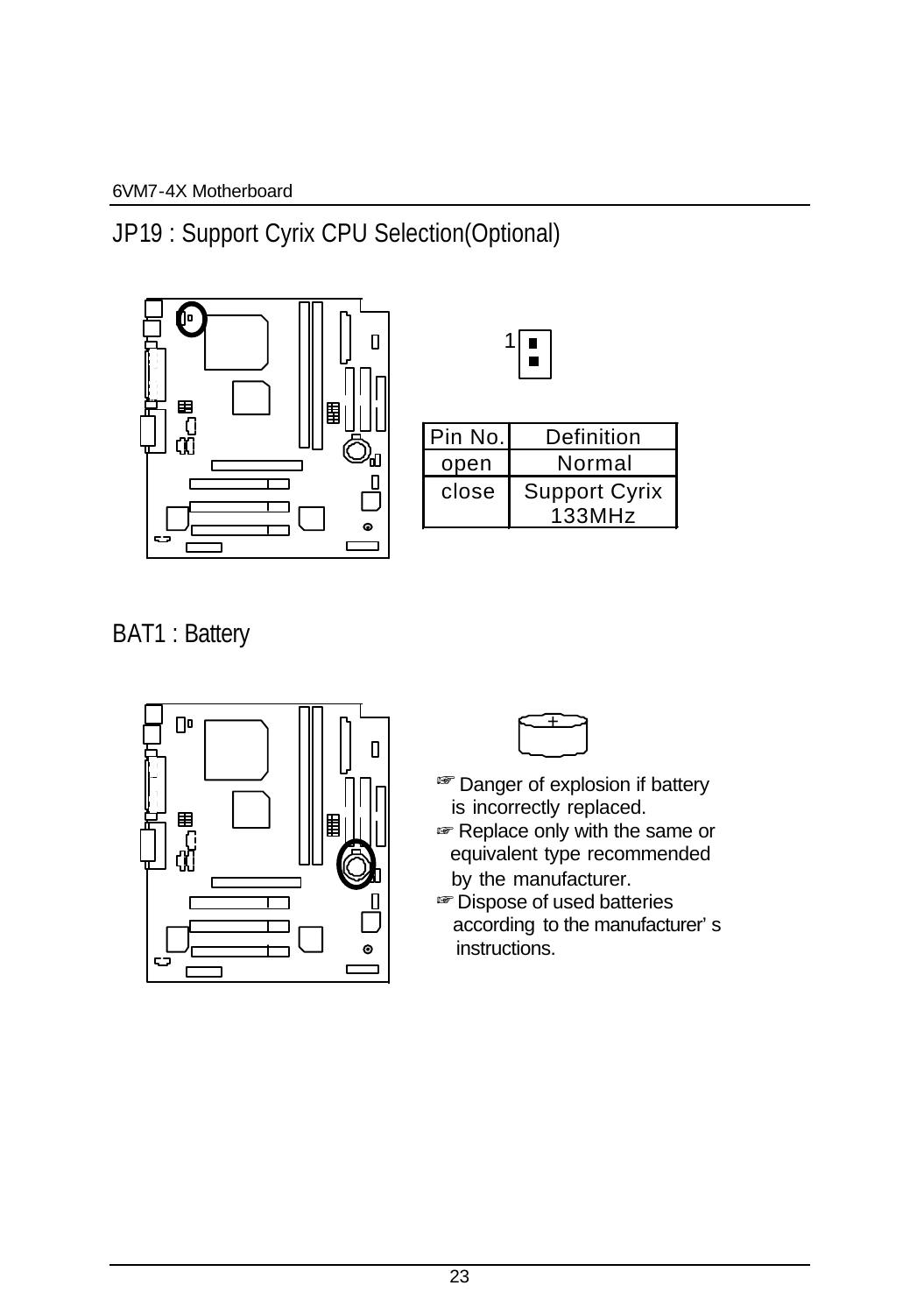# **Performance List**

The following performance data list is the testing results of some popular benchmark testing programs.

These data are just referred by users, and there is no responsibility for different testing data values gotten by users. (The different Hardware & Software configuration will result in different benchmark testing results.)

| $\bullet$ CPU | Intel Pentium <sup>®</sup> !!! Socket 370 Processor |
|---------------|-----------------------------------------------------|
|               |                                                     |

- DRAM (128 x 1) MB SDRAM (Micron 48LC8M8AZ-8EB)
- CACHE SIZE 256 KB included in CPU
- DISPLAY GA-660 AGP Card (32MB SDRAM)
- STORAGE Onboard IDE (IBM DTTA -371800) (18GB)
- O.S. Windows NT™ 4.0 (SP6)
- DRIVER Display Driver at 1024 x 768 x 64K x 75Hz

| Processor                           | Intel Pentium <sup>®</sup> !!!<br>Socket 370 |
|-------------------------------------|----------------------------------------------|
|                                     | 667MHz(133x5)                                |
| Winbench99                          |                                              |
| CPU mark99                          | 62.1                                         |
| FPU Winmark 99                      | 3570                                         |
| Business Disk Winmark 99            | 4290                                         |
| Hi-End Disk Winmark 99              | 8590                                         |
| <b>Business Graphics Winmark 99</b> | 312                                          |
| Hi-End Graphics Winmark 99          | 623                                          |
| <b>Winstone99</b>                   |                                              |
| <b>Business Winstone99</b>          | 39.4                                         |
| Hi-End Winstone99                   | 35.4                                         |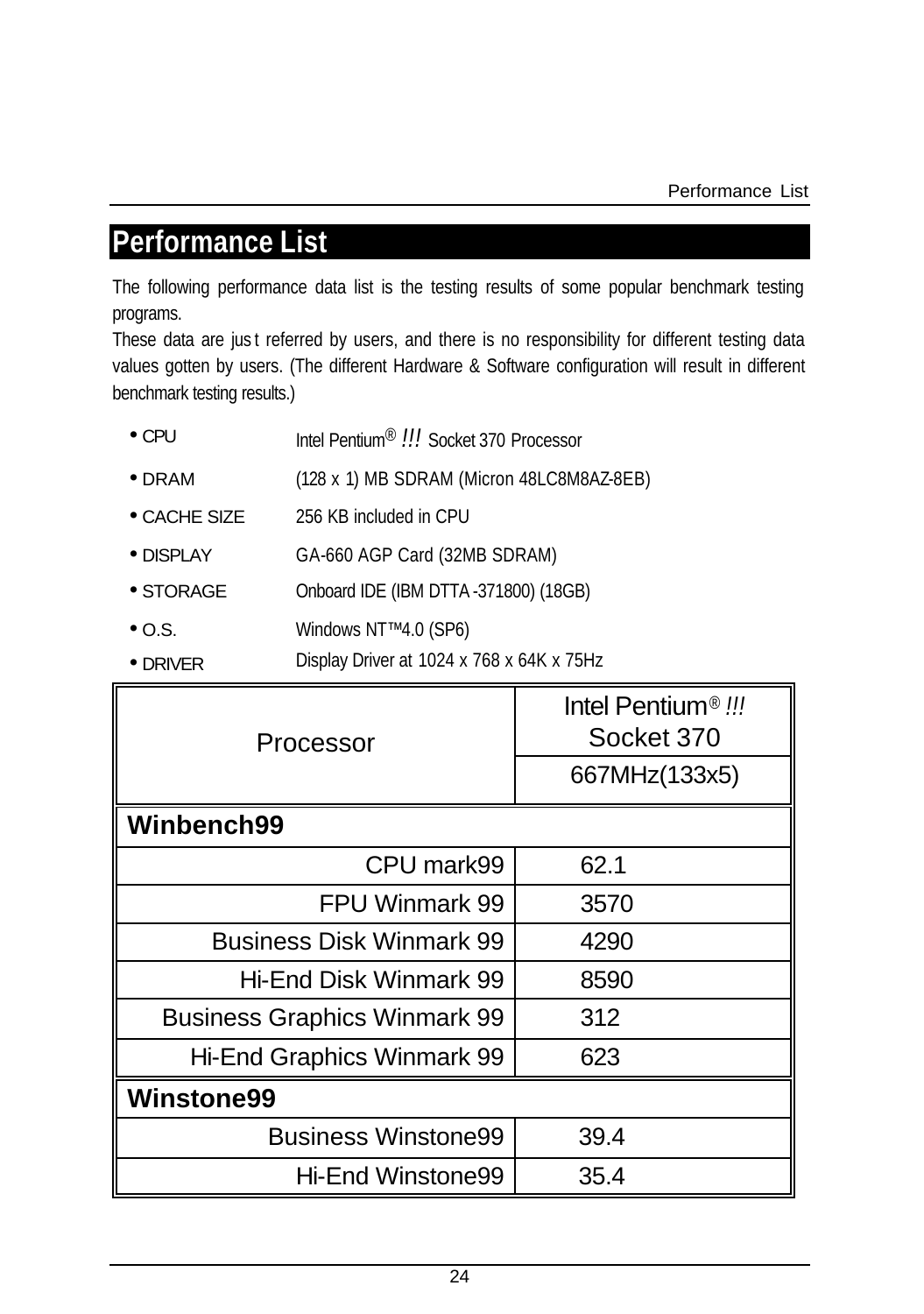# **Block Diagram**

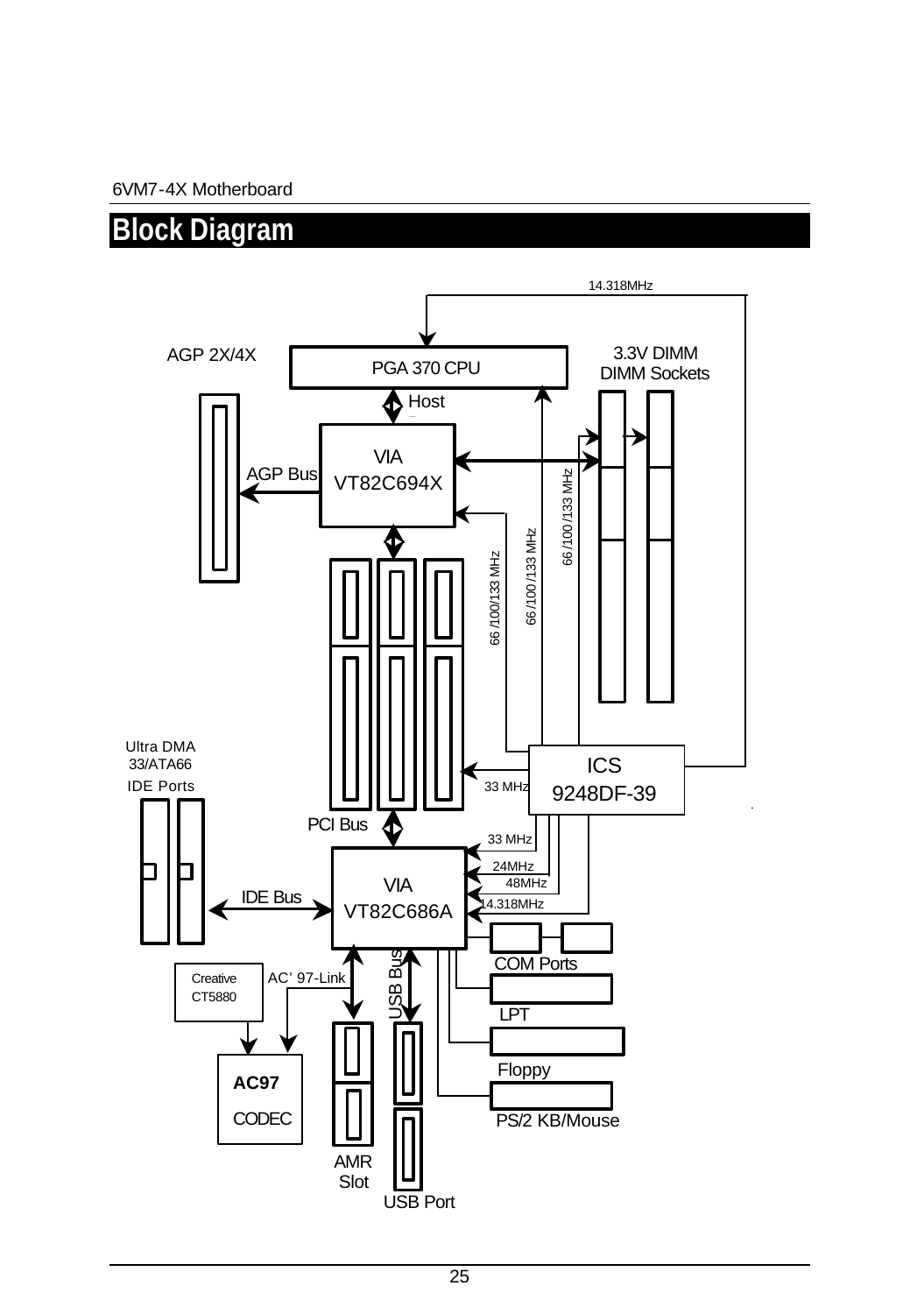# **Memory Installation**

The motherboard has 2 dual inline memory module (DIMM) sockets. The BIOS will automatically detects memory type and size. To install the memory module, just push it vertically into the DIMM Slot .The DIMM module can only fit in one direction due to the two notch. Memory size can vary between sockets.

Install memory in any combination table:

| <b>DIMM</b>       | 168-pin SDRAM DIMM Modules                 |           |
|-------------------|--------------------------------------------|-----------|
| DIMM <sub>1</sub> | Supports 16 / 32 / 64 / 128 / 256 / 512 MB | X 1 pcs   |
| DIMM <sub>2</sub> | Supports 16 / 32 / 64 / 128 / 256 / 512 MB | $X$ 1 pcs |

Total System Memory (Max 1GB)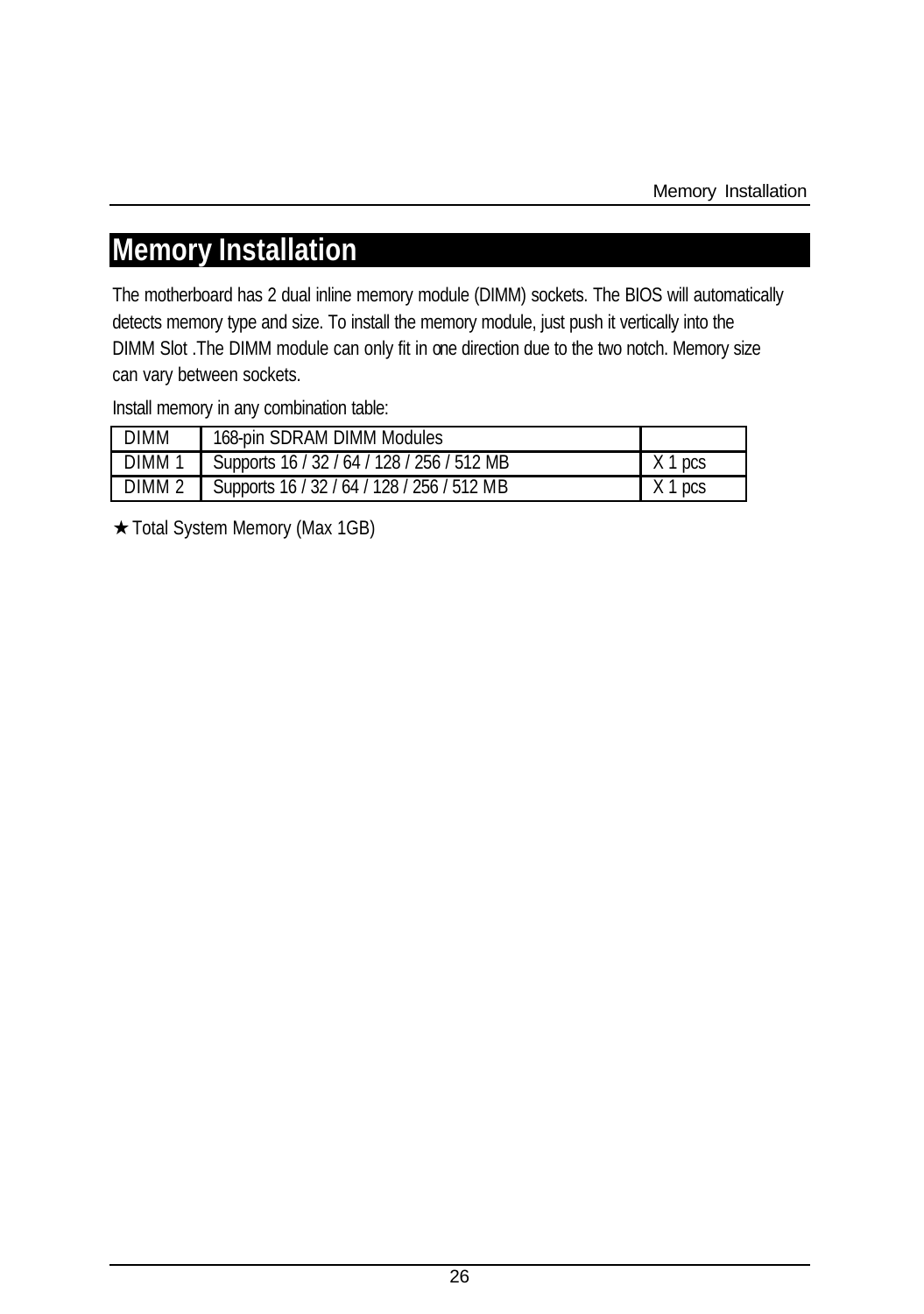| Page Index for BIOS Setup<br>$\curvearrowleft$ | Page |
|------------------------------------------------|------|
| The Main Menu                                  |      |
| <b>Standard CMOS Setup</b>                     | P.31 |
| <b>BIOS Features Setup</b>                     | P.34 |
| <b>Chipset Features Setup</b>                  | P.36 |
| Power Management Setup                         | P.39 |
| PNP/ PCI Configuration                         | P.42 |
| Load BIOS Defaults                             | P.44 |
| Load Setup Defaults                            | P.45 |
| <b>Integrated Peripherals</b>                  | P.46 |
| Hardware Monitor Setup                         | P.49 |
| Supervisor Password / User Password            | P.51 |
| <b>IDE HDD Auto Detection</b>                  | P.52 |
| Save to CMOS and Exit                          | P.53 |
| <b>Exit Without Saving</b>                     | P.54 |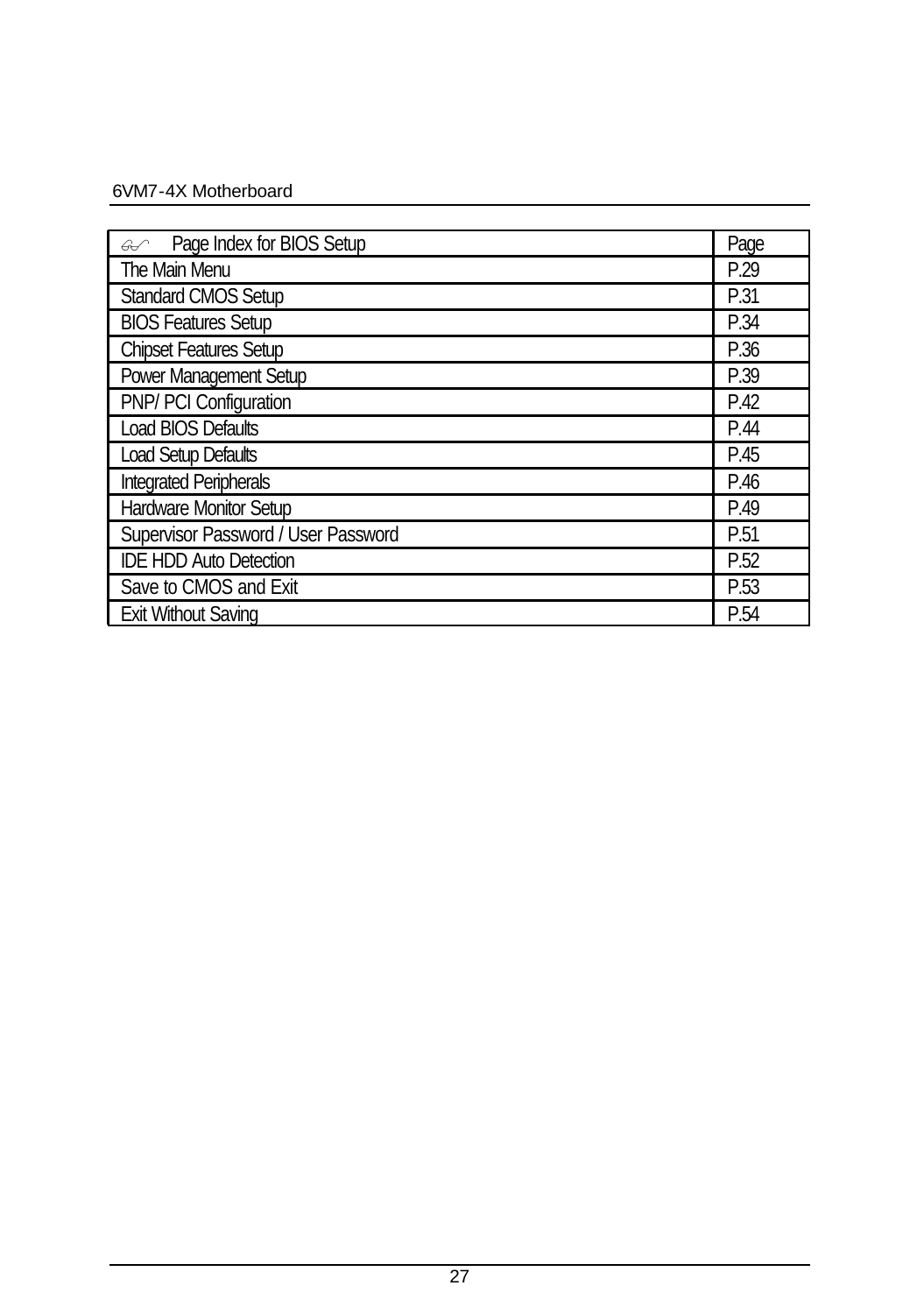# **BIOS Setup**

BIOS Setup is an overview of the BIOS Setup Program. The program that allows users to modify the basic system configuration. This type of information is stored in battery-backed CMOS RAM so that it retains the Setup information when the power is turned off.

#### **ENTERING SETUP**

Power ON the computer and press <Del> immediately will allow you to enter Setup. If the message disappears before you respond and you still wish to enter Setup, restart the system to try again by turning it OFF then ON or pressing the "RESET" bottom on the system case. You may also restart by simultaneously press <Ctrl> − <Alt>− <Del> keys.

#### **CONTROL KEYS**

| $\langle \uparrow \rangle$          | Move to previous item                                                 |
|-------------------------------------|-----------------------------------------------------------------------|
| $\langle \downarrow \rangle$        | Move to next item                                                     |
| $\leftarrow$                        | Move to the item in the left hand                                     |
| $\leftrightarrow$                   | Move to the item in the right hand                                    |
| $<$ Esc $>$                         | Main Menu - Quit and not save changes into CMOS                       |
|                                     | Status Page Setup Menu and Option Page Setup Menu - Exit current page |
|                                     | and return to Main Menu                                               |
| $\left\langle +/PqUp \right\rangle$ | Increase the numeric value or make changes                            |
| <-/PgDn>                            | Decrease the numeric value or make changes                            |
| $<$ F1>                             | General help, only for Status Page Setup Menu and Option Page Setup   |
|                                     | Menu                                                                  |
| $\langle$ F2>                       | Reserved                                                              |
| $\langle$ F3>                       | Reserved                                                              |
| $<$ F4>                             | Reserved                                                              |
| $<$ F5>                             | Restore the previous CMOS value from CMOS, only for Option Page       |
|                                     | Setup Menu                                                            |
| $<$ F6>                             | Load the default CMOS value from BIOS default table, only for Option  |
|                                     | Page Setup Menu                                                       |
| $<$ F7>                             | Load the Setup Defaults.                                              |
| $<$ F8>                             | Reserved                                                              |
| $\langle$ F9>                       | Reserved                                                              |
| $<$ F10 $>$                         | Save all the CMOS changes, only for Main Menu                         |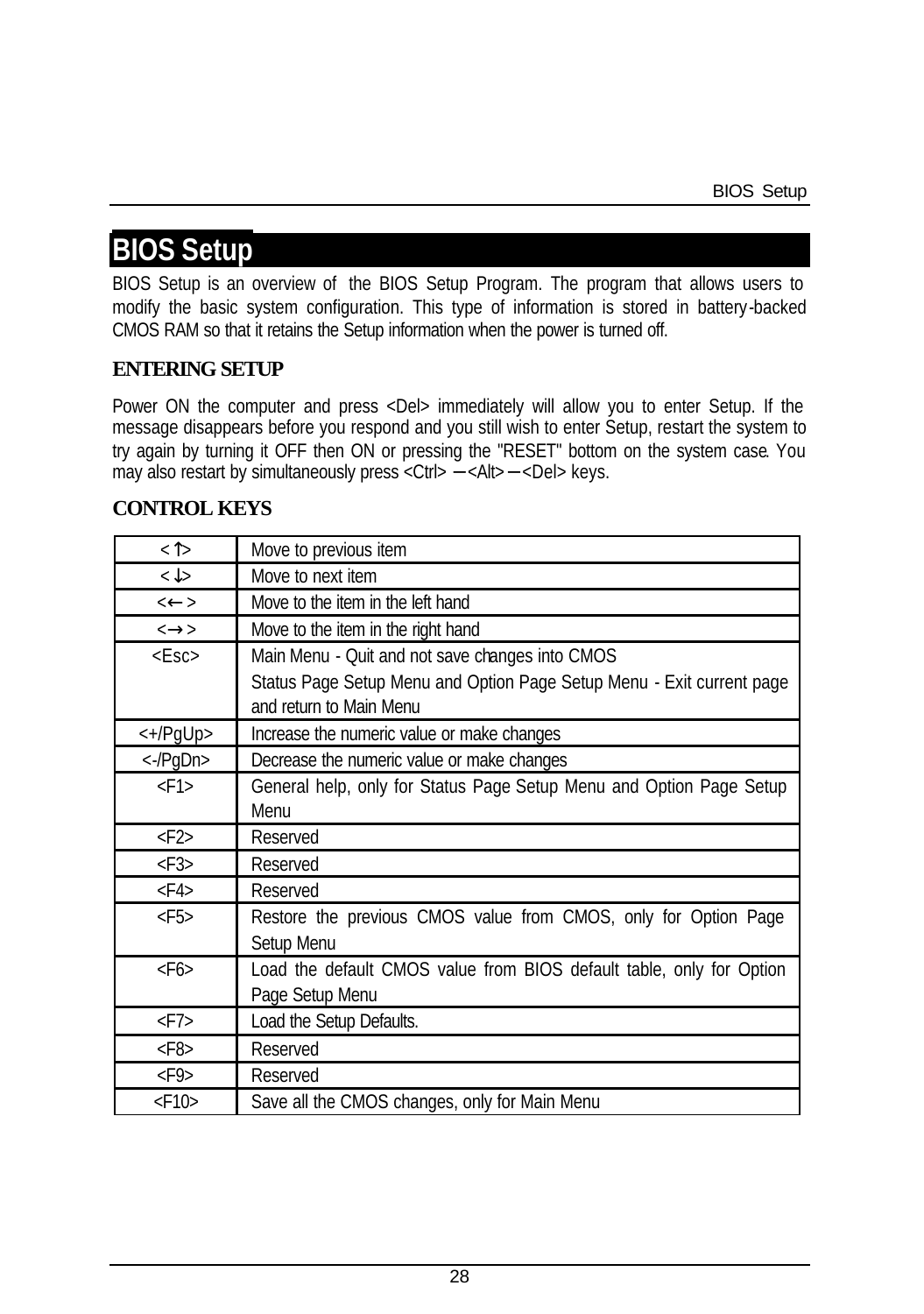#### **GETTING HELP**

#### **Main Menu**

The on-line description of the highlighted setup function is displayed at the bottom of the screen.

#### **Status Page Setup Menu / Option Page Setup Menu**

Press F1 to pop up a small help window that describes the appropriate keys to use and the possible selections for the highlighted item. To exit the Help Window press <Esc>.

# **The Main Menu**

Once you enter AMI BIOS CMOS Setup Utility, the Main Menu (Figure 1) will appear on the screen. The Main Menu allows you to select from nine setup functions and two exit choices. Use arrow keys to select among the items and press <Enter> to accept or enter the sub-menu.

| AMIBIOS SIMPLE SETUP UTILITY-VERSION 1.20C<br>(C) 1999 American Megatrends, Inc. All Rights Reserved                                                                |                               |  |
|---------------------------------------------------------------------------------------------------------------------------------------------------------------------|-------------------------------|--|
| STANDARD CMOS SETUP                                                                                                                                                 | INTEGRATED PERIPHERALS        |  |
| <b>BIOS FEATURES SETUP</b>                                                                                                                                          | <b>HARDWARE MONITOR SETUP</b> |  |
| <b>CHIPSET FEATURES SETUP</b>                                                                                                                                       | SUPERVISOR PASSWORD           |  |
| POWER MANAGEMENT SETUP                                                                                                                                              | <b>USER PASSWORD</b>          |  |
| <b>PNP/PCI CONFIGURATION</b>                                                                                                                                        | <b>IDE HDD AUTO DETECTION</b> |  |
| <b>LOAD BIOS DEFAULTS</b>                                                                                                                                           | SAVE & EXIT SETUP             |  |
| <b>LOAD SETUP DEFAULTS</b>                                                                                                                                          | <b>EXIT WITHOUT SAVING</b>    |  |
| ESC: Quit $\sqrt[n]{L}$ : Select Item (Shift) F2: Change Color F5: Old Values<br>F <sub>6</sub><br>: Load BIOS Defaults<br>F7: Load Setup Defaults F10: Save & Exit |                               |  |
| Time, Date, Hard Disk Type,                                                                                                                                         |                               |  |

Figure 1: Main Menu

#### **· Standard CMOS Setup**

This setup page includes all the items in standard compatible BIOS.

#### **· BIOS Features Setup**

This setup page inclu.des all the items of AMI special enhanced features.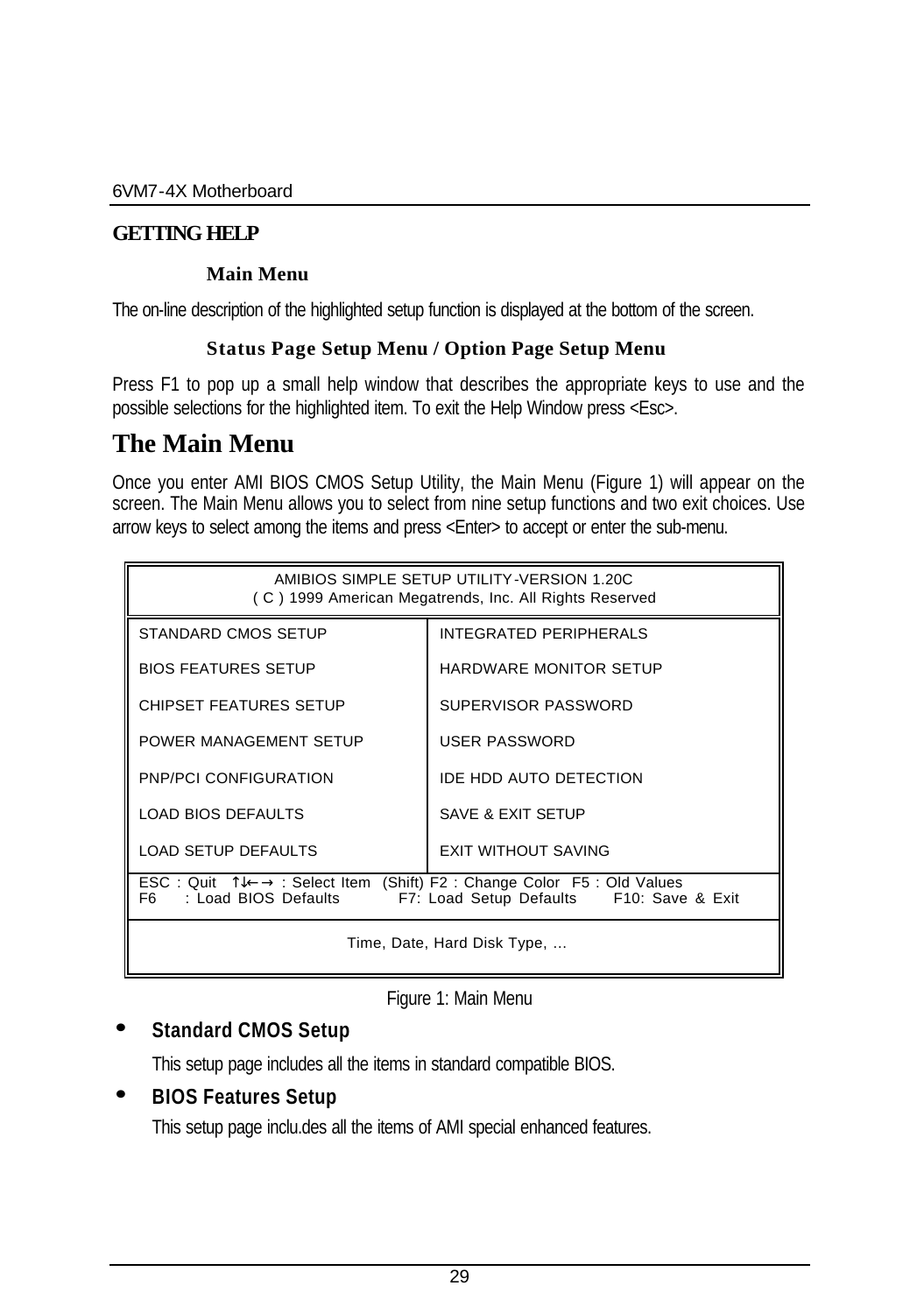#### **· Chipset Features Setup**

This setup page includes all the items of chipset special features.

#### **· Power Management Setup**

This setup page includes all the items of Green function features.

#### **· PnP/PCI Configurations**

This setup page includes all the configurations of PCI & PnP ISA resources.

#### **· Load BIOS Defaults**

Bios Defaults indicates the value of the system parameter which the system would be in the safe configuration.

#### **· Load Setup Defaults**

Setup Defaults indicates the value of the system parameter which the system would be in the most appropriate configuration.

#### **· Integrated Peripherals**

This setup page includes all onboard peripherals.

#### **· Hardware Monitor Setup**

This setup page is auto detect fan and temperature status.

#### **· Supervisor password**

 Change, set, or disable password. It allows you to limit access to the system and Setup, or just to Setup.

#### **· User password**

Change, set, or disable password. It allows you to limit access to the system.

#### **· IDE HDD auto detection**

Automatically configure hard disk parameters.

#### **· Save & Exit Setup**

Save CMOS value settings to CMOS and exit setup.

#### **· Exit Without Saving**

Abandon all CMOS value changes and exit setup.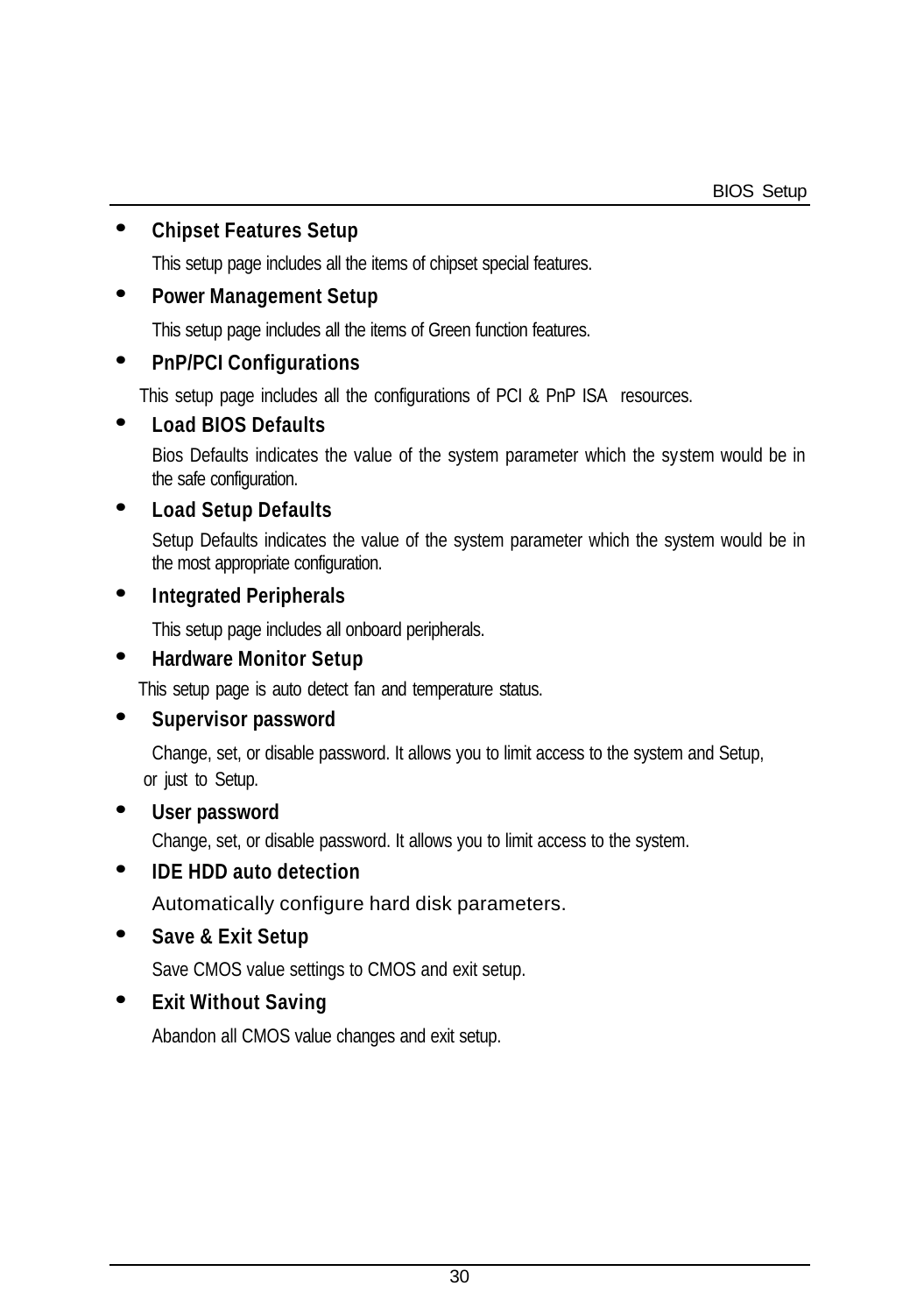# **Standard CMOS Setup**

The items in Standard CMOS Features Menu (Figure 2) are divided into 9 categories. Each category includes no, one or more than one setup items. Use the arrows to highlight the item and then use the <PgUp> or <PgDn> keys to select the value you want in each item.

| AMIBIOS SETUP - STANDARD CMOS SETUP<br>(C) 1999 American Megatrends, Inc. All Rights Reserved                        |                                                                                            |
|----------------------------------------------------------------------------------------------------------------------|--------------------------------------------------------------------------------------------|
| Date (mm/dd/yyyy) : Web Oct 27, 1999<br>Time (hh/mm/ss) : 10:36:24<br><b>TYPE</b>                                    | SIZE CYLS HEAD PRECOMP LANDZ SECTOR<br>MODE                                                |
| Pri Master : Auto<br>Pri Slave : Auto<br>Sec Master : Auto<br>Sec Slave : Auto                                       |                                                                                            |
| Floppy Drive A: $1.44$ MB 3 $\frac{1}{2}$<br>Floppy Drive B: Not Installed<br>Boot Sector Virus Protection: Disabled | Base Memory: 640 Kb<br>Other Memory: 384 Kb<br>Extended Memory: 30Mb<br>Total Memory: 31Mb |
| Month: $Jan - Dec$<br>Day: $01 - 31$<br>Year: 2000-2099                                                              | ESC: Exit<br>ୀ $↓$ :Select Item<br>$PU/PD/+/-$ : Modify<br>(Shift)F2<br>: Color            |



#### **· Date**

The date format is <Week>, <Month>, <Day>, <Year>.

| Week  | The week, from Sun to Sat, determined by the BIOS and is display-only |
|-------|-----------------------------------------------------------------------|
| Month | The month, Jan. Through Dec.                                          |
| Day   | The day, from 1 to 31 (or the maximum allowed in the month)           |
| Year  | The year, from 2000 through 2099                                      |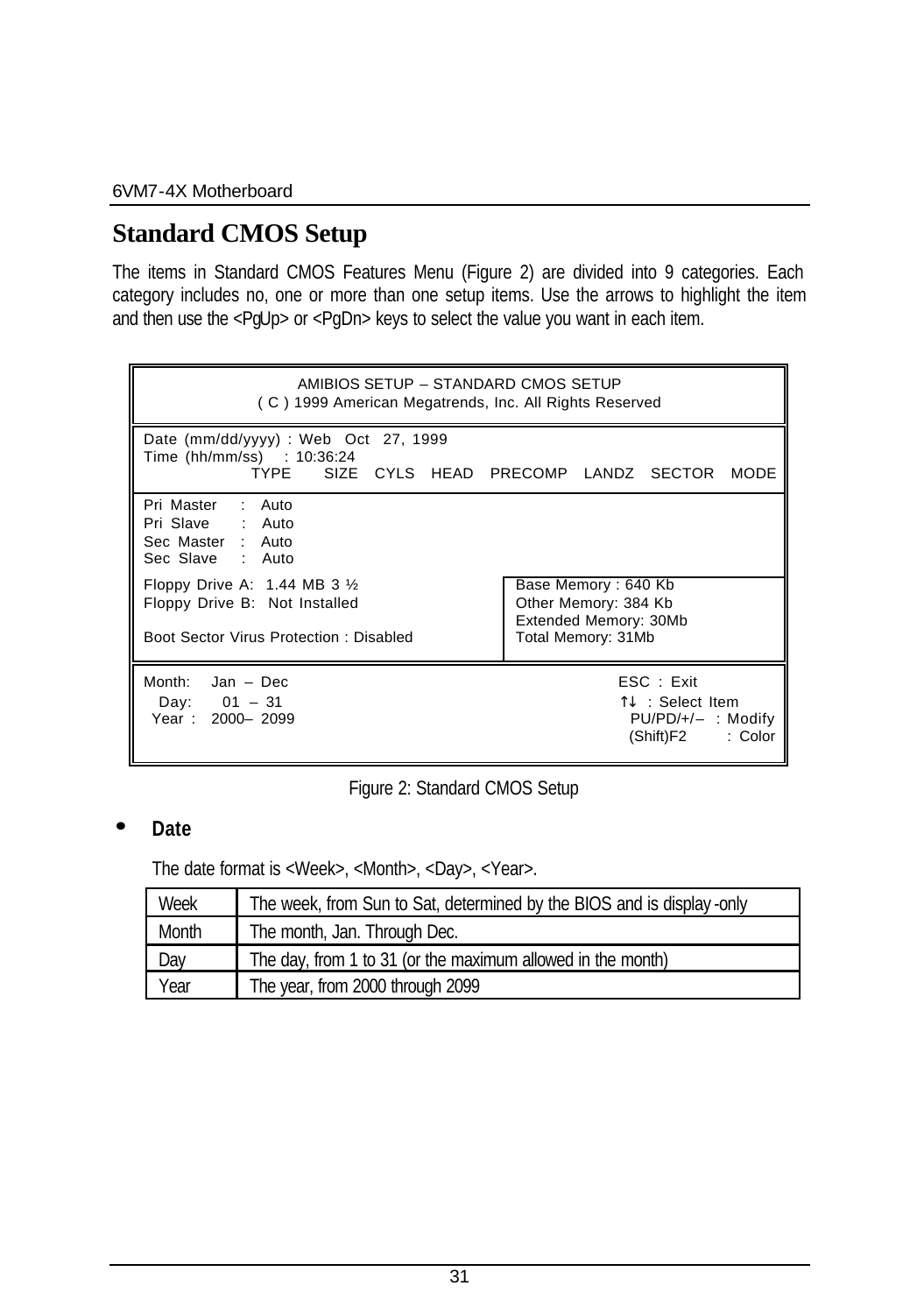#### **· Time**

The times format in  $\langle$ hour $\rangle$   $\langle$ minute $\rangle$   $\langle$ second $\rangle$ . The time is calculated base on the 24-hour military-time clock. For example, 1 p.m. is 13:00:00.

#### **· IDE Primary Master, Slave / Secondary Master, Slave**

The category identifies the types of hard disk from drive C to F that has been installed in the computer. There are two types: auto type, and user definable type. User type is user-definable; Auto type which will automatically detect HDD type.

Note that the specifications of your drive must match with the drive table. The hard disk will not work properly if you enter improper information for this category.

If you select User Type, related information will be asked to enter to the following items. Enter the information directly from the keyboard and press <Enter>. Such information should be povided in the documentation form your hard disk vendor or the system manufacturer

| CYLS.          | Number of cylinders |
|----------------|---------------------|
| <b>HEADS</b>   | number of heads     |
| PRECOMP        | write precomp       |
| LANDZONE       | Landing zone        |
| <b>SECTORS</b> | number of sectors   |

If a hard disk has not been installed select NONE and press <Enter>.

#### **· Drive A type / Drive B type**

The category identifies the types of floppy disk drive A or drive B that has been installed in the computer.

| <b>None</b>    | No floppy drive installed                                          |  |
|----------------|--------------------------------------------------------------------|--|
| 360K, 5.25 in. | 5.25 inch PC-type standard drive; 360K byte capacity.              |  |
| 1.2M, 5.25 in. | 5.25 inch AT-type high-density drive; 1.2M byte capacity (3.5 inch |  |
|                | when 3 Mode is Enabled).                                           |  |
| 720K, 3.5 in.  | 3.5 inch double-sided drive; 720K byte capacity                    |  |
| 1.44M, 3.5 in. | 3.5 inch double-sided drive; 1.44M byte capacity.                  |  |
| 2.88M, 3.5 in. | 3.5 inch double-sided drive; 2.88M byte capacity.                  |  |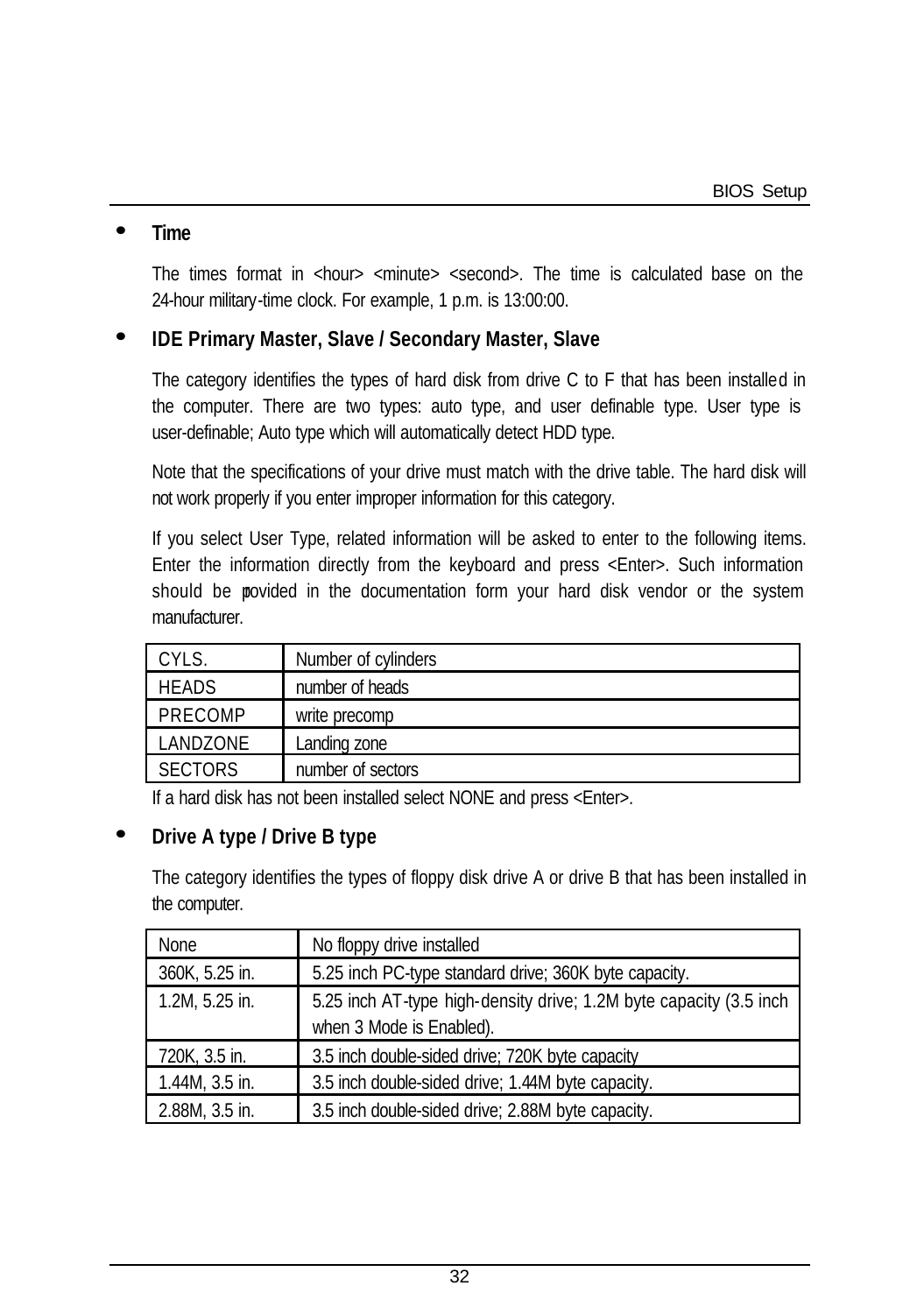#### **· Boot Sector Virus Protection**

If it is set to enable, the category will flash on the screen when there is any attempt to write to the boot sector or partition table of the hard disk drive. The system will halt and the following error message will appear in the mean time. You can run anti -virus program to locate the problem.

| Enabled  | Activate automatically when the system boots up causing a warning<br>message to appear when anything attempts to access the boot sector or<br>hard disk partition table |
|----------|-------------------------------------------------------------------------------------------------------------------------------------------------------------------------|
| Disabled | No warning message to appear when anything attempts to access the<br>boot sector or hard disk partition table. (Default Value)                                          |

#### **· Memory**

The category is display -only which is determined by POST (Power On Self Test) of the BIOS.

#### **Base Memory**

The POST of the BIOS will determine the amount of base (or conventional) memory installed in the system.

The value of the base memory is typically 512 K for systems with 512 K memory installed on the motherboard, or 640 K for systems with 640 K or more memory installed on the motherboard.

#### **Extended Memory**

The BIOS determines how much extended memory is present during the POST.

This is the amount of memory located above 1 MB in the CPU's memory address map.

#### **Other Memory**

This refers to the memory located in the 640 K to 1024 K address space. This is memory that can be used for different applications.

DOS uses this area to load device drivers to keep as much base memory free for application programs. Most use for this area is Shadow RAM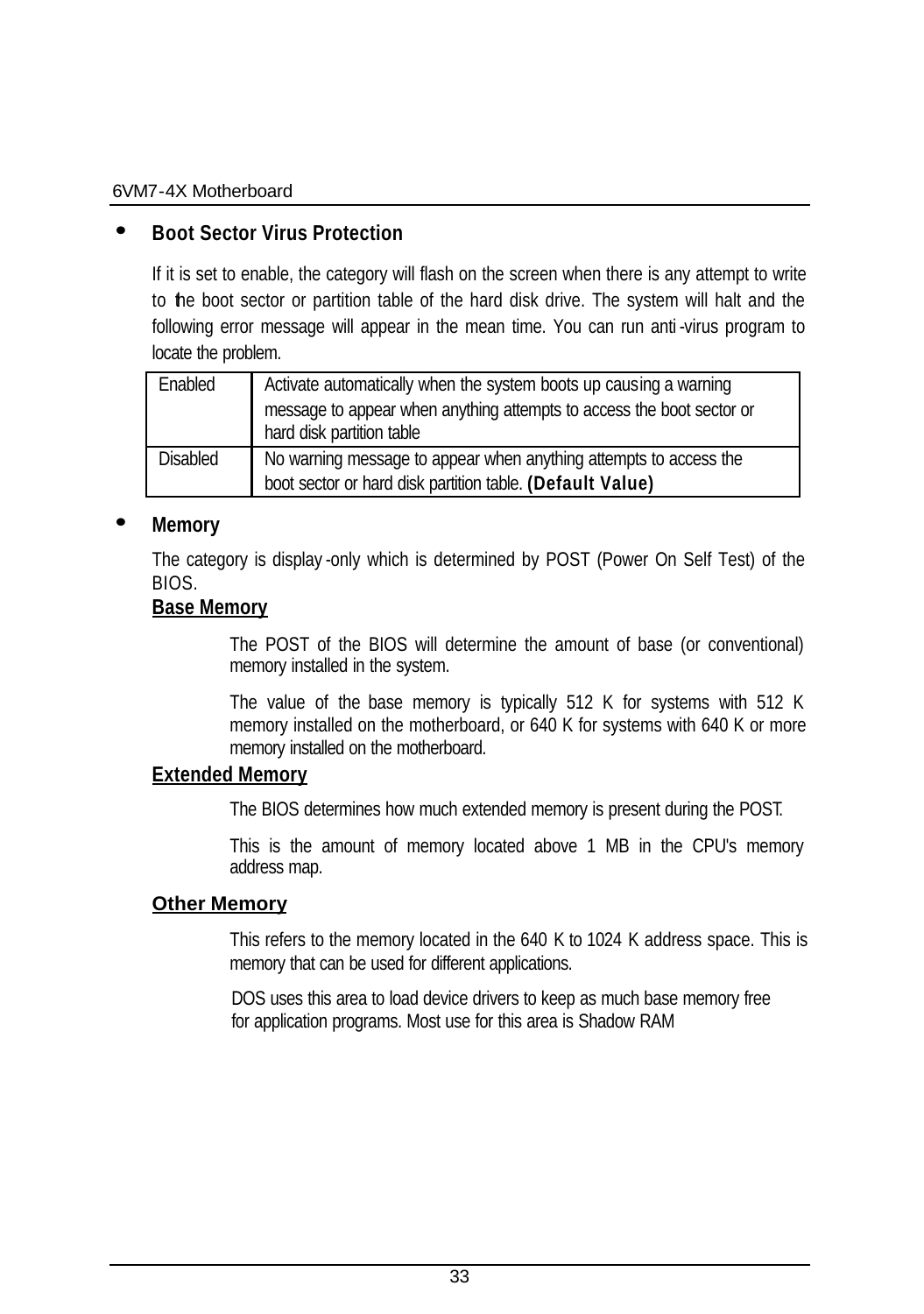# **BIOS Features Setup**

|                                                                                                                                                                                            |                                                           | AMIBIOS SETUP - BIOS FEATURES CMOS SETUP<br>(C) 1999 American Megatrends, Inc. All Rights Reserved                                                                                |
|--------------------------------------------------------------------------------------------------------------------------------------------------------------------------------------------|-----------------------------------------------------------|-----------------------------------------------------------------------------------------------------------------------------------------------------------------------------------|
| 1st Boot Device<br>2nd Boot Device<br>3rd Boot Device<br>S.M.A.R.T for Hard Disks :Disabled<br>BootUp Num-Lock<br>Floppy Drive Seek :Disabled<br>Password Check<br>Processor Serial Number | :Floppy<br>:IDE-0<br>:CDROM<br>:On<br>:Setup<br>:Disabled |                                                                                                                                                                                   |
|                                                                                                                                                                                            |                                                           | ESC: Quit<br>TJ←→: Select Item<br>$:$ Help<br>F1<br>$PU/PD/+/-$ : Modify<br>: Old Values<br>(Shift)F2: Color<br>F5.<br>: Load BIOS Defaults<br>F6.<br>F7<br>: Load Setup Defaults |

Figure 3: BIOS Features Setup

## **· 1st / 2nd / 3rd Boot Device**

The default value is Floppy or LS-120 / ZIP A: or ATAPI ZIP C: or CDROM or SCSI or NET WORK / I20 or IDE-0~IDE-3 or Disabled.

| Floppy          | Boot Device by Floppy.          |
|-----------------|---------------------------------|
| LS-120 / ZIP A: | Boot Device by LS-120 / ZIP A:. |
| CDROM           | Boot Device by CDROM.           |
| SCSI            | Boot Device by SCSI.            |
| <b>NETWORK</b>  | Boot Device by NETWORK.         |
| IDE-0~IDE-3     | Boot Device by IDE-0~IDE-3.     |
| <b>Disabled</b> | Boot Device by Disabled.        |
| ATAPI ZIP C:    | Boot Device by ATAPI ZIP C:.    |

# **· S.M.A.R.T. for Hard Disks**

| Enable  | Enable S.M.A.R.T. Hard for Disks.                  |
|---------|----------------------------------------------------|
| Disable | Disable S.M.A.R.T. Hard for Disks. (Default Value) |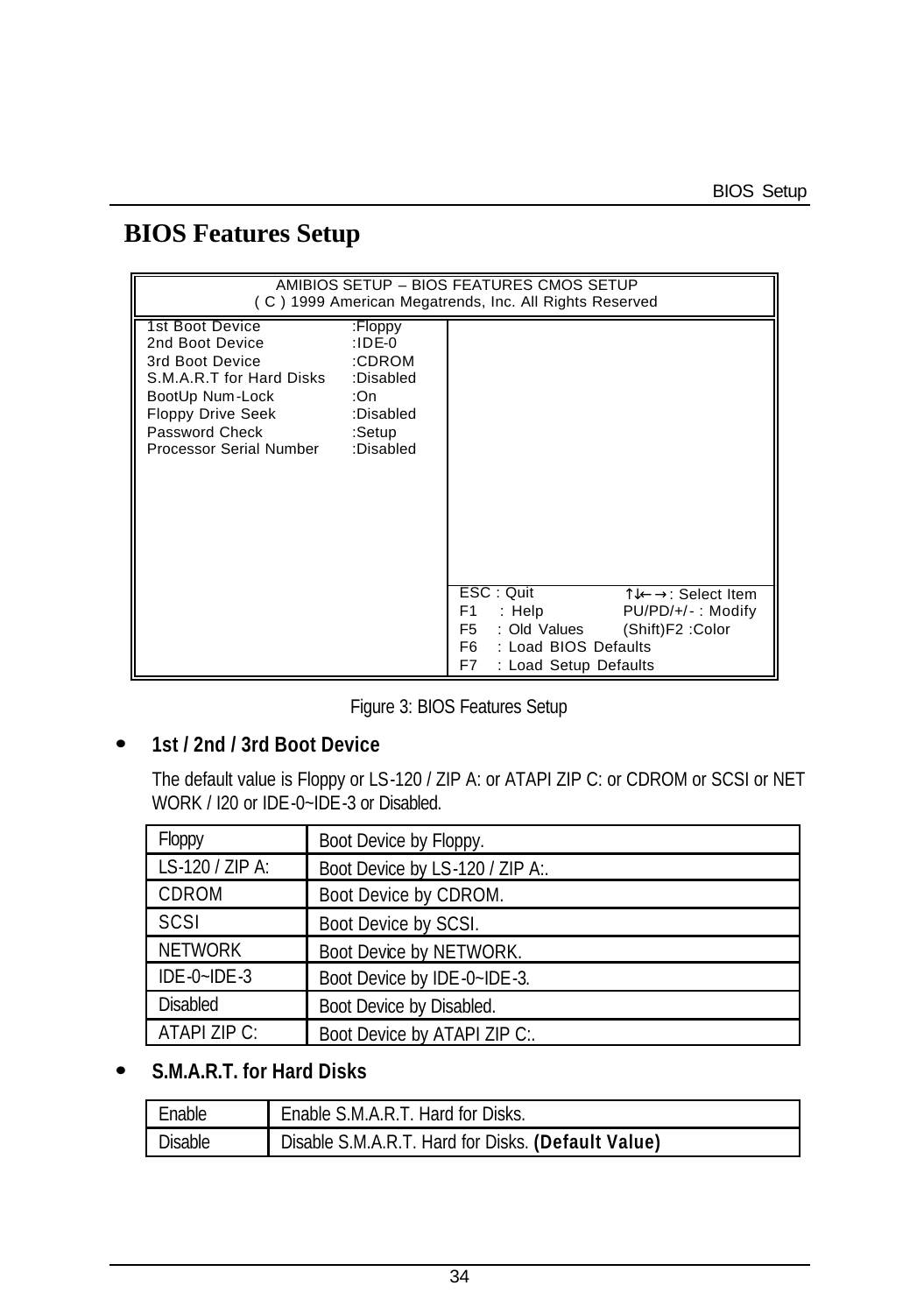#### **· Boot Up Num-Lock**

|     | Keypad is number keys. (Default Value) |
|-----|----------------------------------------|
| Off | Keypad is arrow keys.                  |

#### **· Floppy Drive Seek**

During POST, BIOS will determine if the floppy disk drive installed is 40 or 80 tracks. 360 type is 40 tracks while 720 , 1.2 and 1.44 are all 80 tracks.

| Enabled         | BIOS searches for floppy disk drive to determine if it is 40 or 80 tracks.<br>Note that BIOS can not tell from 720, 1.2 or 1.44 drive type as they are<br>all 80 tracks.     |
|-----------------|------------------------------------------------------------------------------------------------------------------------------------------------------------------------------|
| <b>Disabled</b> | BIOS will not search for the type of floppy disk drive by track number.<br>Note that there will not be any warning message if the drive installed is<br>360. (Default Value) |

#### **· Password Check**

| Setup  | Set Password Check to Setup. (Default Value) |
|--------|----------------------------------------------|
| Always | Set Password Check to Always.                |

# **· Processor Serial Number**(Only Support Pentium® *!!!* Processor)

| Disabled | Disabled Processor Serial Number. (Default Value) |
|----------|---------------------------------------------------|
| Enabled  | <b>Enabled Processor Serial Number.</b>           |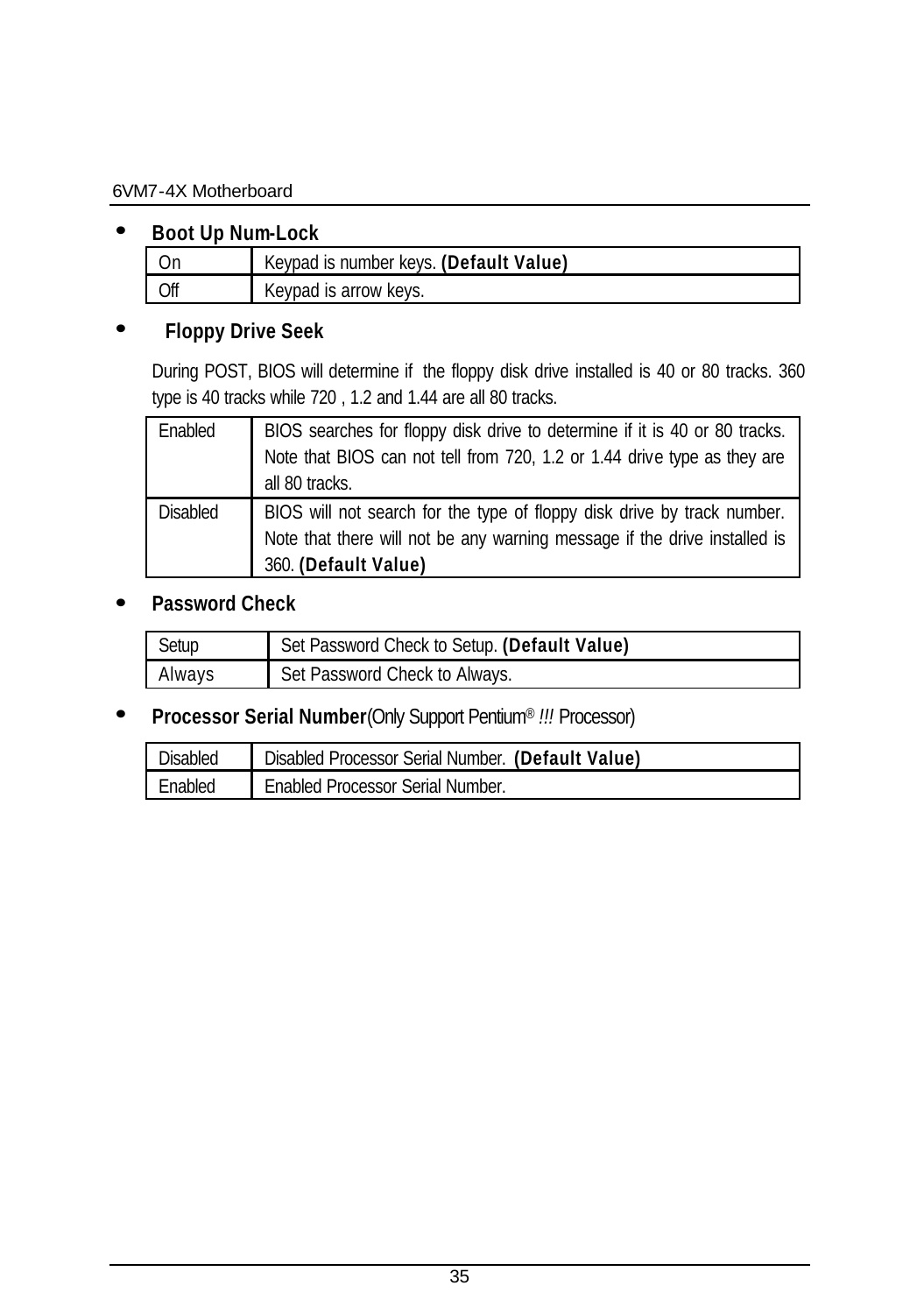# **Chipset Features Setup**

|                                                                                                                                                                                                                                                                                                                                                    |                                                                                                             | AMIBIOS SETUP - CHIPSET FEATURE CMOS SETUP<br>(C) 1999 American Megatrends, Inc. All Rights Reserved                                                                                           |
|----------------------------------------------------------------------------------------------------------------------------------------------------------------------------------------------------------------------------------------------------------------------------------------------------------------------------------------------------|-------------------------------------------------------------------------------------------------------------|------------------------------------------------------------------------------------------------------------------------------------------------------------------------------------------------|
| DRAM Timing ***<br>$***$<br><b>Top Performance</b><br>SDRAM Timing by SPD :Disabled<br>SDRAM CAS# Latency<br>$\cdot$ :3<br><b>DRAM Frequency</b><br>C2P Concurrency & Master<br><b>DRAM Integrity Mode</b><br>AGP Mode<br>AGP Comp. Driving<br>Manual AGP Comp. Driving<br><b>AGP Aperture Size</b><br><b>USB Controller</b><br>USB Legacy Support | :Disabled<br>:Auto<br>:Enabled<br>:Disabled<br>:4X<br>∴Auto<br>:CB<br>$-64MB$<br>:USB Port 0&1<br>:Disabled |                                                                                                                                                                                                |
|                                                                                                                                                                                                                                                                                                                                                    |                                                                                                             | ESC: Quit<br>ीर←→: Select Item<br>F1.<br>$PU/PD/+/-$ : Modify<br>: Help $\blacksquare$<br>: Old Values (Shift) F2 : Color<br>F5.<br>F6.<br>: Load BIOS Defaults<br>F7<br>: Load Setup Defaults |

Figure 4: Chipset Features Setup

# **· Top Performance**

| Disabled | Set Top Performance is disabled. (Default Value) |
|----------|--------------------------------------------------|
| Enabled  | Set Top Performance is enabled.                  |

# **· SDRAM Timing by SPD**

| Disabled | SDRAM Timing by SPD Function Disabled. (Default Value) |
|----------|--------------------------------------------------------|
| Fnabled  | SDRAM Timing by SPD Function Enabled.                  |

#### **· SDRAM CAS# Latency**

| For Slower SDRAM DIMM module. (Default Value) |
|-----------------------------------------------|
| For Fastest SDRAM DIMM module.                |

# **· DRAM Frequency**

| Auto   | Set DRAM Frequency automation. (Default Value) |
|--------|------------------------------------------------|
| 100MHz | Set DRAM Frequency is 100MHz.                  |
| 66MHz  | Set DRAM Frequency is 66MHz.                   |
| 133MHz | Set DRAM Frequency is 133MHz.                  |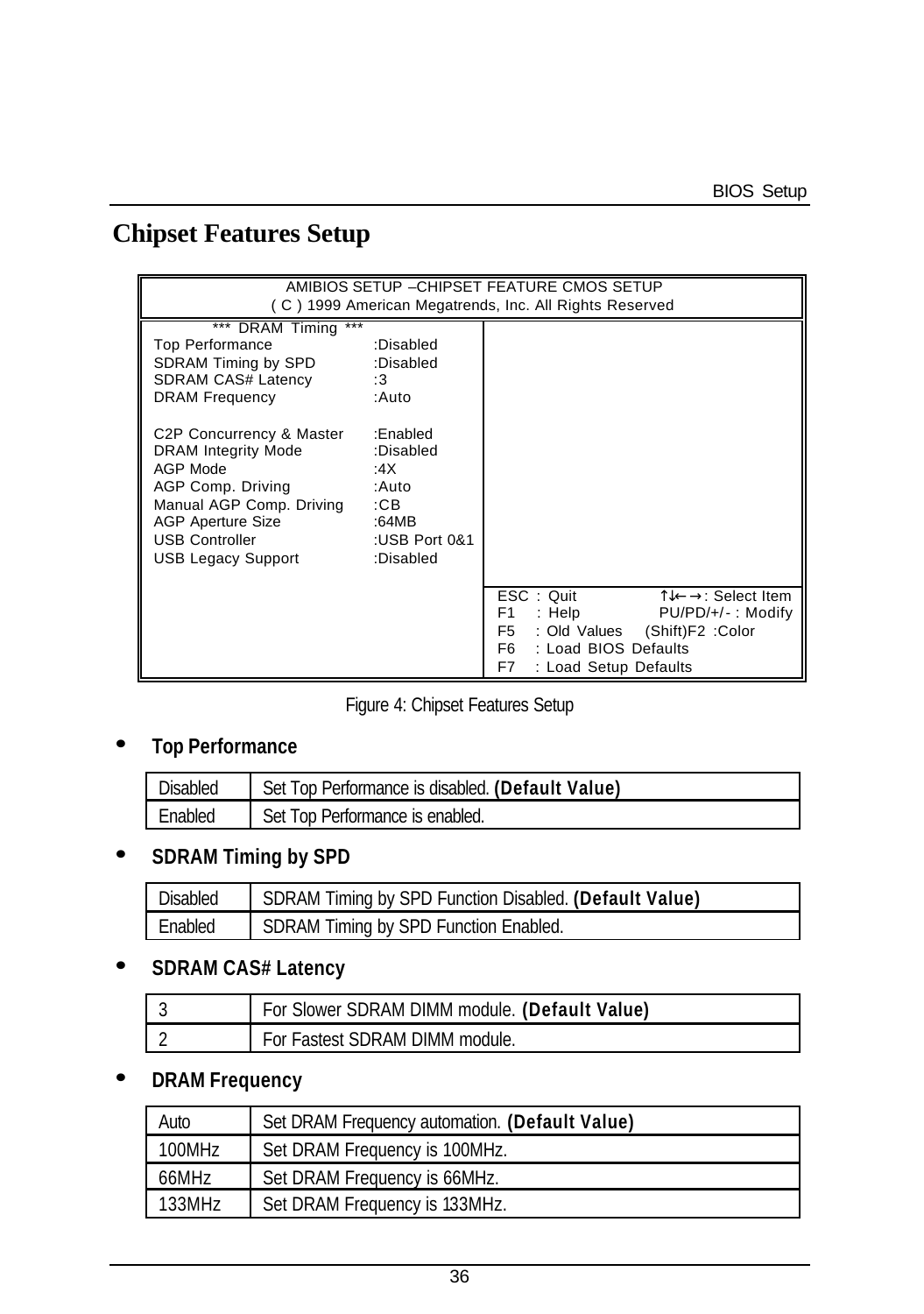# **· C2P Concurrency & Master**

| Fnabled  | Enabled C2P Concurrency & Master. (Default Value) |
|----------|---------------------------------------------------|
| Disabled | Disabled C2P Concurrency & Master.                |

# **· DRAM Integrity Mode**

| I ECC    | For 72 bit ECC type DIMM Modle. |
|----------|---------------------------------|
| Disabled | Normal Setting. (Default Value) |

## **· AGP Mode**

| Set AGP Mode is 4X. (Default Value) |
|-------------------------------------|
| Set AGP Mode is 1X.                 |
| Set AGP Mode is 2X.                 |

# **· AGP Comp. Driving**

| Auto   | Set AGP Comp. Driving is Auto. (Default Value) |
|--------|------------------------------------------------|
| Manual | Set AGP Comp. Driving is Manual.               |

#### If AGP Comp. Driving is Manual.

| $\mathbf{a}$<br>Jrivina<br>anual.<br>omn<br>∕ ہ<br>imai<br>$\sim$ | $ -$<br>J.<br>л. |
|-------------------------------------------------------------------|------------------|
|                                                                   |                  |

# **· AGP Aperture Size**

| 4MB   | Set AGP Aperture Size to 4MB.                   |
|-------|-------------------------------------------------|
| 8MB   | Set AGP Aperture Size to 8 MB.                  |
| 16MB  | Set AGP Aperture Size to 16 MB.                 |
| 32MB  | Set AGP Aperture Size to 32 MB.                 |
| 64MB  | Set AGP Aperture Size to 64 MB. (Default Value) |
| 128MB | Set AGP Aperture Size to 128 MB.                |
| 256MB | Set AGP Aperture Size to 256 MB.                |

# **· USB Controller**

| USB Port 0&1    | Set USB Controller Function is USB Port 0&1. (Default Value) |
|-----------------|--------------------------------------------------------------|
| <b>Disabled</b> | USB Controller Function Disabled.                            |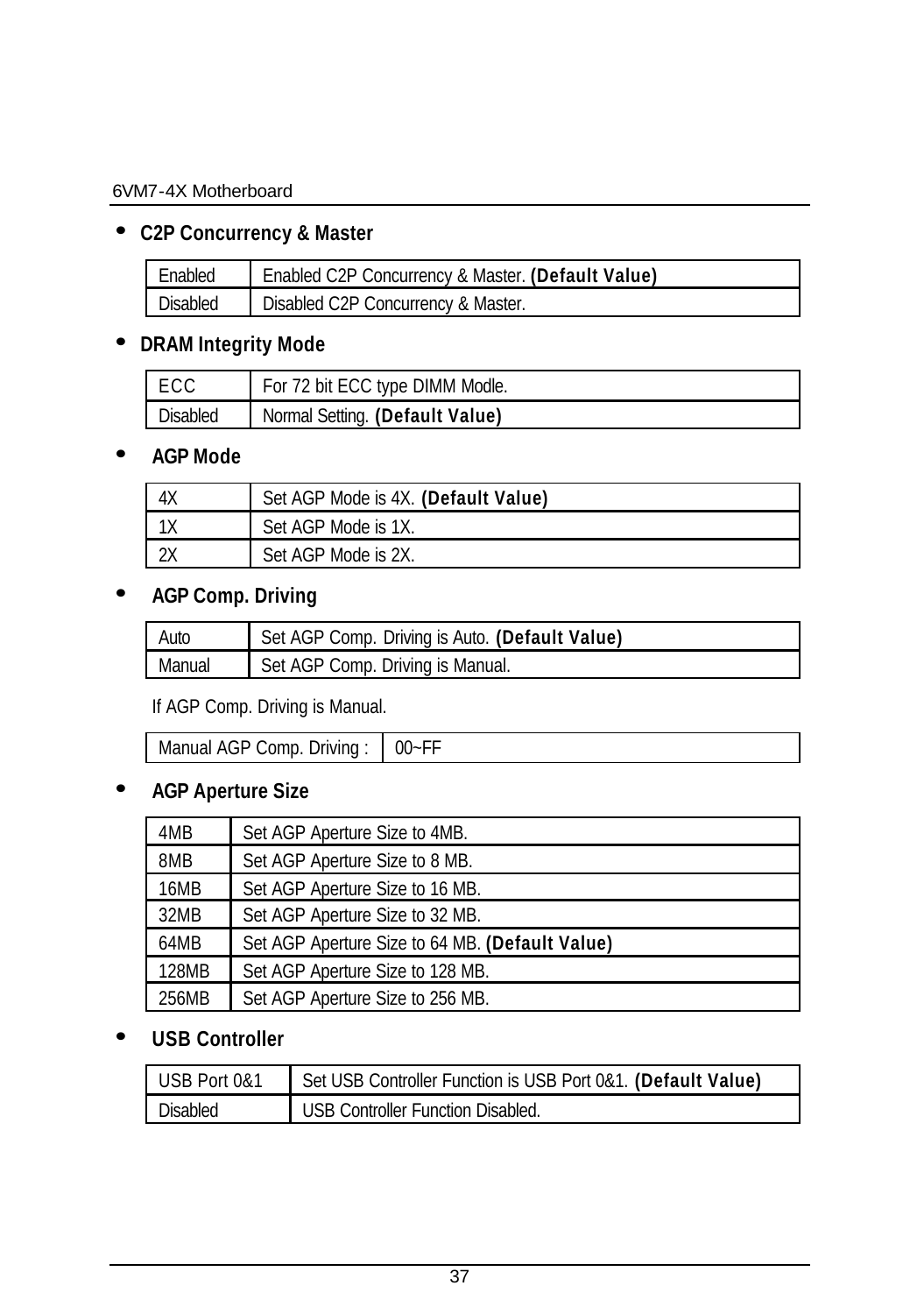# **· USB Legacy Support**

| Keyboard   | Set USB Legacy Support Keyboard.                      |
|------------|-------------------------------------------------------|
| Keyb+Mouse | Set USB Legacy Support Keyboard +Mouse.               |
| Disabled   | Disabled USB Legacy Support Function. (Default Value) |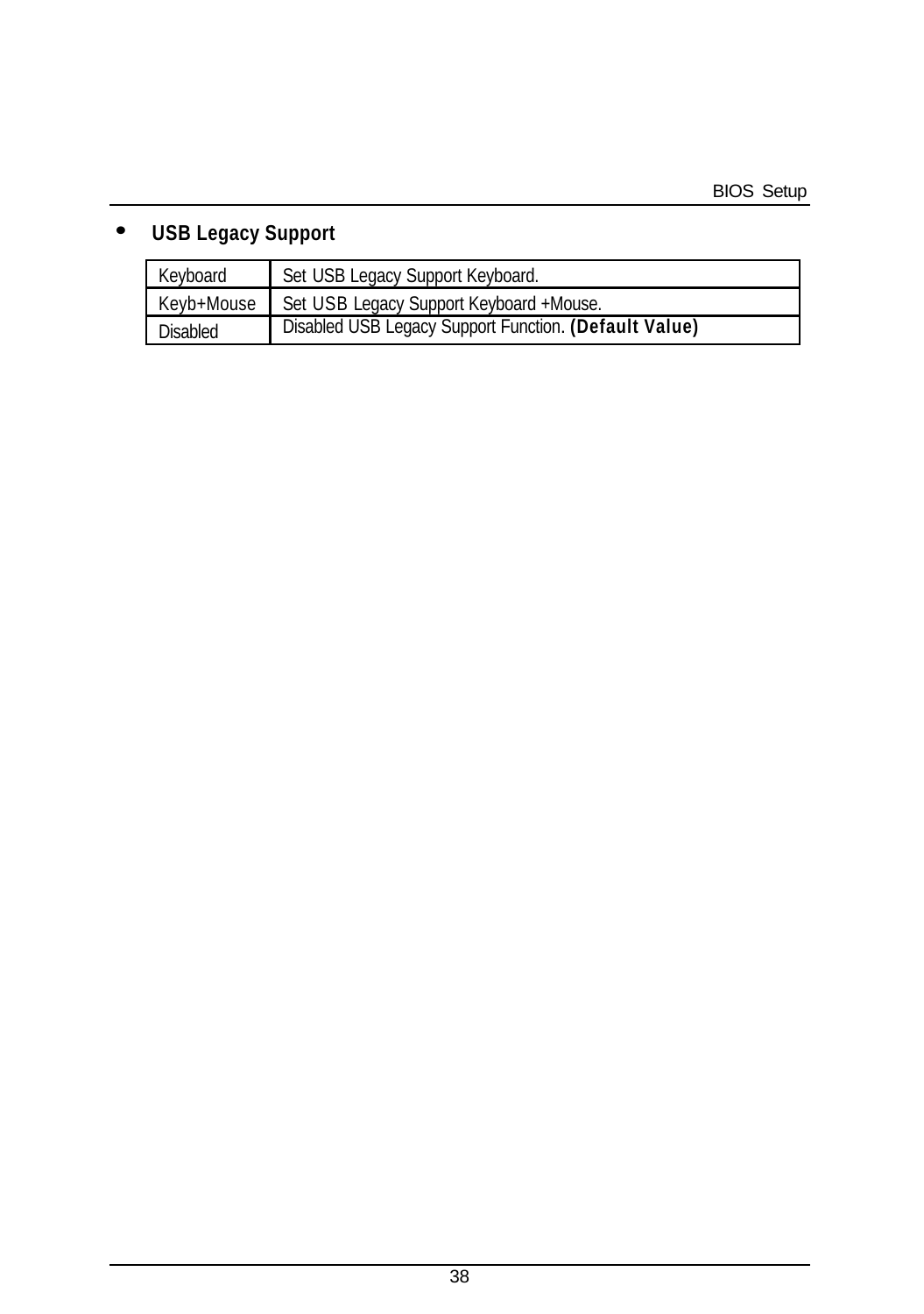# **Power Management Setup**

| AMIBIOS SETUP - POWER MANAGEMENT SETUP<br>(C) 1999 American Megatrends, Inc. All Rights Reserved                                                                                                                                                                |                                                                                                                                                                                    |                                                                                                                |                                                                |
|-----------------------------------------------------------------------------------------------------------------------------------------------------------------------------------------------------------------------------------------------------------------|------------------------------------------------------------------------------------------------------------------------------------------------------------------------------------|----------------------------------------------------------------------------------------------------------------|----------------------------------------------------------------|
| Video Power Down Mode<br>Hard Disk Power Down Mode<br>Suspend Time Out(Minute)<br>Display Activity<br>IRQ3<br>IRQ 4<br>IRQ 5<br>IRQ 7<br>IRQ 9<br><b>IRQ 10</b><br><b>IRO 11</b><br><b>IRQ 13</b><br><b>IRQ 14</b><br><b>IRO 15</b><br>Soft-off by Power Button | :Stand by<br>:Stand by<br>:Disabled<br>:lgnore<br>:Monitor<br>:Monitor<br>:Ignore<br>:Monitor<br>:lgnore<br>:Ignore<br>: Ignore<br>:Ignore<br>:Monitor<br>:lgnore<br>: Instant off | RTC Alarm Date<br>RTC Alarm Hour<br><b>RTC Alarm Minute</b><br>RTC Alarm Second                                | :15<br>:12<br>:30<br>:30                                       |
| <b>AC Back Function</b><br>Modem Use IRQ<br>Modem Ring On /Wake On Lan<br>PME Event Wake up<br>RTC Alarm Power On                                                                                                                                               | :Last state<br>:4<br>:Enabled<br>:Enabled<br>:Disabled                                                                                                                             | ESC: Quit<br>$:$ Help<br>F1<br>: Old Values<br>F5<br>: Load BIOS Defaults<br>F6<br>: Load Setup Defaults<br>F7 | TJ←→: Select Item<br>$PU/PD/+/-$ : Modify<br>(Shift)F2 : Color |

Figure 5: Power Management Setup

**· Video Power Down Mode**

| Disabled | Disabled Video Power Down Mode Function.              |
|----------|-------------------------------------------------------|
| Suspend  | Set Video Power Down Mode to Suspend. (Default Value) |
| Stand By | Set Video Power Down Mode to Stand By.                |

# **· Hard Disk Power Down Mode**

| Disabled | Disabled Hard Disk Power Down Mode Function.             |
|----------|----------------------------------------------------------|
| Suspend  | Set Hard Disk Power Down Mode to Suspend (Default Value) |
| Stand By | Set Hard Disk Power Down Mode to Stand By.               |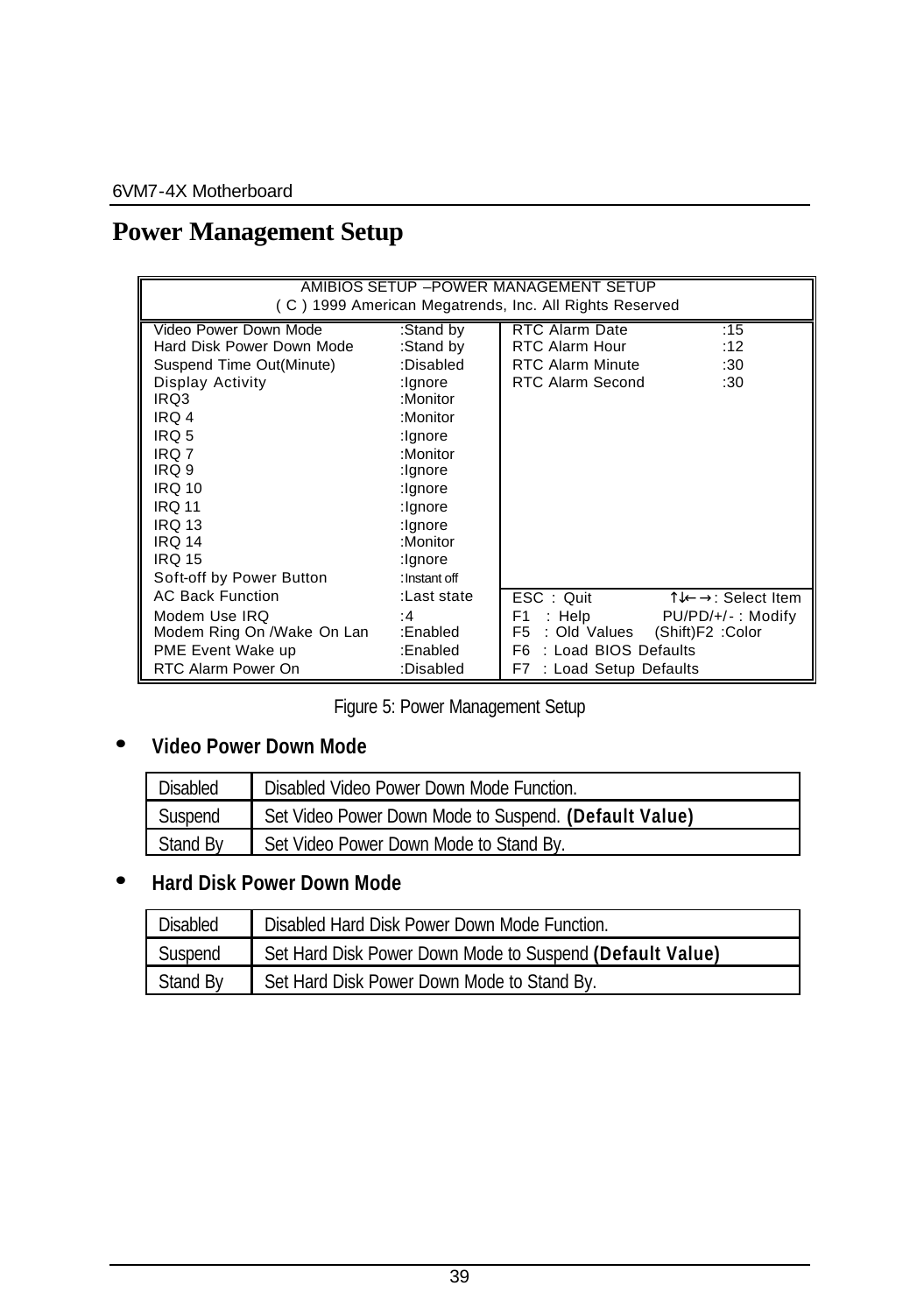# **· Suspend Time Out (Minute.)**

| <b>Disabled</b> | Disabled Suspend Time Out Function. (Default Value) |
|-----------------|-----------------------------------------------------|
|                 | Enabled Suspend Time Out after 1min.                |
| 2               | Enabled Suspend Time Out after 2min.                |
| 4               | Enabled Suspend Time Out after 4min.                |
| 8               | Enabled Suspend Time Out after 8min.                |
| 10              | Enabled Suspend Time Out after 10min.               |
| 20              | Enabled Suspend Time Out after 20min.               |
| 30              | Enabled Suspend Time Out after 30min.               |
| 40              | Enabled Suspend Time Out after 40min.               |
| 50              | Enabled Suspend Time Out after 50min.               |
| 60              | Enabled Suspend Time Out after 60min.               |

# **· Display Activity**

| lanore  | Ignore Display Activity. (Default Value) |
|---------|------------------------------------------|
| Monitor | Monitor Display Activity.                |

## **· IRQ 3~IRQ15**

| lanore<br>Юľ | $-1$<br>`∩r≙ .<br>н<br>ᆔᆔ<br>и<br>ູ.<br>ັ<br>שו<br>שו |
|--------------|-------------------------------------------------------|
| Monitor      | 11 15<br>।?~IR(<br>IK (<br>Monitor<br>1 J .<br>. J    |

## **· Soft-off by Power Button**

| Instant off | Soft switch ON/OFF for Power Button. (Default Value) |
|-------------|------------------------------------------------------|
| Delav-4Sec  | Soft switch ON 4 Sec for Power off.                  |

# **· AC Back Function**

| Power Off  | Set Restore on AC/Power Loss is Power off.                       |
|------------|------------------------------------------------------------------|
| Power On   | Set Restore on AC/Power Loss is Power on.                        |
| Last state | Set Restore on AC/Power Loss is Last state mode. (Default Value) |

## **· MODEM Use IRQ**

| ΝA | Set MODEM Use IRQ to NA.                |
|----|-----------------------------------------|
|    | Set MODEM Use IRQ to 3.                 |
|    | Set MODEM Use IRQ to 4. (Default Value) |
|    | Set MODEM Use IRQ to 5.                 |
|    | Set MODEM Use IRQ to 7.                 |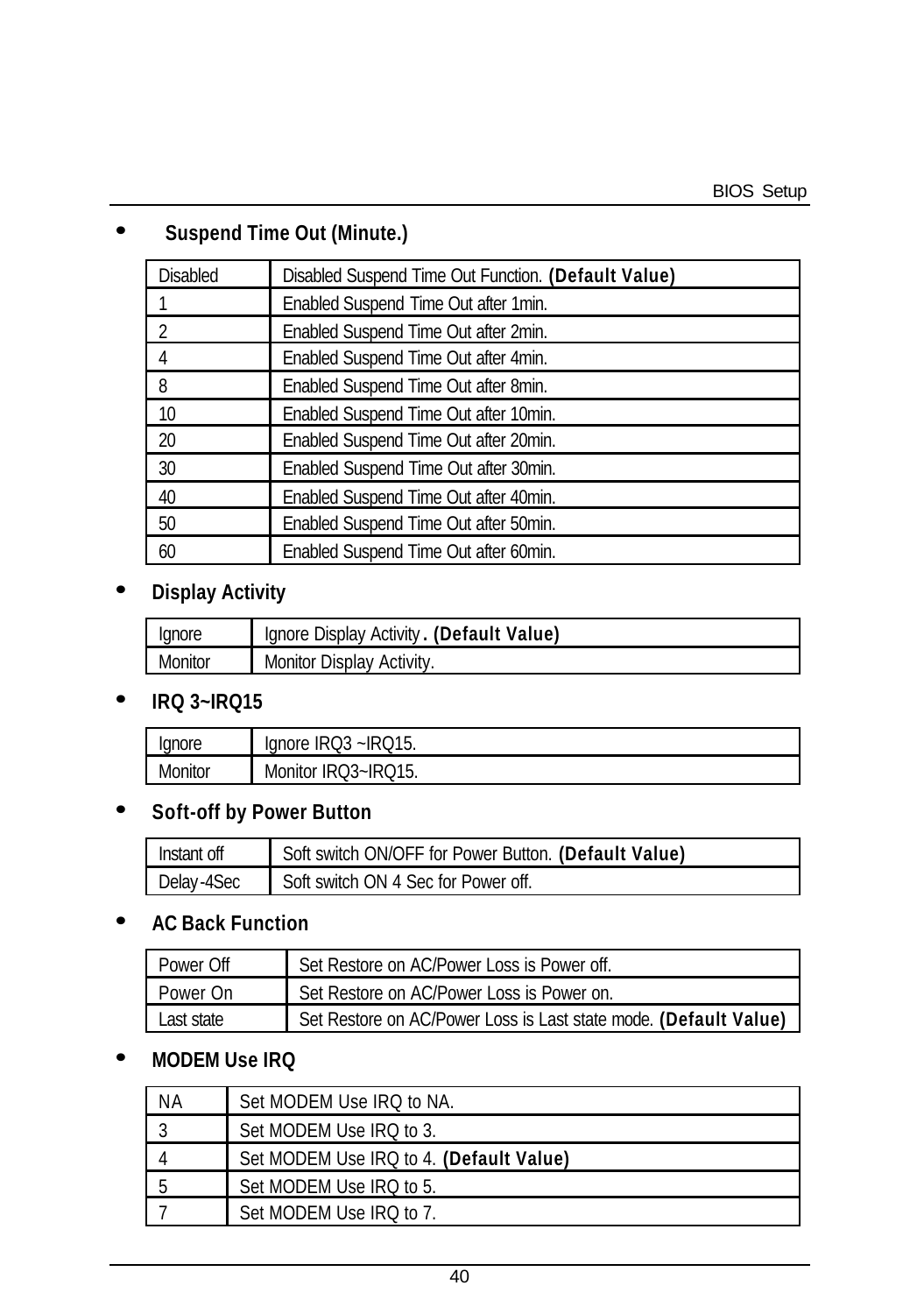# **· Modem Ring On / Wake On Lan**

| Disabled | Disabled Modem Ring On / Wake On Lan function.                |
|----------|---------------------------------------------------------------|
| Fnahled  | Enabled Modem Ring On / Wake On Lan function. (Default Value) |

## **· PME Event Wake up**

| <b>Disabled</b> | Disabled PME Event Wake up function.                |
|-----------------|-----------------------------------------------------|
| Enabled         | Enabled PME Event Wake up function. (Default Value) |

# **· RTC Alarm Power On**

| <b>Disabled</b> | Disable this function. (Default Value)    |
|-----------------|-------------------------------------------|
| Fnabled         | Enable alarm function to POWER ON system. |

If RTC Alarm Lead To Power On is Enabled.

| RTC Alarm Date:   | Every Day, 1~31 |
|-------------------|-----------------|
| RTC Alarm Hour:   | $0 - 23$        |
| RTC Alarm Minute: | $0 - 59$        |
| RTC Alarm Second: | $0 - 59$        |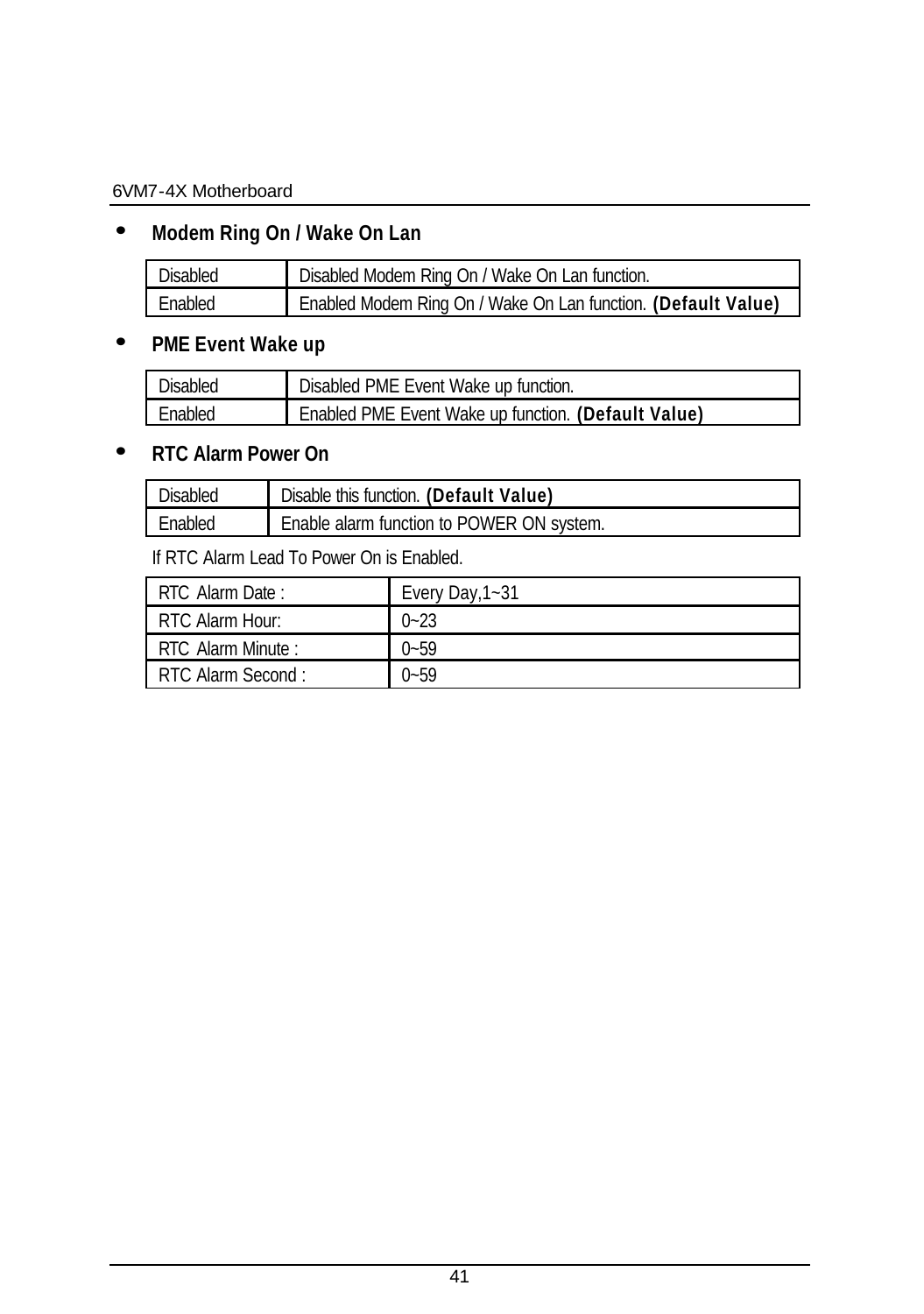# **PnP/PCI Configurations**

| AMIBIOS SETUP - PNP/PCI CONFIGURATION SETUP<br>(C) 1999 American Megatrends, Inc. All Rights Reserved                                                                                                                                          |                                                                                                                                 |                                                                                                                                                                                        |
|------------------------------------------------------------------------------------------------------------------------------------------------------------------------------------------------------------------------------------------------|---------------------------------------------------------------------------------------------------------------------------------|----------------------------------------------------------------------------------------------------------------------------------------------------------------------------------------|
| Plug and Play Aware O/S<br><b>Reset Configuration Data</b><br>VGA Boot From<br>PCI VGA Palette Snoop<br>DMA Channel 0<br>DMA Channel 1<br>DMA Channel 3<br>DMA Channel 5<br>DMA Channel 6<br>DMA Channel 7<br>IRQ 3<br>IRQ 4<br>IRQ 5<br>IRQ 7 | :No<br>:No<br>:AGP<br>:Disabled<br>:PnP<br>:PnP<br>:PnP<br>:PnP<br>:PnP<br>:PnP<br>:PCI/PnP<br>:PCI/PnP<br>:PCI/PnP<br>:PCI/PnP |                                                                                                                                                                                        |
| IRQ 9<br><b>IRQ 10</b><br><b>IRQ 11</b><br><b>IRQ 14</b><br><b>IRQ 15</b>                                                                                                                                                                      | :PCI/PnP<br>:PCI/PnP<br>:PCI/PnP<br>:PCI/PnP<br>:PCI/PnP                                                                        | ESC: Quit<br>TJ←→: Select Item<br>F <sub>1</sub><br>: Help<br>PU/PD/+/-: Modify<br>F5<br>: Old Values (Shift)F2 : Color<br>F6 F<br>: Load BIOS Defaults<br>F7<br>: Load Setup Defaults |

Figure 6: PnP/PCI Configuration

# **· Plug and Play Aware O/S**

| Yes | Enable Plug and Play Aware O/S function.                 |
|-----|----------------------------------------------------------|
| No  | Disable Plug and Play Aware O/S function (Default Value) |

# **· Reset Configuration Data**

| Yes | Reset configuration data.               |
|-----|-----------------------------------------|
| No  | Disabled this function. (Default Value) |

# **· VGA Boot From**

| - AGP               | Set VGA Boot From AGP. (Default Value) |
|---------------------|----------------------------------------|
| $\Gamma$ D $\Gamma$ | Set VGA Boot From PCI.                 |

# **· PCI VGA Palette Snoop**

| <b>Fnahled</b> | For having Video Card on ISA Bus and VGA Card on PCI Bus. |
|----------------|-----------------------------------------------------------|
| Disabled       | For VGA Card only. (Default Value)                        |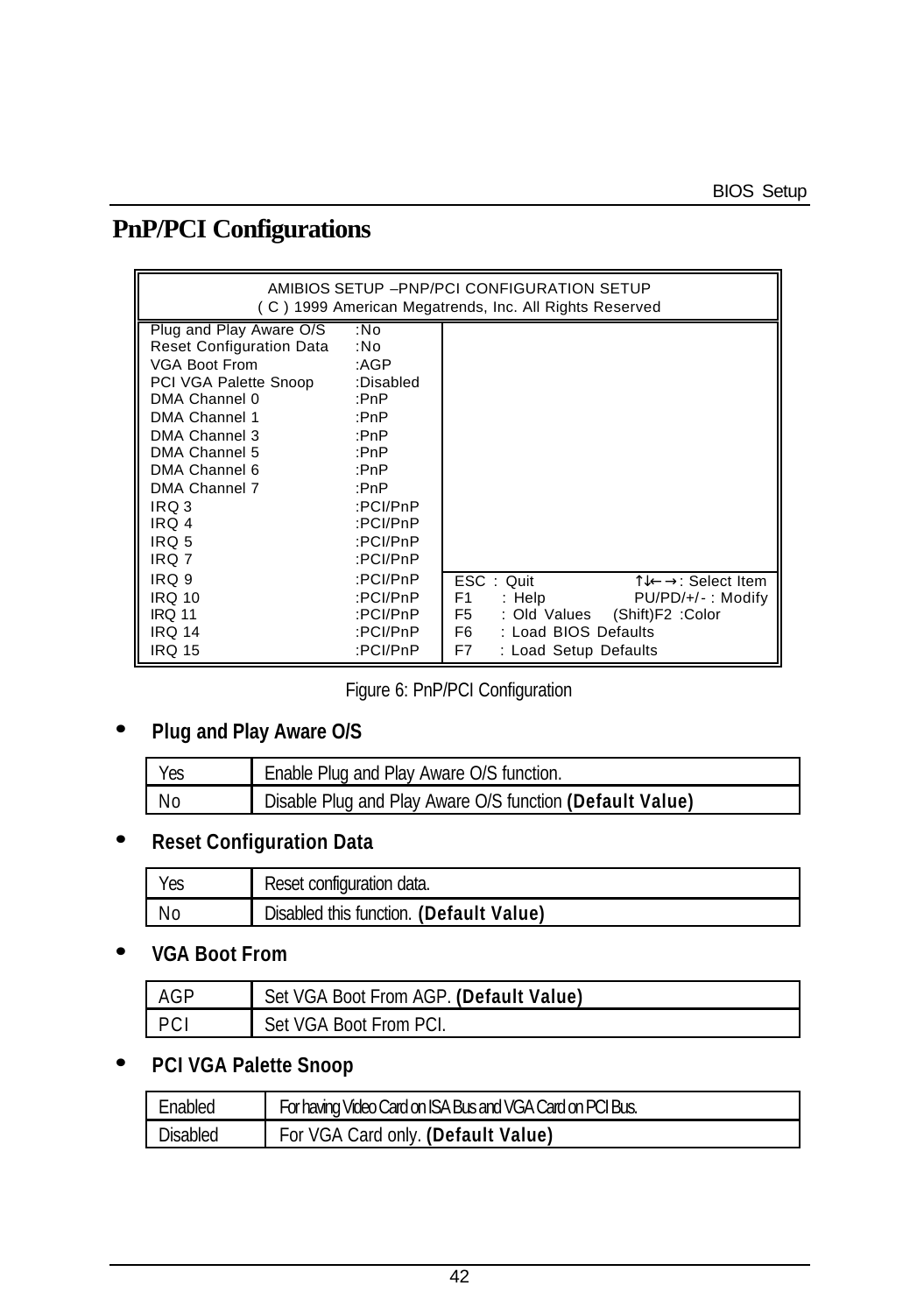**· DMA Channel (0,1,3,5,6,7)**

| l PnP           | The resource is used by PnP device.                     |
|-----------------|---------------------------------------------------------|
| <b>ISA/EISA</b> | The resource is used by ISA / EISA device (PCI or ISA). |

# **· IRQ (3,4,5,7, 9,10,11,14,15)**

| PCI/PnP    | The resource is used by PCI/PnP device.                 |
|------------|---------------------------------------------------------|
| ISA / FISA | The resource is used by ISA / EISA device (PCI or ISA). |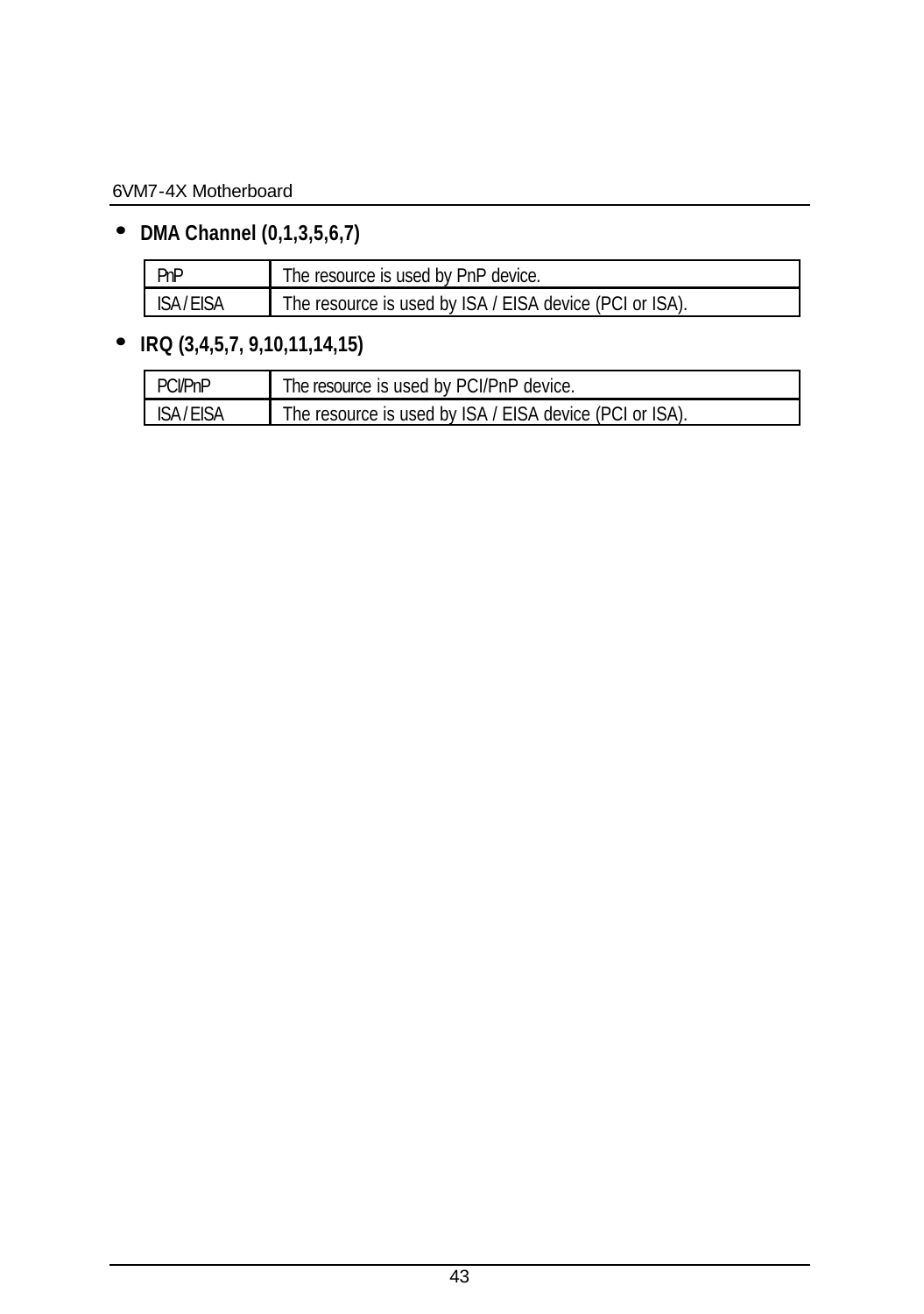# **Load BIOS Defaults**



Figure 7: Load BIOS Defaults

#### **· Load BIOS Defaults**

BIOS defaults contain the most appropriate values of the system parameters that allow minimum system performance.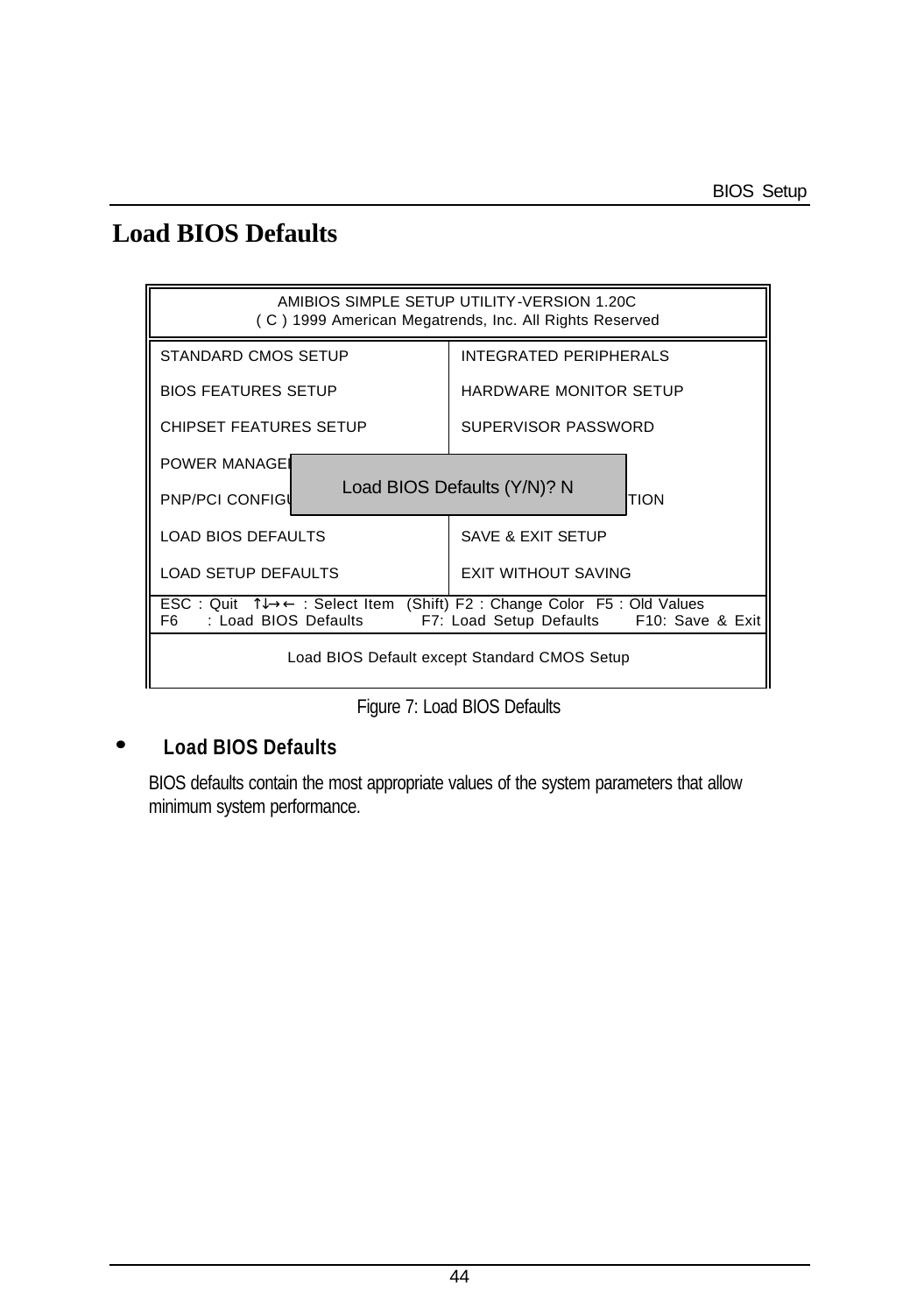# **Load Setup Defaults**



Figure 8: Load Setup Defaults

### **· Load Setup Defaults**

Selecting this field loads the factory defaults for BIOS and Chipset Features which the system automatically detects.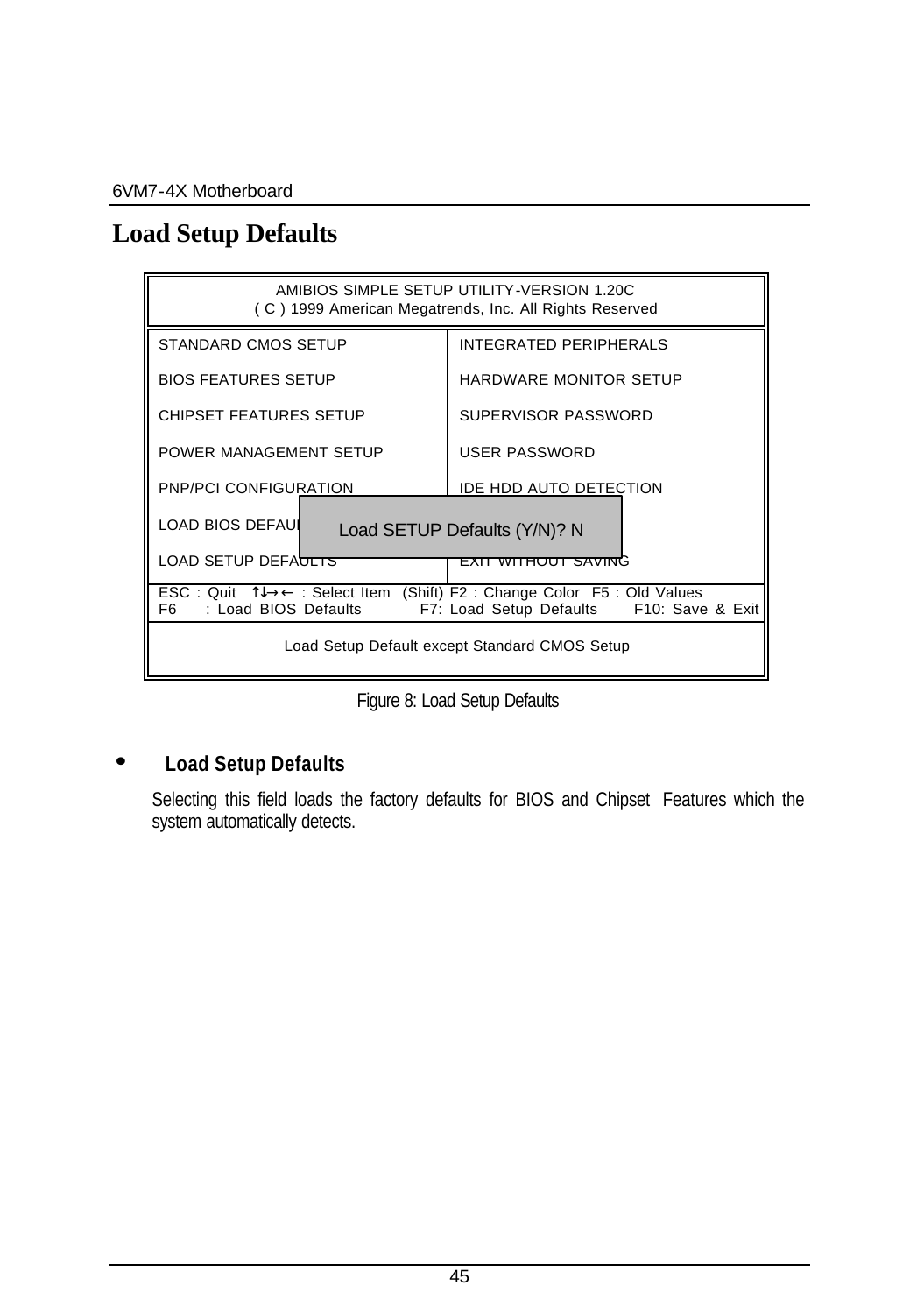# **Integrated Peripherals**

|                                                                                                                                                                                                                                                                                                                               |                       | AMIBIOS SETUP -INTEGRATED PERIPHERAL<br>(C) 1999 American Megatrends, Inc. All Rights Reserved                                                                                                                          |
|-------------------------------------------------------------------------------------------------------------------------------------------------------------------------------------------------------------------------------------------------------------------------------------------------------------------------------|-----------------------|-------------------------------------------------------------------------------------------------------------------------------------------------------------------------------------------------------------------------|
| OnBoard IDE<br>:Both<br>OnBoard FDC<br>:Auto<br><b>OnBoard Serial Port 1</b><br>:Auto<br>OnBoard Serial Port 2<br>:Auto<br>OnBoard Parallel Port<br>:Auto<br>Parallel Port Mode<br>:ECP<br>Parallel Port DMA<br>:Auto<br>Parallel Port IRQ<br>∴Auto<br>OnBoard AC' 97 Audio<br>OnBoard MC' 97 Modem<br>:Auto<br>OnBoard Sound | :Disabled<br>:Enabled |                                                                                                                                                                                                                         |
|                                                                                                                                                                                                                                                                                                                               |                       | ESC: Quit<br>$\uparrow \downarrow \leftarrow \rightarrow$ : Select Item<br>F1<br>: Help<br>$PU/PD/+/-$ : Modify<br>F5<br>(Shift)F2 : Color<br>: Old Values<br>F6<br>: Load BIOS Defaults<br>F7<br>: Load Setup Defaults |

Figure 9: Integrated Peripherals

## **· OnBoard IDE**

| Disabled    | Disabled OnBoard IDE                     |
|-------------|------------------------------------------|
| <b>Both</b> | Set OnBoard IDE is Both. (Default Value) |
| Primary     | Set OnBoard IDE is Primary.              |
| Secondary   | Set OnBoard IDE is Secondary.            |

# **· OnBoard FDC**

| Auto     | Set OnBoard FDC is Auto. (Default Value) |
|----------|------------------------------------------|
| Disabled | Disabled OnBoard FDC.                    |
| Fnabled  | Enabled OnBoard FDC.                     |

# **· OnBoard Serial Port 1**

| Auto     | BIOS will automatically setup the port 1 address. (Default Value) |
|----------|-------------------------------------------------------------------|
| 3F8/COM1 | Enable on Board Serial port 1 and address is 3F8.                 |
| 2F8/COM2 | Enable on Board Serial port 1 and address is 2F8.                 |
| 3E8/COM3 | Enable on Board Serial port 1 and address is 3E8.                 |
| 2E8/COM4 | Enable on Board Serial port 1 and address is 2E8.                 |
| Disabled | Disable onBoard Serial port 1.                                    |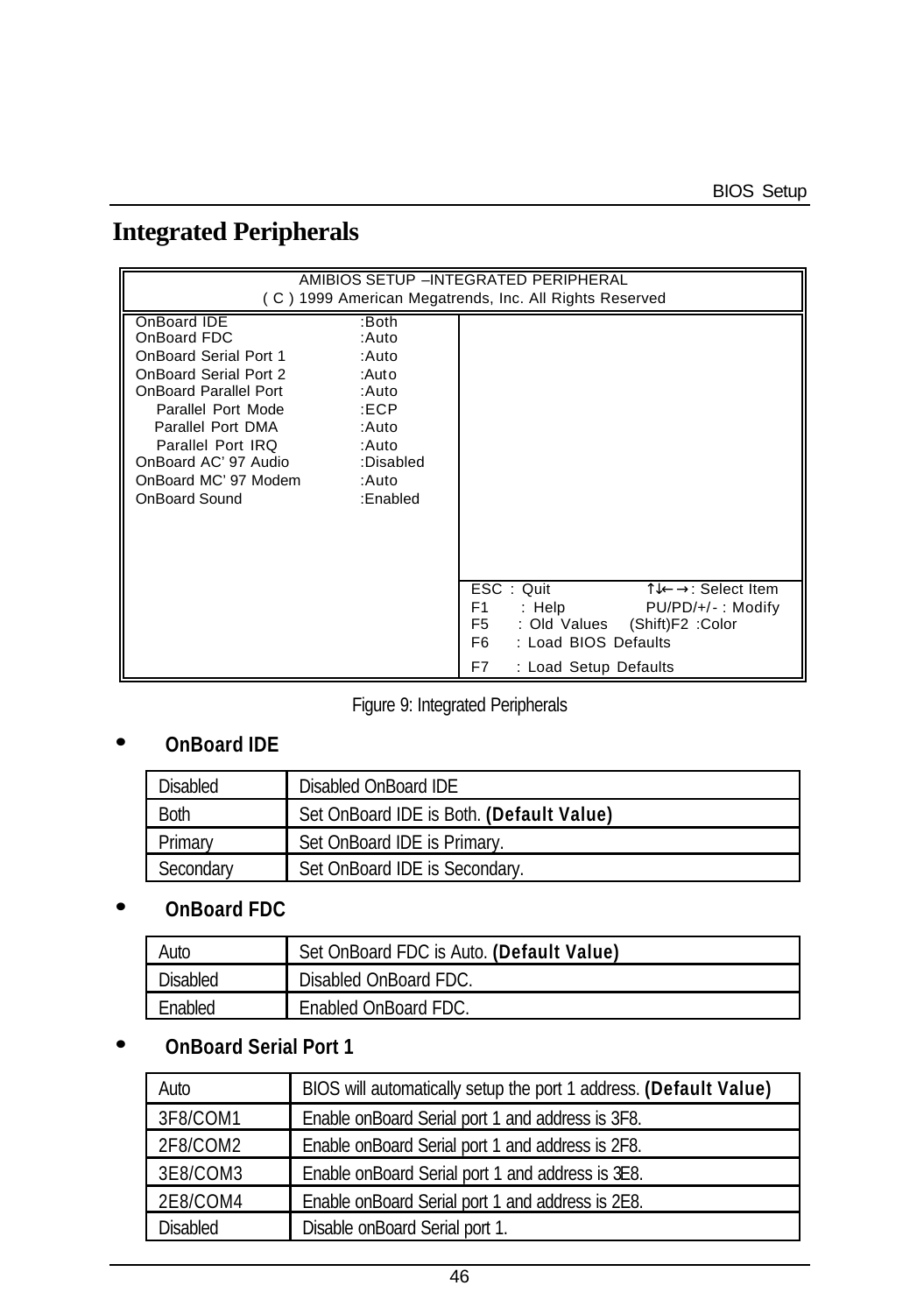# **· OnBoard Serial Port 2**

| Auto     | BIOS will automatically setup the port 2 address. (Default Value) |
|----------|-------------------------------------------------------------------|
| 3F8/COM1 | Enable onBoard Serial port 2 and address is 3F8.                  |
| 2F8/COM2 | Enable onBoard Serial port 2 and address is 2F8.                  |
| 3E8/COM3 | Enable on Board Serial port 2 and address is 3E8.                 |
| 2E8/COM4 | Enable on Board Serial port 2 and address is 2E8.                 |
| Disabled | Disable onBoard Serial port 2.                                    |

# **· OnBoard Parallel port**

| 378      | Enable On Board LPT port and address is 378.   |
|----------|------------------------------------------------|
| 278      | Enable On Board LPT port and address is 278.   |
| 3BC      | Enable On Board LPT port and address is 3BC.   |
| Auto     | Set On Board LPT port is Auto. (Default Value) |
| Disabled | Disable On Board LPT port.                     |

# **· Parallel Port Mode**

| <b>FPP</b> | Using Parallel port as Enhanced Parallel Port.                     |
|------------|--------------------------------------------------------------------|
| ECP        | Using Parallel port as Extended Capabilities Port. (Default Value) |
| Normal     | Normal Operation.                                                  |
| N/A        | Disabled this function.                                            |

## **· Parallel Port DMA**

| Auto | Set Auto to parallel port mode DMA Channel. (Default Value) |
|------|-------------------------------------------------------------|
| N/A  | Disabled this function.                                     |
|      | Set Parallel Port DMA is 3.                                 |
|      | Set Parallel Port DMA is 1.                                 |
|      | Set Parallel Port DMA is 0.                                 |

# **· Parallel Port IRQ**

| Auto | Set Auto to parallel Port IRQ DMA Channel. (Default Value) |
|------|------------------------------------------------------------|
| N/A  | Disabled this function.                                    |
|      | Set Parallel Port IRQ is 5.                                |
|      | Set Parallel Port IRQ is 7.                                |

# **· OnBoard AC'97 Audio**

| Auto            | Set AC' 97 Audio to Auto.              |
|-----------------|----------------------------------------|
| <b>Disabled</b> | Disabled AC' 97 Audio. (Default Value) |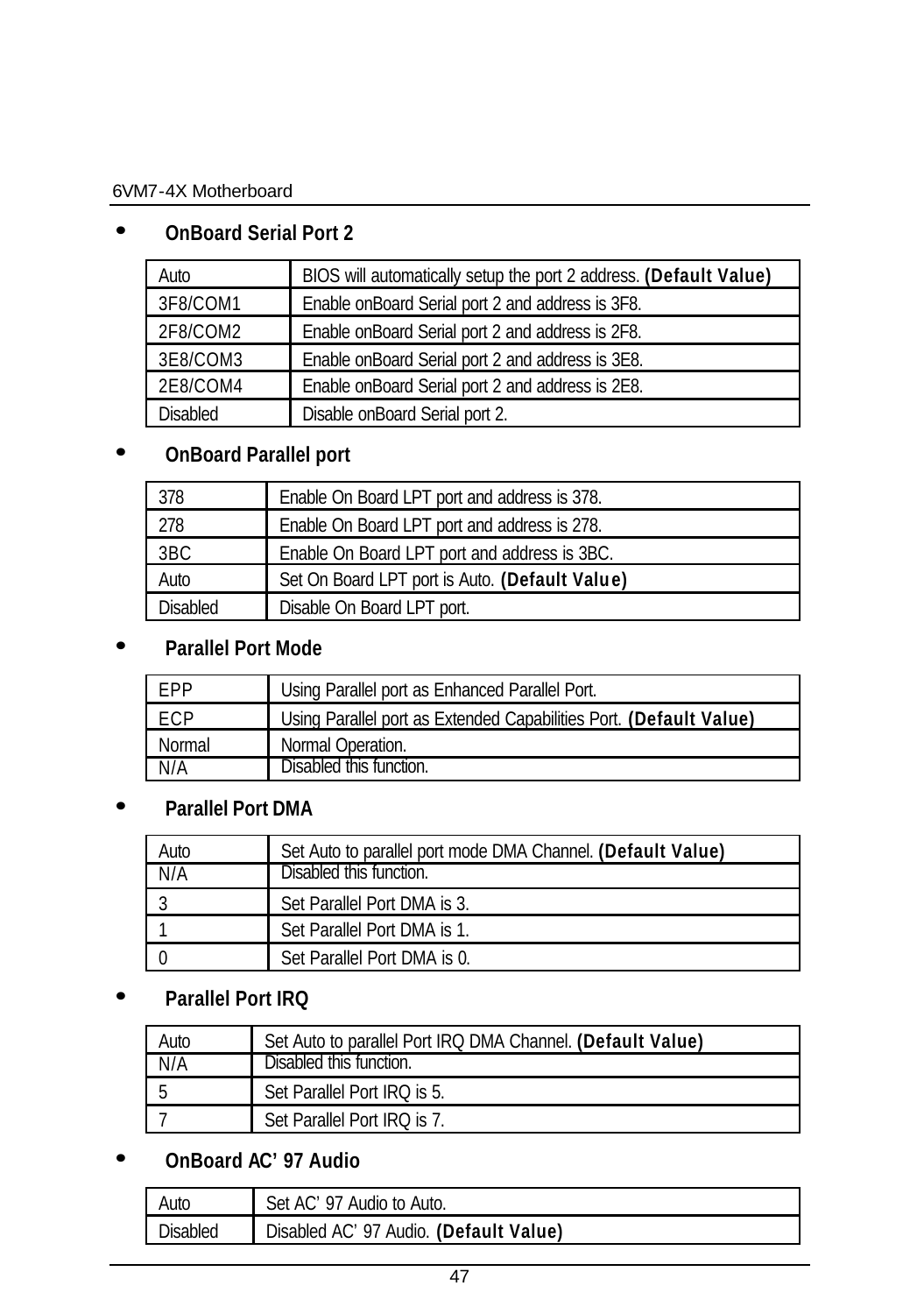## **· OnBoard MC'97 Modem**

| Auto     | Set MC' 97 Modem to Auto. (Default Value) |
|----------|-------------------------------------------|
| Disabled | Disabled MC' 97 Modem.                    |

## **· OnBoard Sound**

| Enabled         | Enabled OnBoard Sound. (Default Value) |
|-----------------|----------------------------------------|
| <b>Disabled</b> | Disabled OnBoard Sound.                |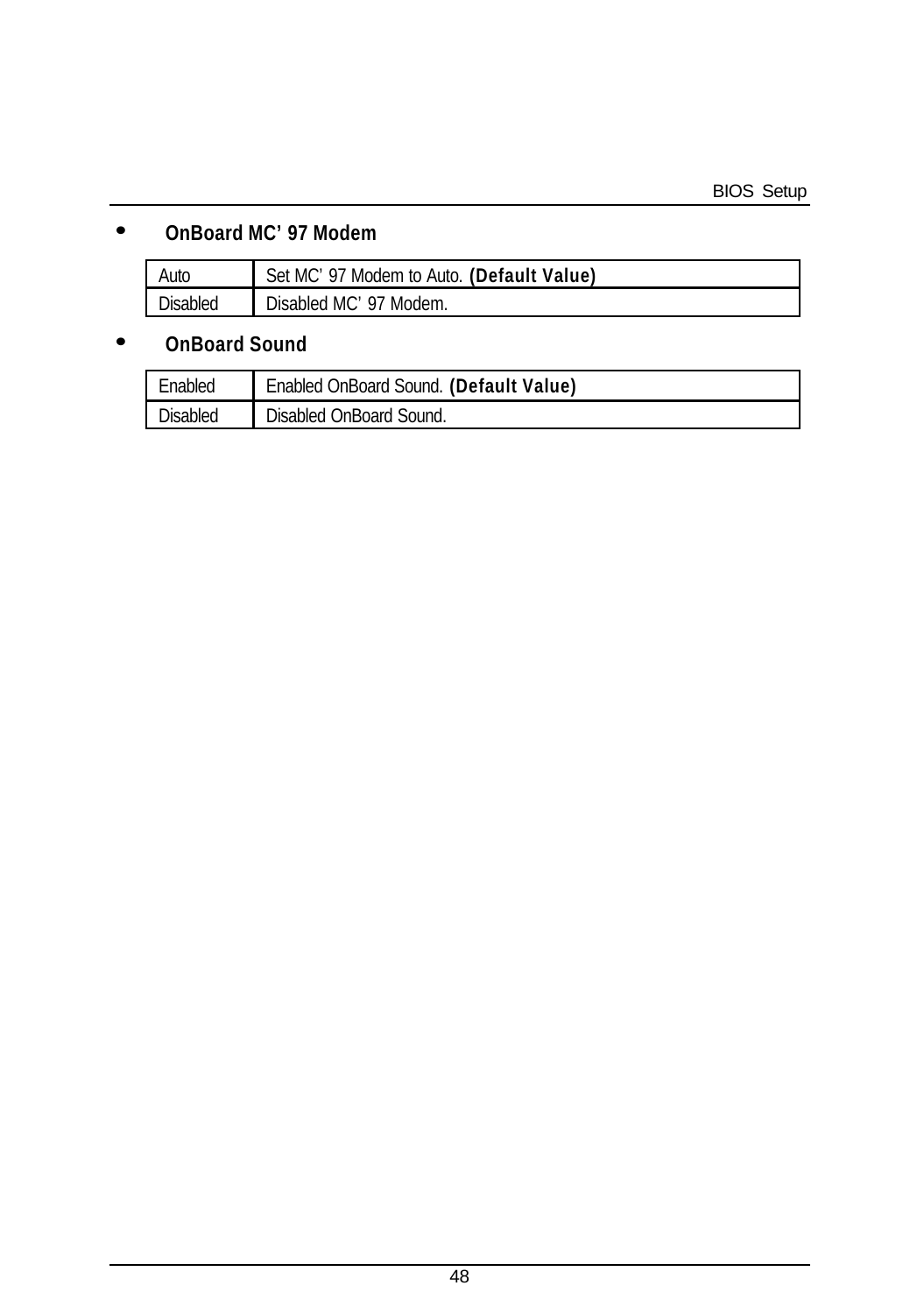# **Hardware Monitor**

| AMIBIOS SETUP -HARDWARE MONITOR<br>(C) 1999 American Megatrends, Inc. All Rights Reserved                                                                                                                                                     |                                                                                                                         |                                                                                                                                                                                              |
|-----------------------------------------------------------------------------------------------------------------------------------------------------------------------------------------------------------------------------------------------|-------------------------------------------------------------------------------------------------------------------------|----------------------------------------------------------------------------------------------------------------------------------------------------------------------------------------------|
| <b>ACPI Shut Down Temperature</b><br><b>Current CPU Temp.</b><br><b>Current System Temp.</b><br><b>Case Status</b><br><b>Current CPU Fan Speed</b><br><b>Current System Fan Speed</b><br><b>Vcore</b><br>$+3.300V$<br>$+5.000V$<br>$+12.000V$ | :65°C/149°F<br>:36°C/96°F<br>:28°C/82°F<br>Closed<br>:5487 RPM<br>$:0$ RPM<br>:2.075V<br>:3.590V<br>:5.119V<br>:11.926V |                                                                                                                                                                                              |
|                                                                                                                                                                                                                                               |                                                                                                                         | ESC: Quit<br>TJ←→: Select Item<br>F1.<br>$:$ Help<br>$PU/PD/+/-$ : Modify<br>F <sub>5</sub><br>: Old Values (Shift)F2 : Color<br>F6 F<br>: Load BIOS Defaults<br>F7<br>: Load Setup Defaults |

Figure 10: Hardware Monitor

### **· ACPI Shutdown Temp. (°C / °F)**

(This function will be effective only for the operating systems that support ACPI Function.)

| <b>Disabled</b> | Disable ACPI Shutdown function.                            |
|-----------------|------------------------------------------------------------|
| 60°C / 140°F    | Monitor CPU Temp. at 60°C / 140°F, if Temp. > 60°C / 140°F |
|                 | system will automatically power off.                       |
| 65°C / 149°F    | Monitor CPU Temp. at 65°C / 149°F, if Temp. > 65°C / 149°F |
|                 | system will automatically power off. (Default Value)       |
| 70°C / 158°F    | Monitor CPU Temp. at 70°C / 158°F, if Temp. > 70°C / 158°F |
|                 | system will automatically power off.                       |
| 75°C / 167°F    | Monitor CPU Temp. at 75°C / 167°F, if Temp. > 75°C / 167°F |
|                 | system will automatically power off.                       |

## **· Current CPU Temp. (°C / °F)**

Detect CPU Temperature automatically.

## **· Current System Tem. (°C / °F)**

Detect System Temperature automatically.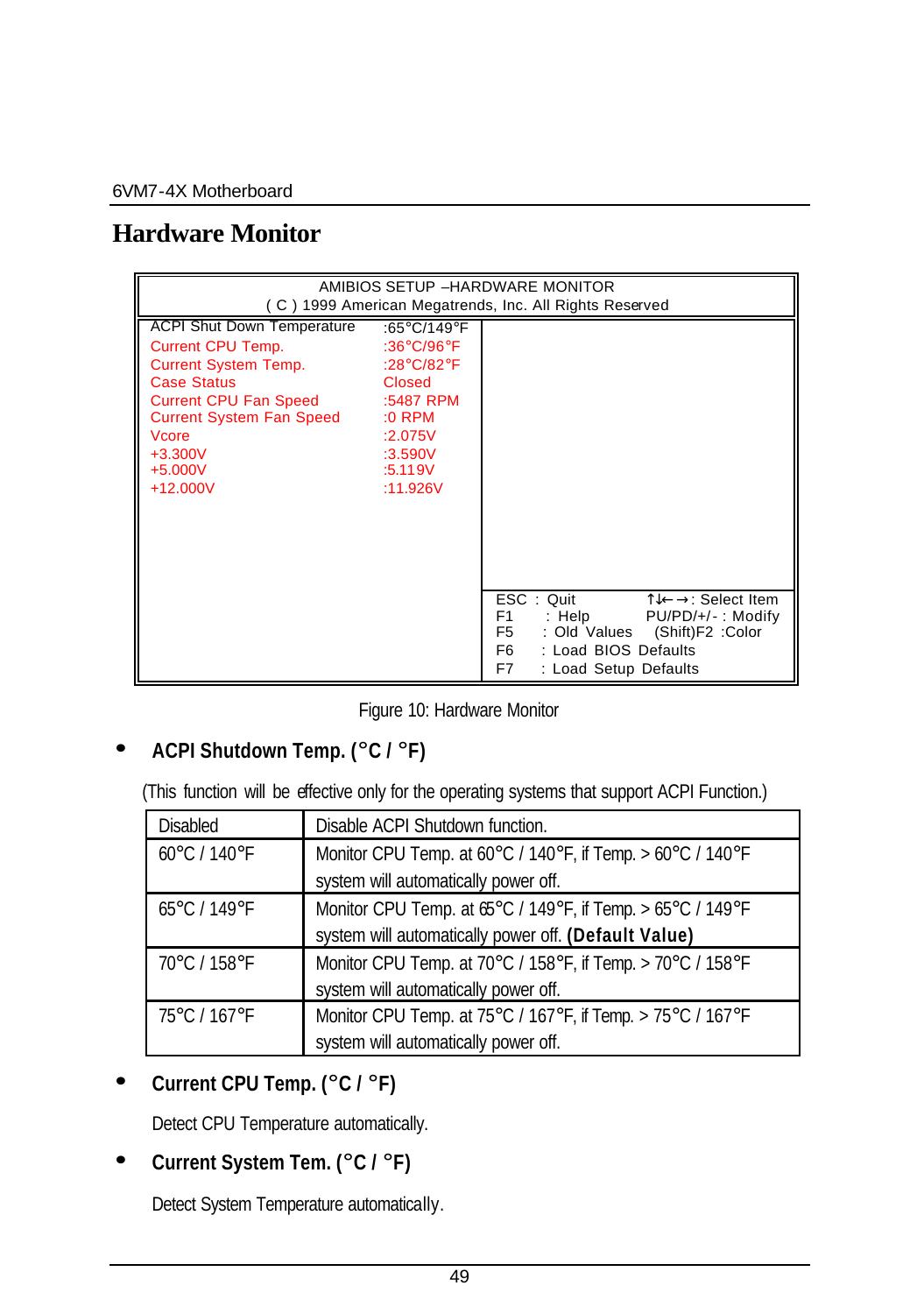# **· Case Status**

If the case is closed, "Case Status" will show "Closed". If the case have been opened, "Case Opened" will show "Open".

#### **· Current CPU FAN Speed**

Detect CPU Fan speed status automatically .

### **· Current System FAN Speed**

Detect System Fan speed status automatically .

## **· Current Voltage (V) VCORE / +3.3V / +12V / +5V**

Detect system's voltage status automatically.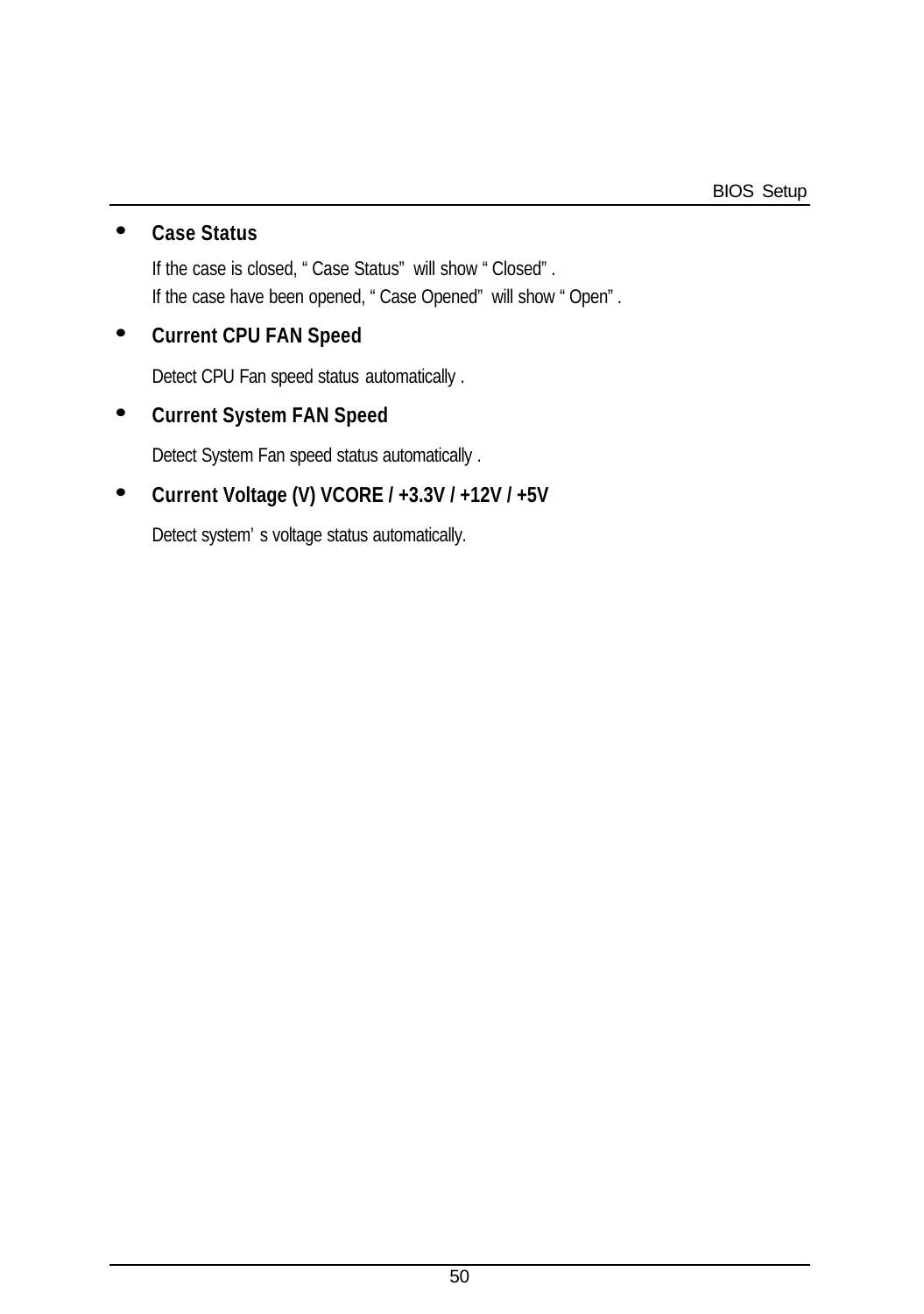# **Set Supervisor / User Password**

When you select this function, the following message will appear at the center of the screen to assist you in creating a password.



Figure 11: Password Setting

Type the password, up to eight characters, and press <Enter>. The password typed now will clear the previously entered password from CMOS memory. You will be asked to confirm the password. Type the password again and press <Enter>. You may also press <Esc> to abort the selection and not enter a password.

To disable password, just press <Enter> when you are prompted to enter password. A message "PASSWORD DISABLED" will appear to confirm the password being disabled. Once the password is disabled, the system will boot and you can enter Setup freely.

If you select "Always" at "Password Check" Option in BIOS Features Setup Menu, you will be prompted for the password every time the system is rebooted or any time you try to enter Setup Menu. If you select "Setup" at "Password Check" Option in BIOS Features Setup Menu, you will be prompted only when you try to enter Setup.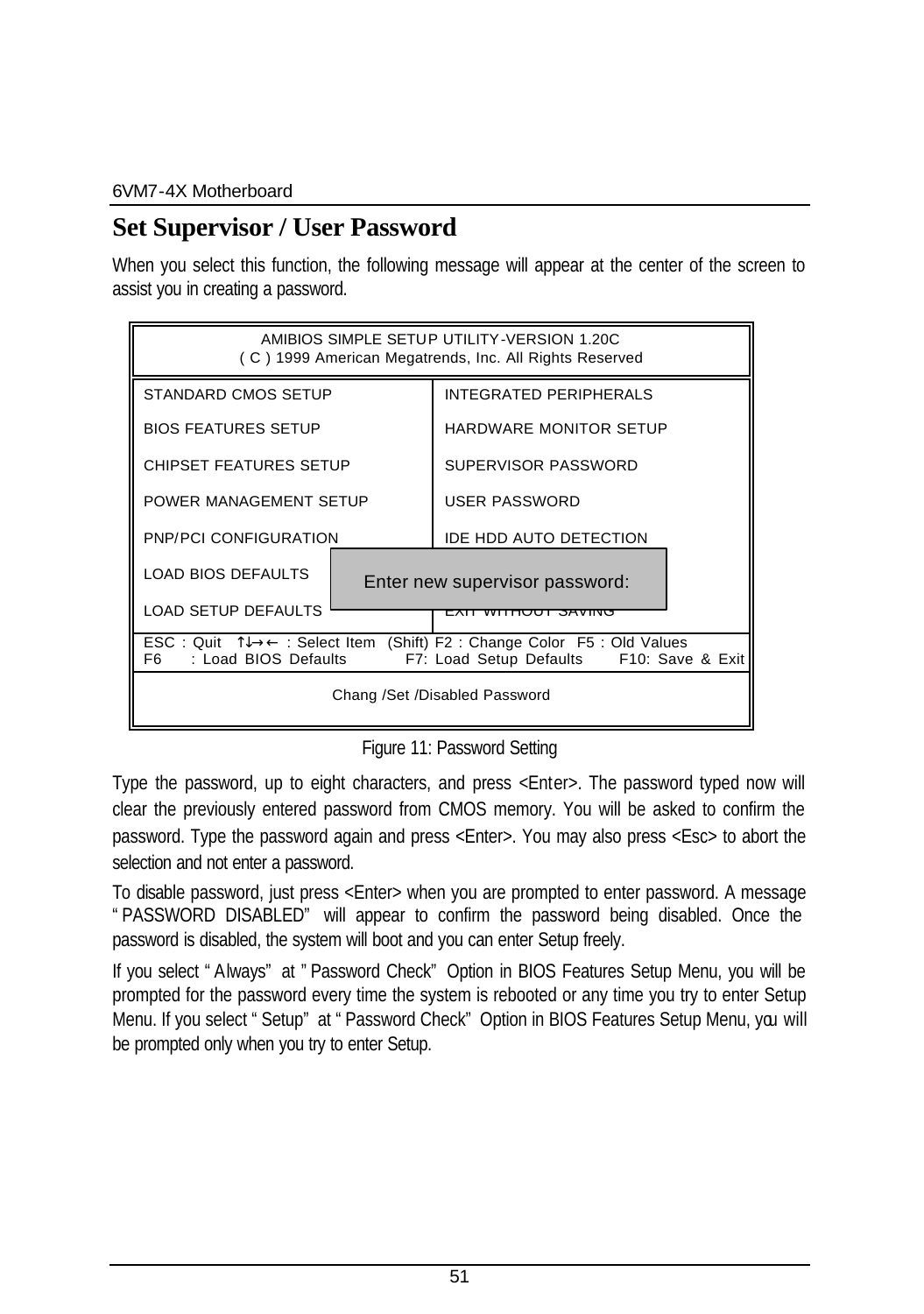# **IDE HDD AUTO Detection**

| AMIBIOS SETUP – STANDARD CMOS SETUP<br>(C) 1999 American Megatrends, Inc. All Rights Reserved                        |                                                                                            |  |  |  |
|----------------------------------------------------------------------------------------------------------------------|--------------------------------------------------------------------------------------------|--|--|--|
| Date ( $mm/dd/yyyy$ ) : Sat Jan 01, 2000<br>Time (hh/mm/ss) : 10:36:24<br>TYPE SIZE CYLS HEAD PRECOMP LANDZ SECTOR   | MODE                                                                                       |  |  |  |
| Pri Master : Not Installed<br>Pri Slave : Not Installed<br>Sec Master: Not Installed<br>Sec Slave : Not Installed    |                                                                                            |  |  |  |
| Floppy Drive A: $1.44$ MB 3 $\frac{1}{2}$<br>Floppy Drive B: Not Installed<br>Boot Sector Virus Protection: Disabled | Base Memory: 640 Kb<br>Other Memory: 384 Kb<br>Extended Memory: 31Mb<br>Total Memory: 32Mb |  |  |  |
| Month: Jan - Dec<br>Day: $01 - 31$<br>Year: 2000-2099                                                                | ESC : Exist<br>ी↓ : Select Item<br>$PU/PD/+/-$ : Modify<br>(Shift)F2<br>: Color            |  |  |  |

Figure 12: IDE HDD Auto Detection

Type "Y" will accept the H.D.D. parameter reported by BIOS.

Type "N" will keep the old H.D.D. parameter setup. If the hard disk cylinder number is over 1024, then the user can select LBA mode or LARGER mode for DOS partition larger than 528 MB.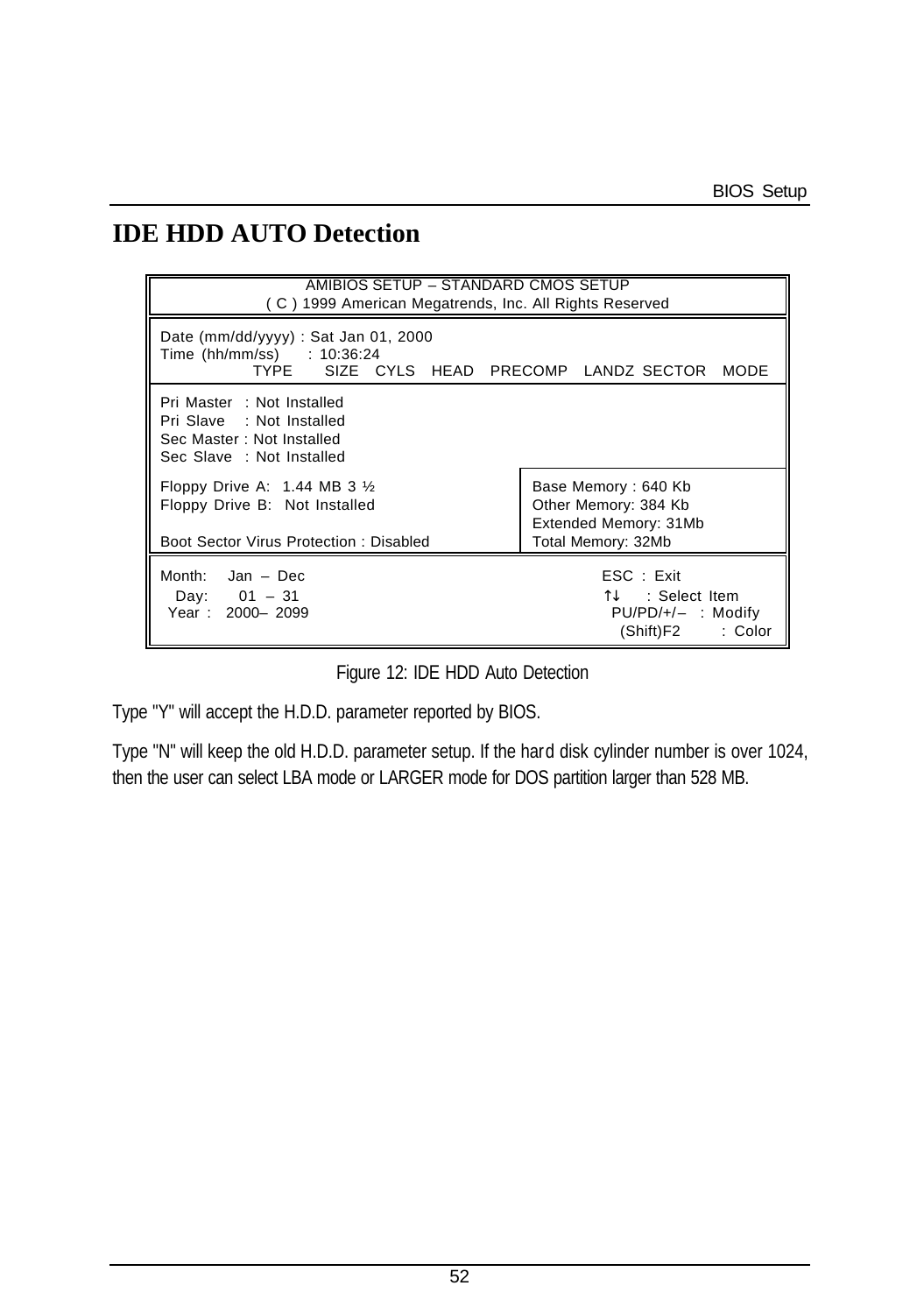# **Save & Exit Setup**



Figure 13: Save & Exit Setup

Type "Y" will quit the Setup Utility and save the user setup value to RTC CMOS.

Type "N" will return to Setup Utility.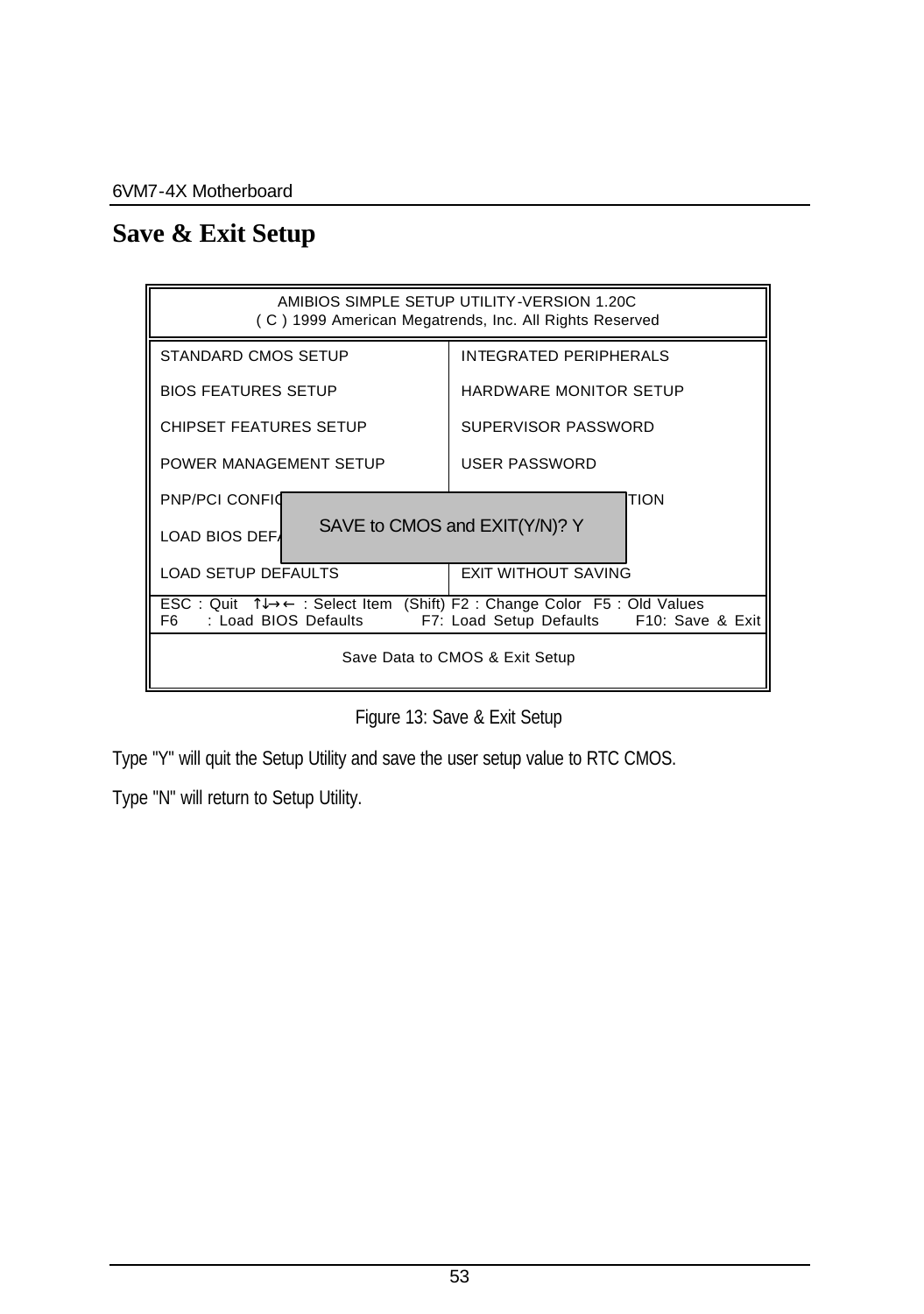# **Exit Without Saving**



| Figure 14: Exit Without Saving |
|--------------------------------|
|--------------------------------|

Type "Y" will quit the Setup Utility without saving to RTC CMOS.

Type "N" will return to Setup Utility.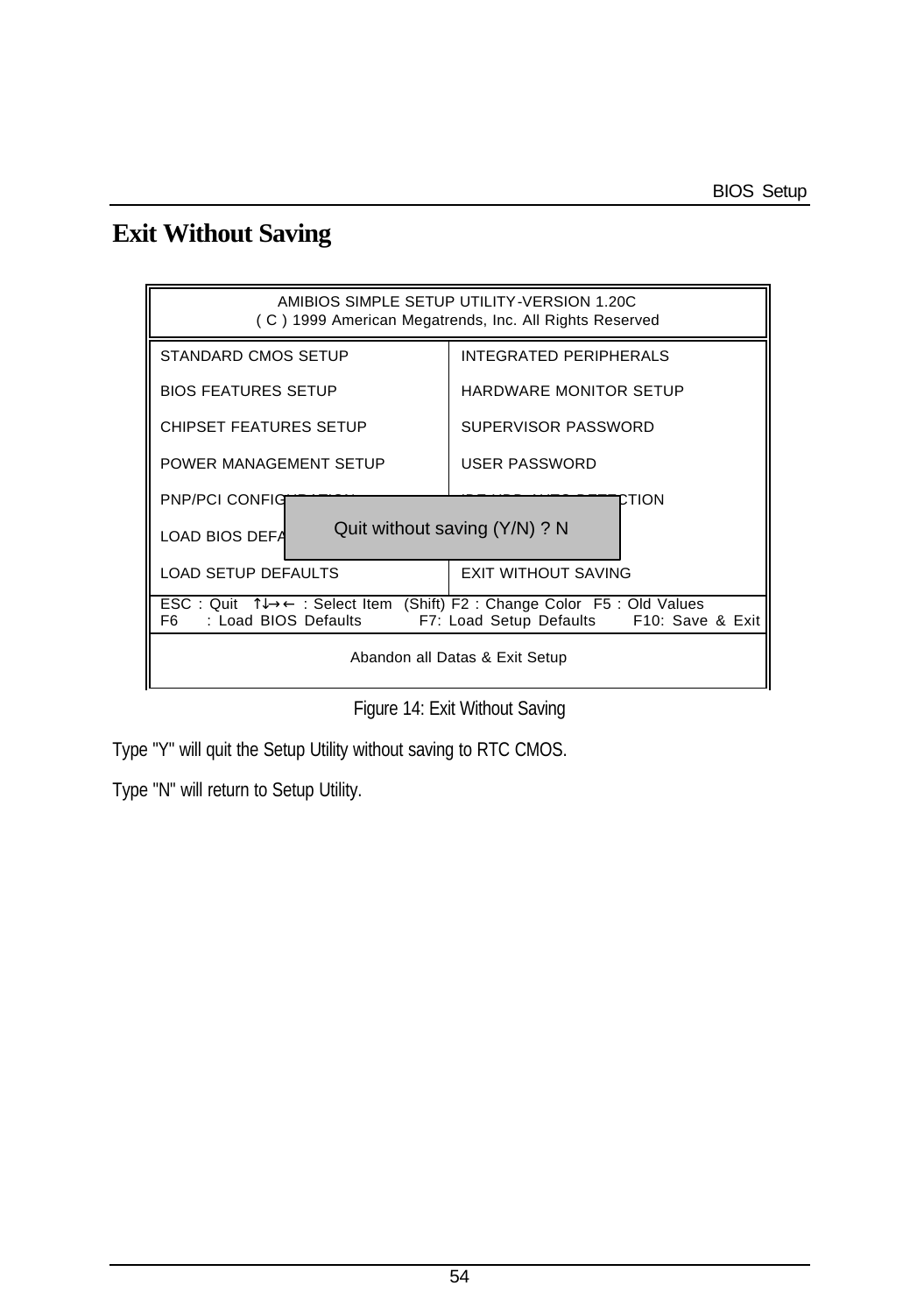# **Appendix**

## **Appendix A: VIA Series VT82C686A Chipsets Driver Installation**

## **A. VIA 4 in 1 Service Pack Utility:**

Insert the support CD that came with your motherboard into your CD-ROM driver or double –click the CD driver icon in My Computer to bring up the screen.

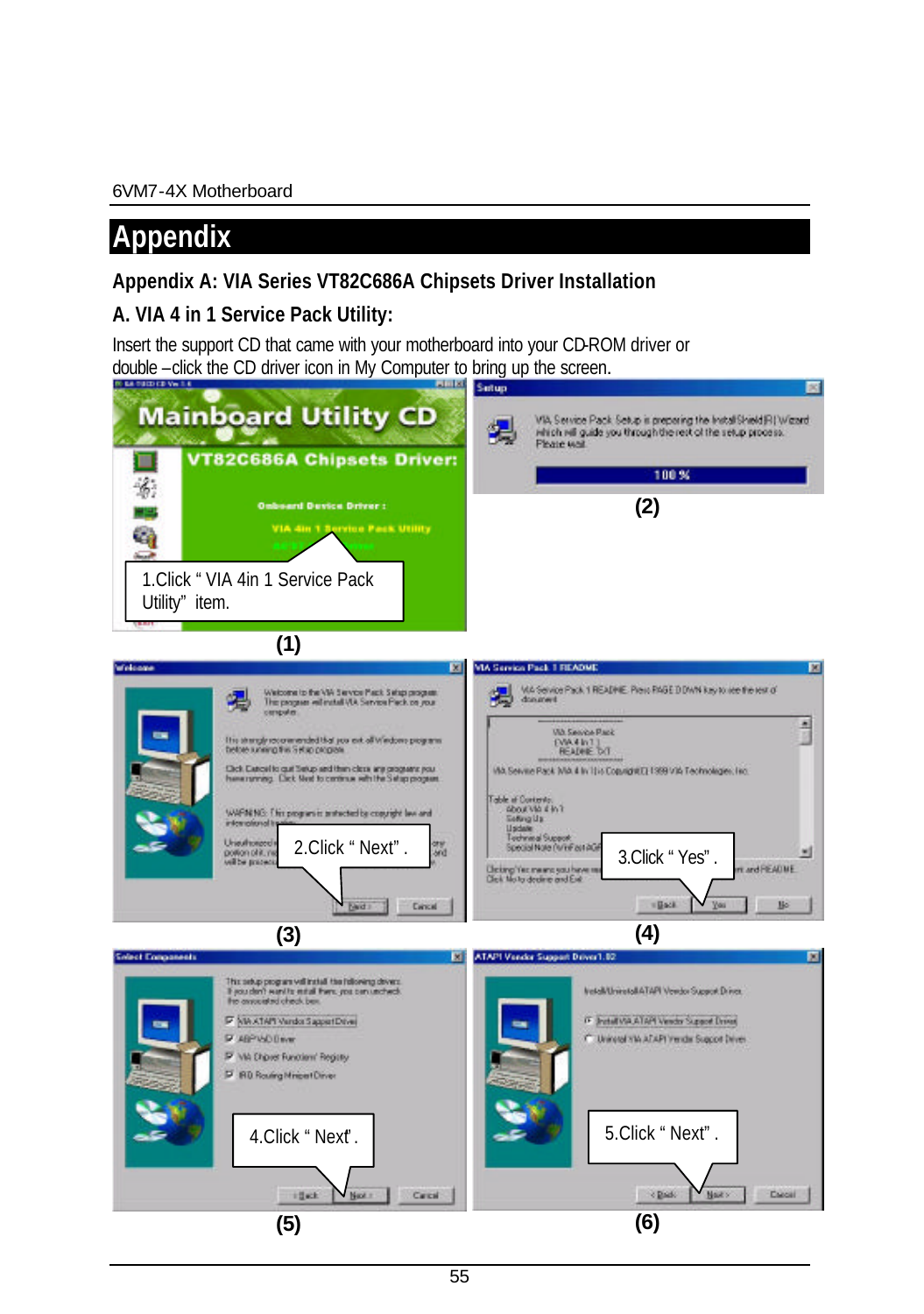#### Appendix

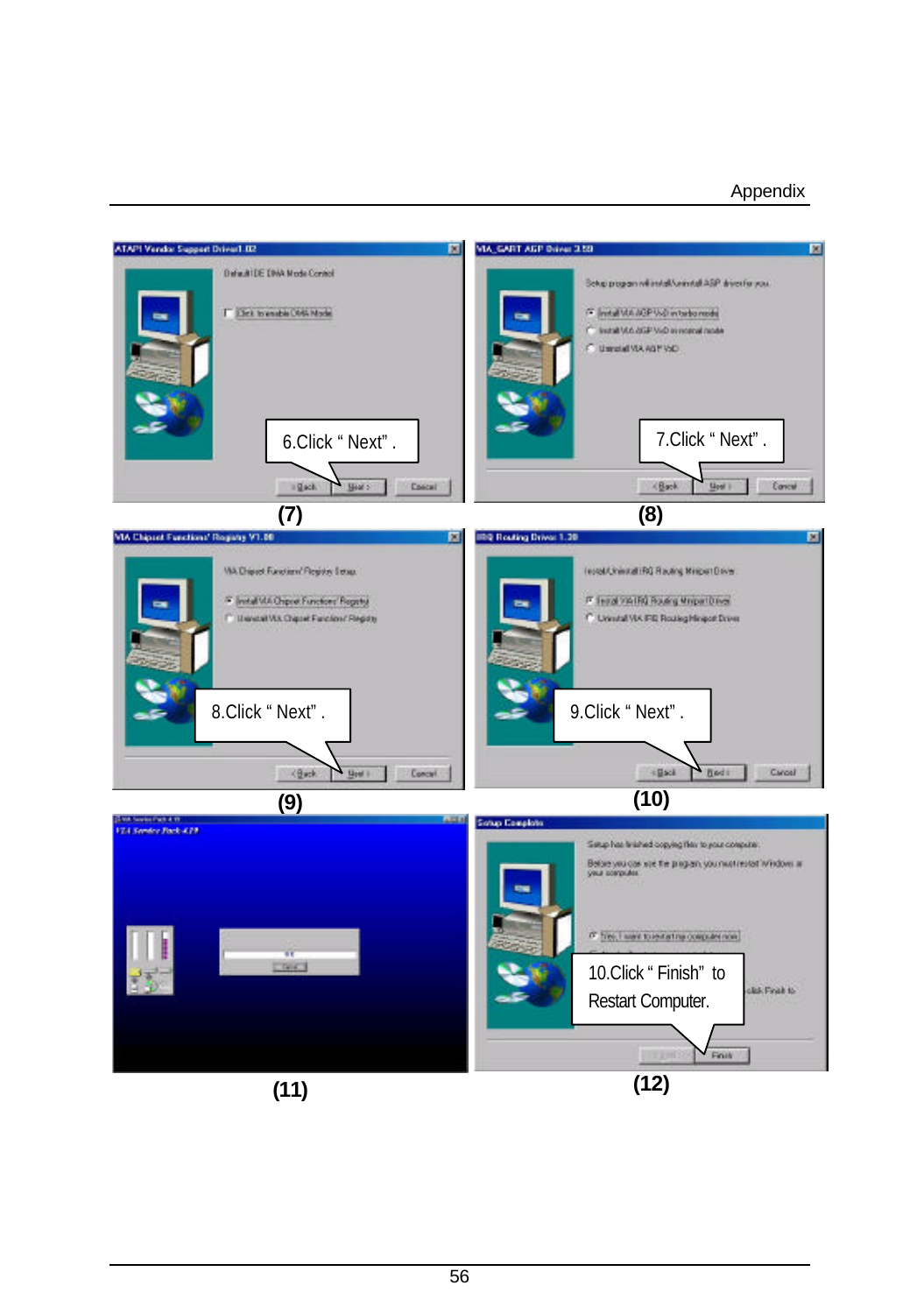#### **B. Hardware Monitor:**

Insert the support CD that came with your motherboard into your CD-ROM driver or double –click the CD driver icon in My Computer to bring up the screen.

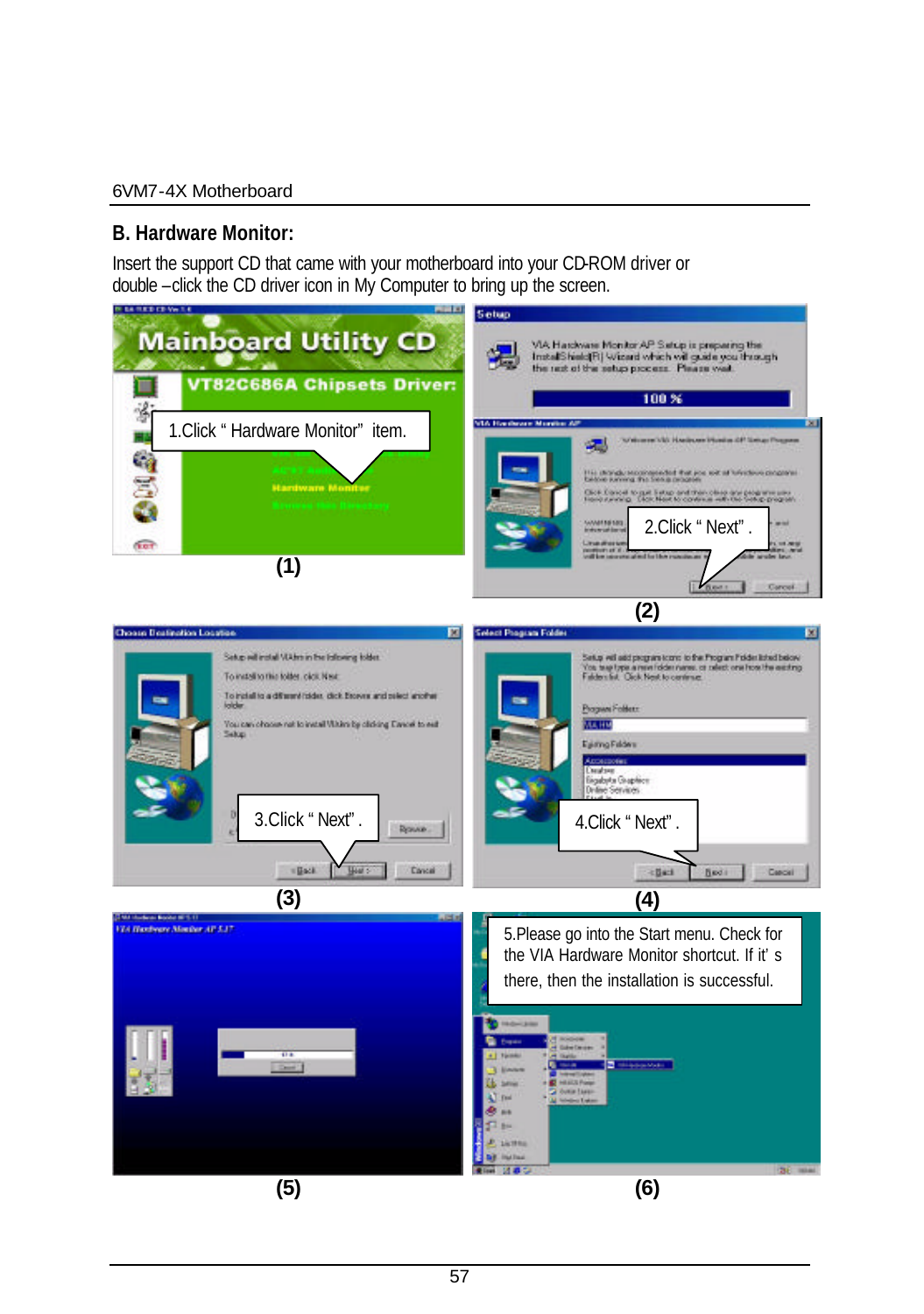#### **Appendix B: Creative Sound Driver Installation**

Insert the support CD that came with your motherboard into your CD-ROM driver or double –click the CD driver icon in My Computer to bring up the screen.

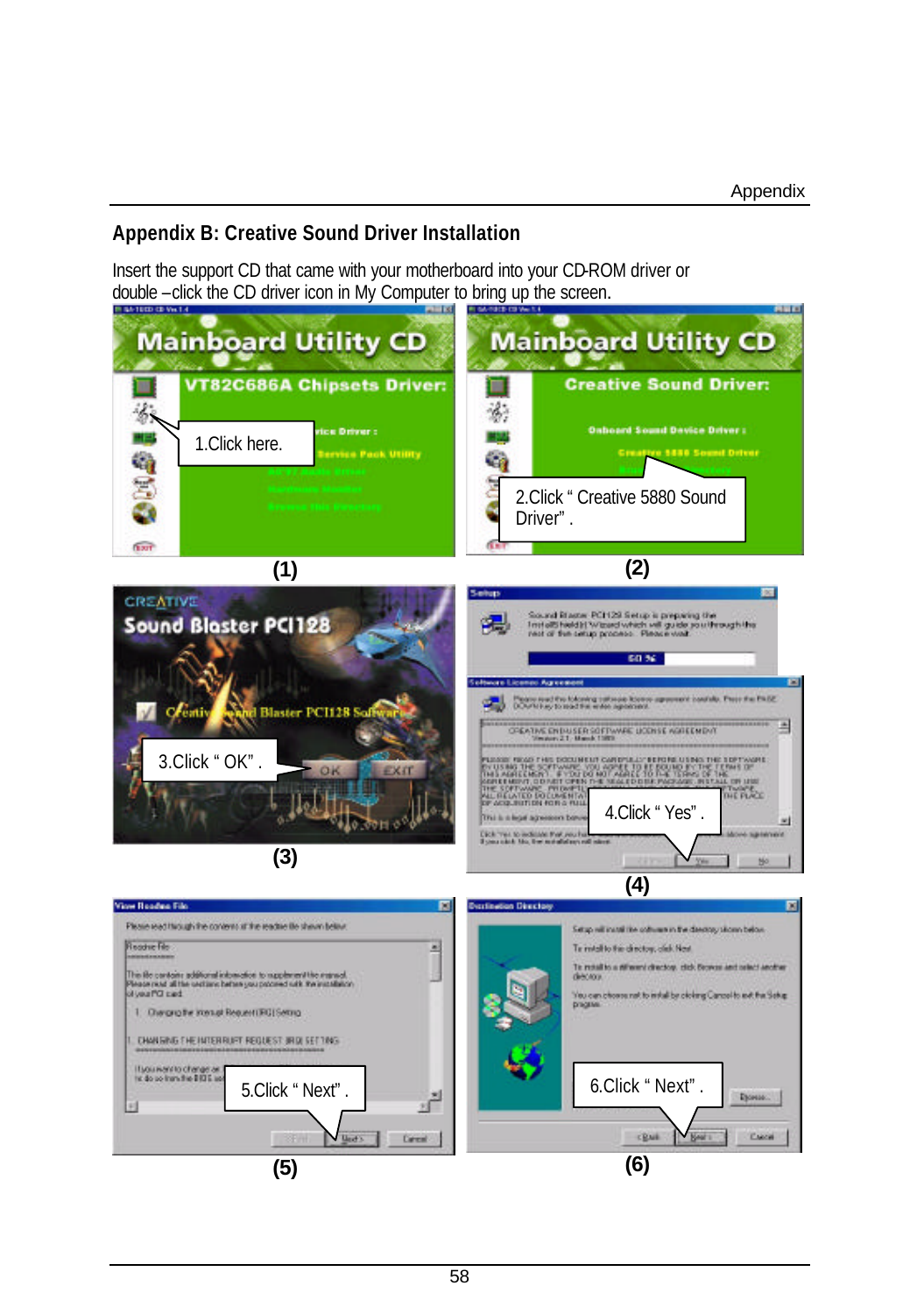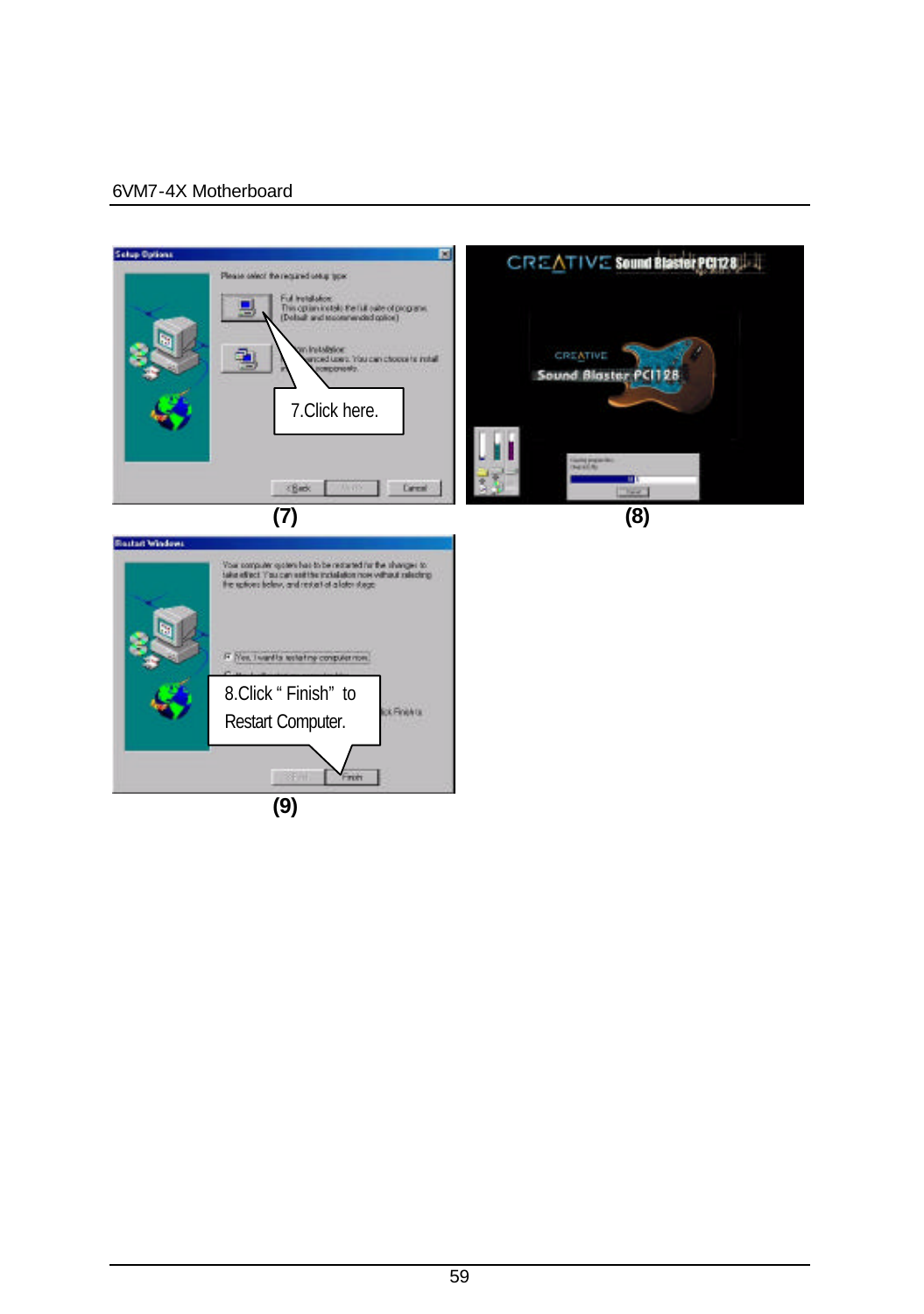#### **Appendix C: BIOS Flash Procedure**

BIOS update procedure:

- $\checkmark$  Please check your BIOS vendor (AMI or AWARD) on the motherboard.
- $\checkmark$  It is recommended you copy the AWDFlash.exe or AMIFlash.exe in driver CD (D:\>Utility \BIOSFlash) and the BIOS binary files into the directory you made in your hard disk. i.e:C:\>Utility \ (C:\>Utility : denotes the driver and the directory where you put the flash utilities and BIOS file in.)
- $\checkmark$  Restart your computer into MS-DOS mode or command prompt only for Win95/98, go into the directory where the new BIOS file are located use the utility AWDFlash.exe or AMIFlash.exe to update the BIOS.
- $\checkmark$  Type the following command once you have enter the directory where all the files are located C:\utility \ AWDFlash or AMIFlash <filename of the BIOS binary file intended for flashing>
- $\checkmark$  Once the process is finished, reboot the system

 $\bullet$ <sup>\*</sup>Note: Please download the newest BIOS from our website (www.gigabyte.com.tw) or contact your local dealer for the file.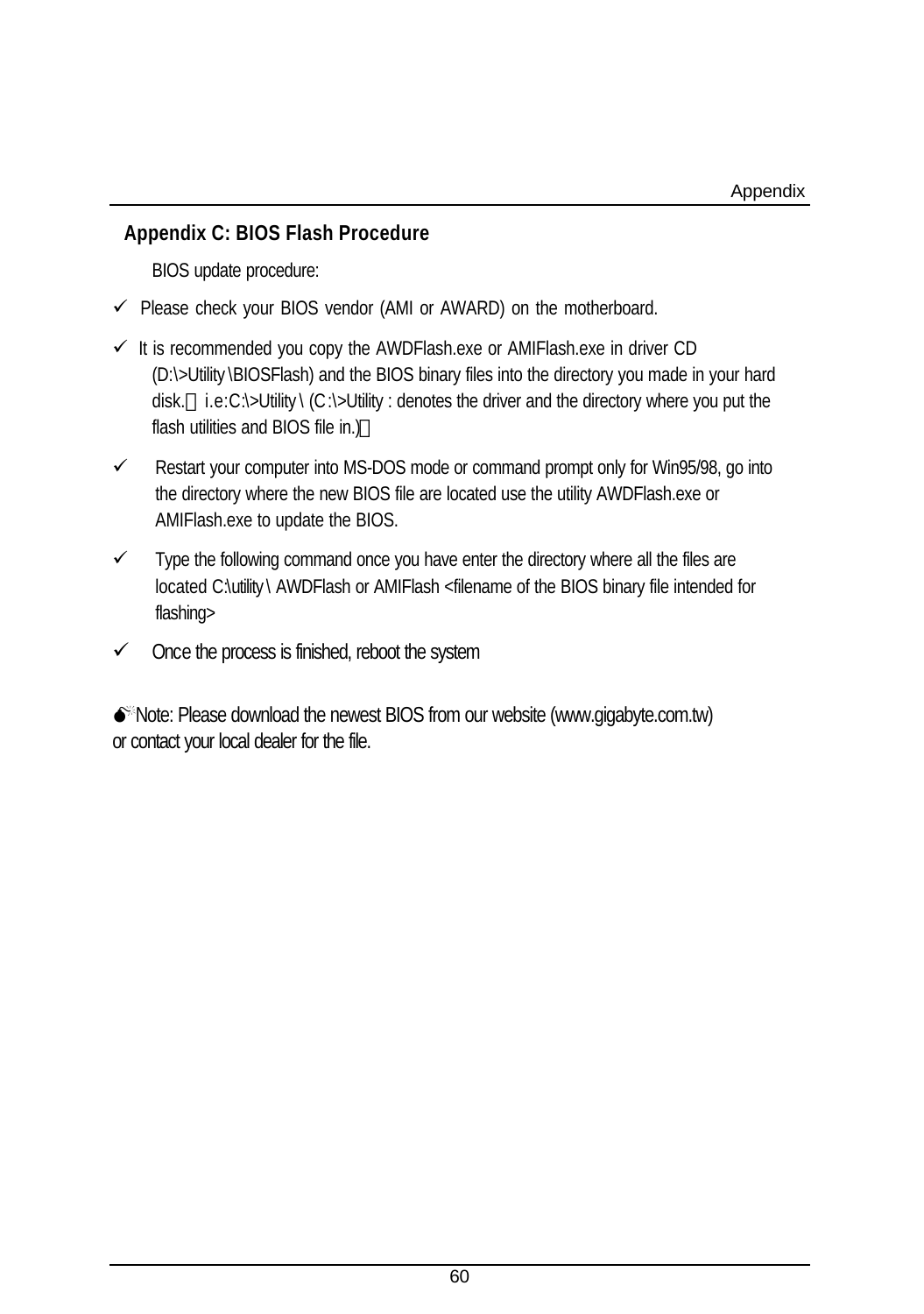# **Appendix D: Issues To Beware Of When Installing AMR**

Please use inverse AMR card like the one in order to avoid mechanical problem. (See Figure A)



PCI Slot $-64$ 

Figure B: Non inverse AMR Card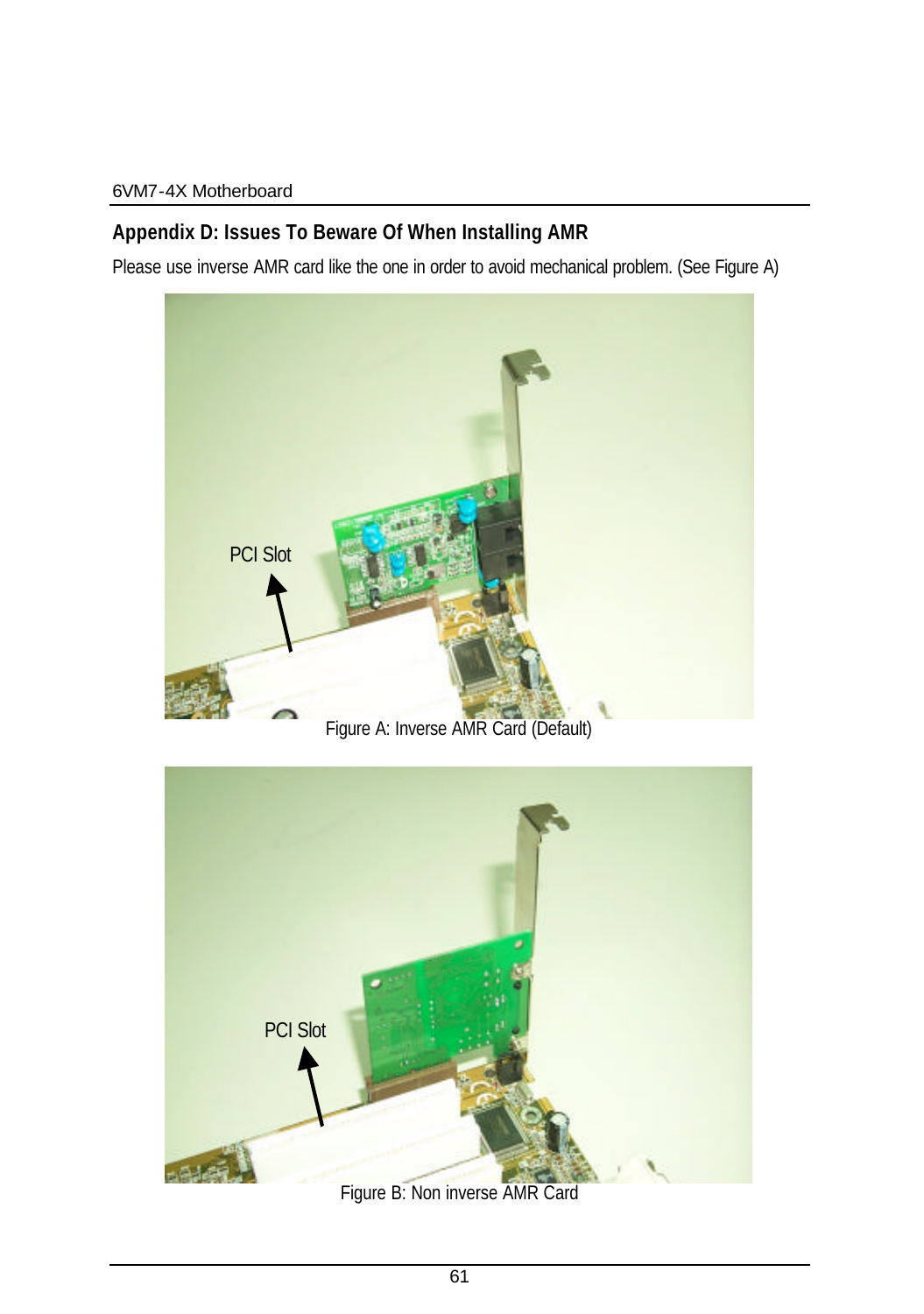# **Appendix E: Acronyms**

| Acor.            | Meaning                                             |
|------------------|-----------------------------------------------------|
| <b>ACPI</b>      | Advanced Configuration and Power Interface          |
| POST             | Power-On Self Test                                  |
| LAN              | Local Area Network                                  |
| <b>ECP</b>       | <b>Extended Capabilities Port</b>                   |
| <b>APM</b>       | <b>Advanced Power Management</b>                    |
| <b>DMA</b>       | <b>Direct Memory Access</b>                         |
| <b>MHz</b>       | Megahertz                                           |
| ESCD             | Extended System Configuration Data                  |
| CPU              | <b>Central Processing Unit</b>                      |
| <b>SMP</b>       | <b>Symmetric Multi-Processing</b>                   |
| <b>USB</b>       | <b>Universal Serial Bus</b>                         |
| OS               | <b>Operating System</b>                             |
| ECC              | <b>Error Checking and Correcting</b>                |
| $\overline{IDE}$ | Integrated Dual Channel Enhanced                    |
| SCI              | <b>Special Circumstance Instructions</b>            |
| <b>LBA</b>       | Logical Block Addressing                            |
| <b>EMC</b>       | Electromagnetic Compatibility                       |
| <b>BIOS</b>      | Basic Input / Output System                         |
| <b>SMI</b>       | System Management Interrupt                         |
| IRO              | Interrupt Request                                   |
| NIC              | Network Interface Card                              |
| A.G.P.           | <b>Accelerated Graphics Port</b>                    |
| S.E.C.C.         | Single Edge Contact Cartridge                       |
| LED              | <b>Light Emitting Diode</b>                         |
| EPP              | <b>Enhanced Parallel Port</b>                       |
| <b>CMOS</b>      | Complementary Metal Oxide Semiconductor             |
| $\overline{1}$   | Input / Output                                      |
| ESD              | Electrostatic Discharge                             |
| <b>OEM</b>       | Original Equipment Manufacturer                     |
| <b>SRAM</b>      | <b>Static Random Access Memory</b>                  |
| <b>VID</b>       | Voltage ID                                          |
| DMI              | Desktop Management Interface                        |
| <b>MIDI</b>      | Musical Interface Digital Interface                 |
| <b>IOAPIC</b>    | Input Output Advanced Programmable Input Controller |
| <b>DIMM</b>      | Dual Inline Memory Module                           |
| <b>DRAM</b>      | Dynamic Random Access Memory                        |
| PAC              | PCI A.G.P. Controller                               |
| AMR              | Audio Modem Riser                                   |

To be continued…